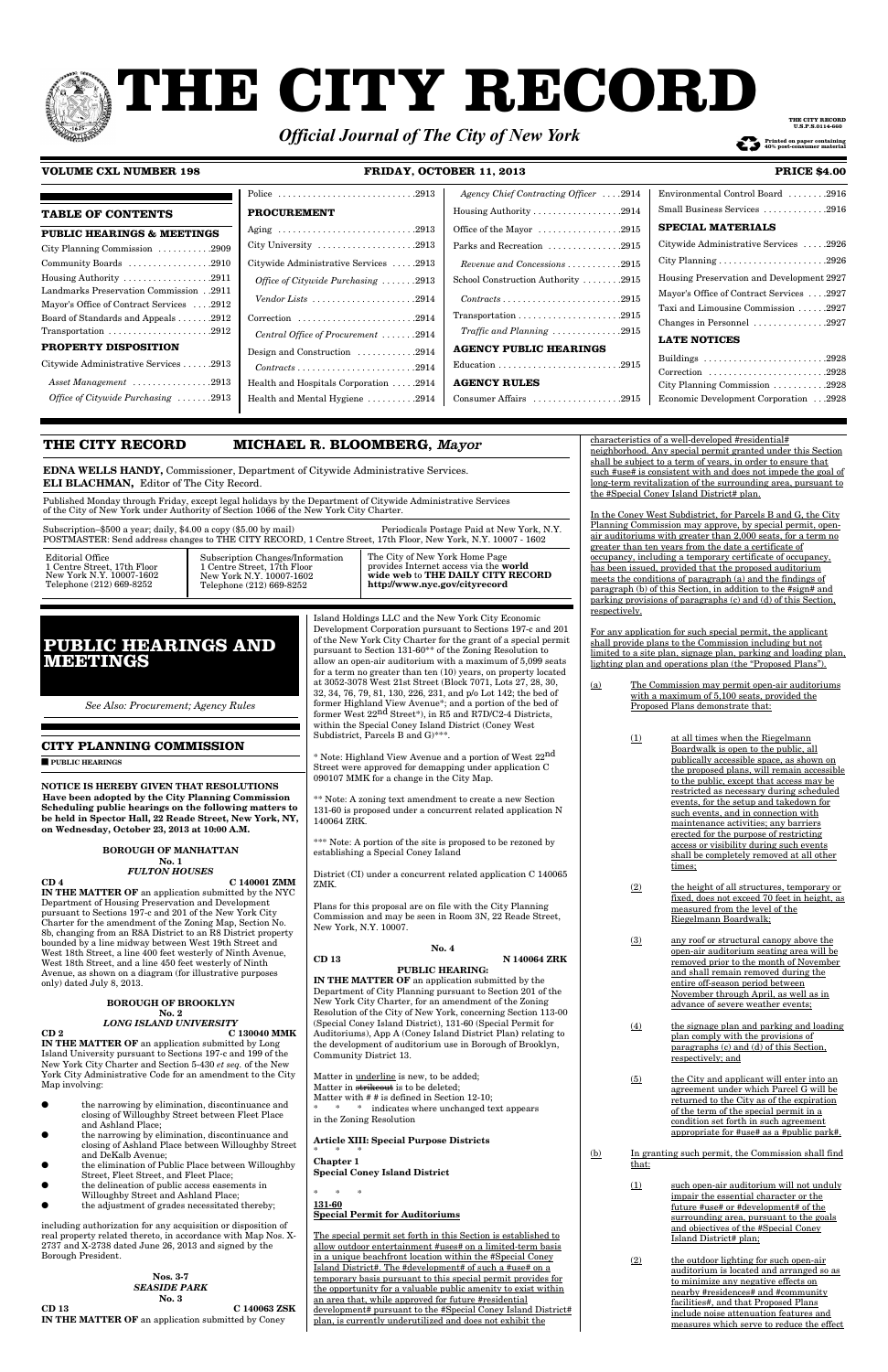of noise from the open-air auditorium on the surrounding area, including nearby #residences# and #community facilities#;

- (3) the construction of a stage as part of any #building# on Parcel B, for the purpose of accommodating an open-air auditorium #use#, will:
	- (i) enable the stage area to be closed to the outdoor portion of the open-air auditorium during the off-season when the open-air auditorium is not in use, so as to be operated for indoor entertainment #uses# with an eating and drinking establishment or other #use# permitted on Parcel B; and
	- (ii) allow for such #building# to be operated subsequent to the expiration of the special permit for #uses# permitted on Parcel B, such as eating or drinking establishments with entertainment;
- (4) appropriate visual and pedestrian connections are maintained in the general area of the former street bed from the termination of West 22st Street to the Riegelmann Boardwalk;
- (5) the portions of the site not dedicated to stage area or event seating are so designed to serve as a full time park-like resource for the public, and the portions of the site designed for open-air auditorium #use# serve as a high-quality open space resource when not in auditorium use;
- (6) any roof or structural canopy above the open-air auditorium seating area will be visually unobtrusive, and maximize openness and visibility between the site and the Riegelmann Boardwalk,
- (7) the operations plan, which shall include a protocol for queuing for concert-goers, demonstrates that there would be no interference with the public use and enjoyment of adjacent public facilities; and
- (8) the site plan, signage plan and lighting plan incorporate good design, effectively integrate the site with surrounding streets and the Riegelmann Boardwalk, and are consistent with the purposes of the #Special Coney Island District#.
- (c) The Commission may, through approval of the Proposed Plans, permit #signs# notwithstanding the applicable #sign# regulations, except that #flashing signs# shall not be permitted and only #advertising signs# that are oriented toward the interior of the open-air amphitheater and not visible from the Riegelmann Boardwalk or other public area shall be permitted.

[EXISTING MAP TO BE UPDATED WITH REVISED DISTRICT BOUDARY

In order to permit such #signs#, the Commission shall find that proposed signage is appropriate in connection with the permitted open-air auditorium #use#, is not unduly concentrated within one portion of the site, and will not negatively affect the surrounding area.

(d) The Commission may, through approval of the Proposed Plans, reduce or waive required parking, provided the Commission finds that the open-air auditorium will be adequately served by a combination of surrounding public parking facilities and mass transit. In addition, the Commission shall find that the proposed loading facilities on the site are located so as not to adversely affect the movement of pedestrians or vehicles on the #streets# surrounding the auditorium.

**IN THE MATTER OF** an application submitted by submitted by Coney Island Holdings, LLC and the New York City Economic Development Corporation pursuant to Sections 197-c and 201 of the New York City Charter for the amendment of the Zoning Map, Section No. 28d, establishing a Special Coney Island District (CI) bounded by a line perpendicular to the easterly street line of West 23rd Street distant 245 feet northerly (as measured along the street line) from the point of intersection of the easterly street line of West 23rd Street and northerly boundary line of Riegelmann Boardwalk, a line 110 feet easterly of West 23rd Street, a line 150 feet northerly of former Highland View Avenue\* and its easterly prolongation, the easterly street line of former West 22nd Street\*, the northerly boundary line of Riegelmann Boardwalk, and West 23rd Street, as shown on a diagram (for illustrative purposes only), dated September 9, 2013. \*Note: Highland View Avenue and a portion of West 22nd Street were approved for demapping under application C 090107 MMK for a change in the City Map.

The City Planning Commission may prescribe appropriate conditions and safeguards to minimize adverse effects on the character of the surrounding area. Such conditions and safeguards may include, but are not limited to restrictions on signage or requirements for soundproofing of auditoriums, shielding of floodlights or screening of open #uses#.

Department of Section 197-c of the New York City Charter, for the acquisition of property generally bounded by West 21st Street, West 22nd Street and the Riegelmann Boardwalk (Block 7071, Lots 27, 28, 30, 32, 34, 76, 130, 226, and 231).

**YVETTE V. GRUEL, Calendar Officer City Planning Commission 22 Reade Street, Room 2E New York, New York 10007 Telephone (212) 720-3370 o9-23** 

Public Hearing regarding the Capital and Expense Budget priorities for FY' 2015. **o9-15** 

Upon the first issuance of this permit for an open-air auditorium, the effective period of the permit shall be ten years from the date a certificate of occupancy, including a temporary certificate of occupancy, has been issued. To establish the term of years for subsequent applications for this special permit, the Commission shall, in determining whether the finding of paragraph  $(b)(1)$  of this Section is met, take into account the existing character of the surrounding area, as well as #residential# and #community facility development# proposed or under construction on surrounding #blocks#, and shall also consider whether continuation of such auditorium #use# within a proposed term of years would be compatible with or may hinder achievement of the goals and objectives of the #Special Coney Island District# plan. Subsequent applications for this special permit shall be filed no later than one year prior to expiration of the term of the permit then in effect.

#### **Appendix A Coney Island District Plan** Map 1 - Special Coney Island District and Subdistricts





#### [MAP TO BE INSERTED]



Map 2 - Mandatory Ground Floor Use Requirements

[EXISTING MAP TO BE UPDATED WITH REVISED DISTRICT BOUDARY] \* \* \*

Map 4 - Street Wall Location

[EXISTING MAP TO BE UPDATED WITH REVISED DISTRICT BOUDARY]

Map 5 - Minimum and Maximum Base Heights

Map 6 - Coney West Subdistrict Transition Heights [MAP TO BE DELETED]



#### **No. 5**

**CD 13 C 140065 ZMK**

**No. 6 CD 13 C 140066 PPK IN THE MATTER OF** an application submitted by the Department of Citywide Administrative Services (DCAS), pursuant to Section 197-c of the New York City Charter, for disposition, by lease agreement, to the New York City Land Development Corporation (NYCLDC) of city-owned property located on Block 7071, Lots 27, 28, 30, 32, 34, 76, 130, 142 and 226, restricted to the conditions pursuant to NYC Zoning Resolution (ZR) Section 131-60 (Special Permit for Auditoriums).

|       | <b>No. 7</b>                                                |
|-------|-------------------------------------------------------------|
| CD 13 | 140067 PQK                                                  |
|       | <b>IN THE MATTER OF</b> an application submitted by the     |
|       | Department of Citywide Administrative Services, pursuant to |

### **COMMUNITY BOARDS**

■ **PUBLIC HEARINGS**

PUBLIC NOTICE IS HEREBY GIVEN THAT the following matters have been scheduled for public hearing by Community Boards:

#### **BOROUGH OF THE BRONX**

COMMUNITY BOARD NO. 07 - Tuesday, October 15, 2013 at 6:30 P.M., St. James Recreation Center, 2530 Jerome Avenue, Bronx, NY

PUBLIC NOTICE IS HEREBY GIVEN THAT the following matters have been scheduled for public hearing by Community Boards:

#### **BOROUGH OF BROOKLYN**

COMMUNITY BOARD NO. 18 - Wednesday, October 16, 2013 at 7:00 P.M., 1097 Bergen Avenue, Brooklyn, NY

BSA# 254-13-BZ

Premises affected - 2881 Nostrand Avenue, e/s/o Nostrand Avenue between Avenue P and Marine Parkway

An application filed pursuant to Section 72-21 of the zoning resolution of the City of New York, seeking a bulk variance to allow for the development of a new 26-unit, four-story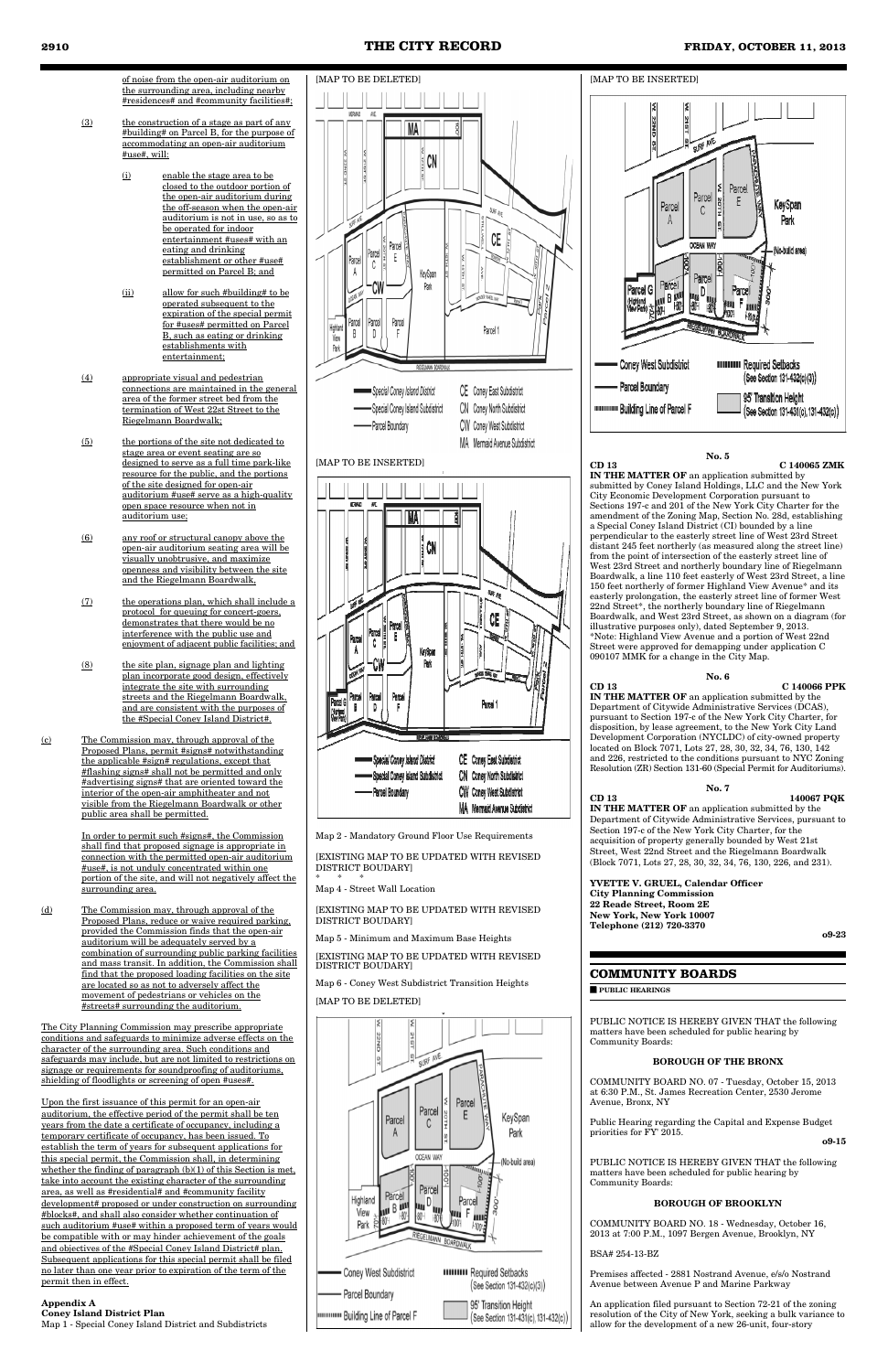residential building and a penthouse which is located within an R3-2 zoning district.

The Capital and Expense Budget submissions for Fiscal Year 2015.

An application by HeartShare Human Services of New York, 12 MetroTech Center, Brooklyn, under the auspices of the NY State Office for People with Development Disabilities (OPWDD), pursuant to Section 41.34 of the Mental Hygiene Law, to establish a Community Residence at 1452 East 66th Street; a one-family detached house for four (4) male adults.

**o10-17** 

### **HOUSING AUTHORITY**

■ **MEETING**

The next Board Meeting of the New York City Housing Authority is scheduled for Wednesday, October 23, 2013 at 10:00 A.M. in the Board Room on the 12th Floor of 250 Broadway, New York, New York (unless otherwise noted). Copies of the Calendar are available on NYCHA's Website or can be picked up at the Office of the Corporate Secretary at 250 Broadway, 12th Floor, New York, New York, no earlier than 3:00 P.M. on the Monday before the upcoming Wednesday Board Meeting. Copies of the Disposition are also available on NYCHA's Website or can be picked up at the Office of the Corporate Secretary no earlier than 3:00 P.M. on the Thursday after the Board Meeting.

For additional information, please visit NYCHA's Website or contact (212) 306-6088.  $\bullet$  011-23

Any changes to the schedule will be posted here and on NYCHA's Website to the extent practicable at a reasonable time before the meeting.

The meeting is open to the public. Pre-registration at least 45 minutes before the scheduled Board Meeting is required by all speakers. Comments are limited to the items on the Calendar. Speaking time will be limited to three minutes. The public comment period will conclude upon all speakers being heard or at the expiration of 30 minutes allotted by law for public comment, whichever occurs first.

Any person requiring a reasonable accommodation in order to participate in the Board Meeting, should contact the Office of the Corporate Secretary at (212) 306-6088 no later than five business days before the Board Meeting.

# **LANDMARKS PRESERVATION COMMISSION**

■ **PUBLIC HEARINGS**

NOTICE IS HEREBY GIVEN that pursuant to the provisions of Title 25, chapter 3 of the Administrative Code of the City of New York (Sections 25-307, 25-308, 25,309, 25-313, 25-318, 25-320) (formerly Chapter 8-A, Sections 207-6.0, 207-7.0, 207- 12.0, 207-17.0, and 207-19.0), on Tuesday, **October 22, 2013 at 9:30 A.M.** in the morning of that day, a public hearing will be held in the Conference Room at 1 Centre Street, 9th Floor, Borough of Manhattan with respect to the following properties and then followed by a public meeting. Any person requiring reasonable accommodation in order to participate in the hearing or attend the meeting should call or write the Landmarks Commission no later than five (5) business days before the hearing or meeting.

#### CERTIFICATE OF APPROPRIATENESS

BOROUGH OF QUEENS 14-3623 - Block 1267, lot 32- 80-01 - 80-09 35th Avenue-Jackson Heights Historic District A neo-Romanesque style apartment building designed by the Cohn Brothers and built in 1941. Application is to legalize the installation of a fence, entrance way and windows without Landmarks Preservation Commission permit(s). Community District 3.

#### CERTIFICATE OF APPROPRIATENESS

BOROUGH OF QUEENS 14-6295 - Block 9273, lot 89- 86-15 Lefferts Boulevard-Richmond Hill Republican Club-Individual Landmark

A Colonial Revival style civic building designed by Henry E. Haugaard and built in 1908. Application is to install a fence

and gate. Zoned C2-4/R4-1. Community District 9.

#### MODIFICATION OF USE AND BULK BOROUGH OF QUEENS 14-6295 - Block 9273, lot 89- 86-15 Lefferts Boulevard-Richmond Hill Republican Club-Individual Landmark

A Colonial Revival style civic building designed by Henry E. Haugaard and built in 1908

Application is to request that the Landmarks Preservation Commission issue a report to the City Planning Commission relating to an application for a Modification of Use pursuant to Section 74-711 of the Zoning Resolution. Zoned C2-4/R4-1. Community District 9.

#### CERTIFICATE OF APPROPRIATENESS

BOROUGH OF BROOKLYN 13-6468 - Block 2557, lot 13- 74 Kent Street-Eberhard Faber Pencil Company Historic District

A German Renaissance Revival style factory built c. 1904-08. Application is to alter the front facade, construct a rear extension, and rooftop bulkhead, and excavate the rear yard. Zoned M1-1. Community District 1.

# CERTIFICATE OF APPROPRIATENESS

BOROUGH OF BROOKLYN 14-9159 - Block 221, lot 29- 70 Henry Street-Brooklyn Heights Historic District A one-story store building built in the 19th Century and later altered. Application is to demolish the existing building and construct a new building. Zoned R7-1, C1-5. Community District 2.

#### CERTIFICATE OF APPROPRIATENESS BOROUGH OF BROOKLYN 12-4903 - Block 251, lot 33-

54 Remsen Street-Brooklyn Heights Historic District A Greek Revival style house built in 1844. Application is to install a barrier-free access lift. Community District 2.

#### ADVISORY REPORT

BOROUGH OF BROOKLYN 14-8947 - Block 29, lot 1- 130 Plymouth Street-DUMBO Historic District A vacant lot adjacent to the Manhattan Bridge anchorage, a Beaux Arts style suspension bridge, designed by Carrere & Hastings/Leon Moisseiff, George Best and Othneil F. Nichols, engineers, built in 1901-1909. Application is to construct a utility building and replace a perimeter fence. Community District 2.

#### ADVISORY REPORT

BOROUGH OF BROOKLYN 14-7868 - Block 1, lot 1- Jay Street at John Street-DUMBO Historic District A street created from landfill in the early 19th century. Application is to install paving, seating, fencing, and to construct a land bridge. Community District 2.

CERTIFICATE OF APPROPRIATENESS BOROUGH OF BROOKLYN 14-6332 - Block 312, lot 31- 238 Court Street-Cobble Hill Historic District An early 20th Century style apartment building built in 1915. Application is to replace windows. Community District 6.

CERTIFICATE OF APPROPRIATENESS BOROUGH OF BROOKLYN 14-4770 - Block 301, lot 25- 266 Clinton Street-Cobble Hill Historic District A rowhouse built before 1896. Application is to excavate the basement and rear yard, construct a rooftop stair bulkhead, and raise chimneys. Community District 6.

#### CERTIFICATE OF APPROPRIATENESS

BOROUGH OF BROOKLYN 14-6660 - Block 1087, lot 45- 116 Prospect Park West-Park Slope Historic District A rowhouse built in 1896. Application is to install railings at the stoop and areaway, and legalize the installation of a roof deck without Landmarks Preservation Commission permit(s). Community District 6.

#### CERTIFICATE OF APPROPRIATENESS

BOROUGH OF BROOKLYN 14-5567 - Block 948, lot 68- 115 Lincoln Place-Park Slope Historic District An Italianate style rowhouse built in 1874-75. Application is to construct a rear yard addition and excavate the basement and rear yard. Zoned R6B. Community District 6.

#### CERTIFICATE OF APPROPRIATENESS

BOROUGH OF BROOKLYN 14-5123 - Block 1203, lot 51- 1473 Pacific Street-Crown Heights North Historic District A Renaissance Revival style flats building designed by A.Y. Pohlman, and built circa 1906. Application is to alter a door, replace cameras, and legalize a light fixture all installed without Landmarks Preservation Commission permits. Zoned R6. Community District 8.

#### CERTIFICATE OF APPROPRIATENESS

BOROUGH OF MANHATTAN 14-7747 - Block 123, lot 22- 233 Broadway-The Woolworth Building -Individual & Interior Landmark

A neo-Gothic style office tower designed by Cass Gilbert and built in 1911-13. Application is to replace windows, create and alter window openings, construct additions, install mechanical equipment, install a canopy, and modify an entrance. Zoned C53. Community District 1.

#### CERTIFICATE OF APPROPRIATENESS

BOROUGH OF MANHATTAN 14-3822 - Block 89, lot 1- 139 Fulton Street-Bennett Building-Individual Landmark A Second Empire style store and office building, designed by Arthur D. Gilman and built in 1872-1873, with additions designed by James M. Farnsworth and built in 1890-1892 and 1894. Application is to legalize the installation of storefront infill without Landmarks Preservation Commission permits. Community District 1.

#### CERTIFICATE OF APPROPRIATENESS

BOROUGH OF MANHATTAN 14-7536 - Block 190, lot 7505- 25 North Moore Street-Tribeca West Historic District A 1920s Industrial style cold-storage warehouse designed by John B. Snook Sons and built in 1924. Application is to install a rooftop pergola and solar panels. Community District 1.

#### CERTIFICATE OF APPROPRIATENESS

BOROUGH OF MANHATTAN 14-6038 - Block 174, lot 28- 71-73 Franklin Street-Tribeca East Historic District An Italianate/Second Empire style store and loft building built in 1859-1861. Application is to construct a rooftop addition and modify storefront infill. Zoned C6-2A. Community District 1.

#### CERTIFICATE OF APPROPRIATENESS BOROUGH OF MANHATTAN 14-8548 - Block 175, lot 1- 70-72 Franklin Street-Tribeca East Historic District An Italianate style store and loft building built in 1860-61. Application is to install a barrier-free access ramp. Community District 1.

### CERTIFICATE OF APPROPRIATENESS

BOROUGH OF MANHATTAN 14-8065 - Block 513, lot 31- 151 Mercer Street - SoHo-Cast Iron Historic District A two-story brick garage building built in the mid-twentieth century. Application is to demolish the existing building and construct a new five-story building. Zoned M1-5A. Community District 2.

#### CERTIFICATE OF APPROPRIATENESS BOROUGH OF MANHATTAN 14-9004 - Block 530, lot 19- 22 Bond Street, aka 25 Great Jones Street-NoHo Historic District Extension

A construction site with a partially constructed building. Application is to alter the massing and revise the design of the building. Zoned M1-5B. Community District 2.

#### CERTIFICATE OF APPROPRIATENESS

BOROUGH OF MANHATTAN 14-3909 - Block 574, lot 63- 37 West 10th Street-Greenwich Village Historic District A Greek Revival style townhouse built in 1838-39 and altered in the 1920's. Application is to excavate the areaway, alter

the facade and construct a stoop. Community District 2.

#### CERTIFICATE OF APPROPRIATENESS

BOROUGH OF MANHATTAN 14-8614 - Block 614, lot 41- 245 West 11th Street-Greenwich Village Historic District A transitional Greek Revival style rowhouse built in 1851. Application is to demolish existing rear yard additions, construct rooftop and rear yard additions, demolish and reconstruct a rear yard shed, paint windows, and excavate the cellar. Zoned R6. Community District 2.

#### CERTIFICATE OF APPROPRIATENESS

BOROUGH OF MANHATTAN 14-6946 - Block 569, lot 30- 27 East 11th Street -Greenwich Village Historic District A Greek Revival style townhouse built in 1845. Application is to raise the roof, construct a rooftop bulkhead and rear yard addition, alter the front façade, and excavate at the cellar and rear yard. Zoned R7-2. Community District 2.

#### CERTIFICATE OF APPROPRIATENESS

BOROUGH OF MANHATTAN 13-9354 - Block 572, lot 69- 51 West 8th Street-Greenwich Village Historic District An apartment house with a commercial ground floor built in 1877. Application is to legalize the installation of a storefront, residental entrance door, and roll-down security gate without Landmarks Preservation Commission permit(s) and to install an awning. Community District 2.

#### CERTIFICATE OF APPROPRIATENESS

BOROUGH OF MANHATTAN 14-8425 - Block 624, lot 15- 607 Hudson Street -Greenwich Village Historic District A neo-Federal style hotel building designed by Ralph Townsend and built in 1905. Application is to construct a pergola and acoustic walls at the roof. Community District 2.

#### CERTIFICATE OF APPROPRIATENESS

BOROUGH OF MANHATTAN 14-6085 - Block 645, lot 39- 402 West 13th Street-Gansevoort Market Historic District A building designed by Sherida E. Paulsen and built in 2010. Application is to construct a rooftop addition. Zoned M1-5. Community District 2.

#### CERTIFICATE OF APPROPRIATENESS

BOROUGH OF MANHATTAN 14-8580 - Block 712, lot 27- 405 West 14th Street-Gansevoort Market Historic District A neo-Grec style Carpenter shop building built in 1878. Application is to install a banner sign. Community District 4.

#### CERTIFICATE OF APPROPRIATENESS

BOROUGH OF MANHATTAN 14-8447 - Block 1066, lot 32- 400-406 West 57th Street, aka 869 9th Avenue and 871-877 9th Avenue -The Windermere -Individual Landmark An Eclectic style apartment complex consisting of three buildings designed by Theophilus G. Smith and built in 1880-81. Application is to construct rooftop and rear yard additions, install rooftop mechanical equipment, alter the facades, install new windows, install new storefronts, alter the areaways and install a barrier-free access lift. Zoned C1-5/Clinton/ C1-8. Community District 4.

#### MODIFICATION OF USE AND BULK

BOROUGH OF MANHATTAN 14-8803 - Block 1066, lot 32- 400-406 West 57th Street, aka 869 9th Avenue and 871-877 9th Avenue -The Windermere -Individual Landmark An Eclectic style apartment complex consisting of three buildings designed by Theophilus G. Smith and built in 1880- 81. Application is to request that the Landmarks Preservation Commission issue a report to the City Planning Commission relating to an application for a Modification of Use pursuant to Section 74-711 of the Zoning Resolution. Zoned C1-5/Clinton/ C1-8. Community District 4.

#### CERTIFICATE OF APPROPRIATENESS

BOROUGH OF MANHATTAN 14-7983 - Block 819, lot 37- 120 Fifth Avenue-Ladies' Mile Historic District A neo-Renaissance style store and loft building designed by John B. Snook & Sons and built in 1905-1906. Application is to install storefront infill and illuminated signage. Community District 5.

### CERTIFICATE OF APPROPRIATENESS

BOROUGH OF MANHATTAN 14-7980 - Block 819, lot 39- 122 Fifth Avenue-Ladies' Mile Historic District A neo-Renaissance style store and loft building designed by Robert Maynicke and built in 1899-1900. Application is to install storefront infill and illuminated signage. Community District 5.

#### CERTIFICATE OF APPROPRIATENESS BOROUGH OF MANHATTAN 14-9058 - Block 1029, lot 53- 1790 Broadway, aka 5 Columbus Circle-(former) US Rubber Company Building - Individual Landmark A Beaux-Arts style office building designed by Carrere & Hastings and built in 1911-12, and altered in 1959. Application is to modify the first and second floor facades and

install storefront infill. Zoned C5-1. Community District 5.

### CERTIFICATE OF APPROPRIATENESS

BOROUGH OF MANHATTAN 14-9056 - Block 1029, lot 14- 1780 Broadway -B. F. Goodrich Company Building - Individual Landmark

An office building with abstract, stylized ornament that suggests the influence of Elizabethan and Jacobean sources, the English Arts and Craft movement, and the Vienna Secession, designed by Howard Van Doren Shaw in association with Ward & Willauer, and built in 1909. Application is to install storefront infill. Community District 5.

### CERTIFICATE OF APPROPRIATENESS

BOROUGH OF MANHATTAN 14-9057 - Block 1029, lot 23- 215 West 57th Street-The American Fine Arts Society - Individual Landmark A Francis 1 French Renaissance style arts institution designed by Henry Janeway Hardenbergh and built in 1891-92. Application is to allow the proposed building on the adjacent west lot to cantilever over the Landmark site. Zoned C5-3, C5-1. Community District 5.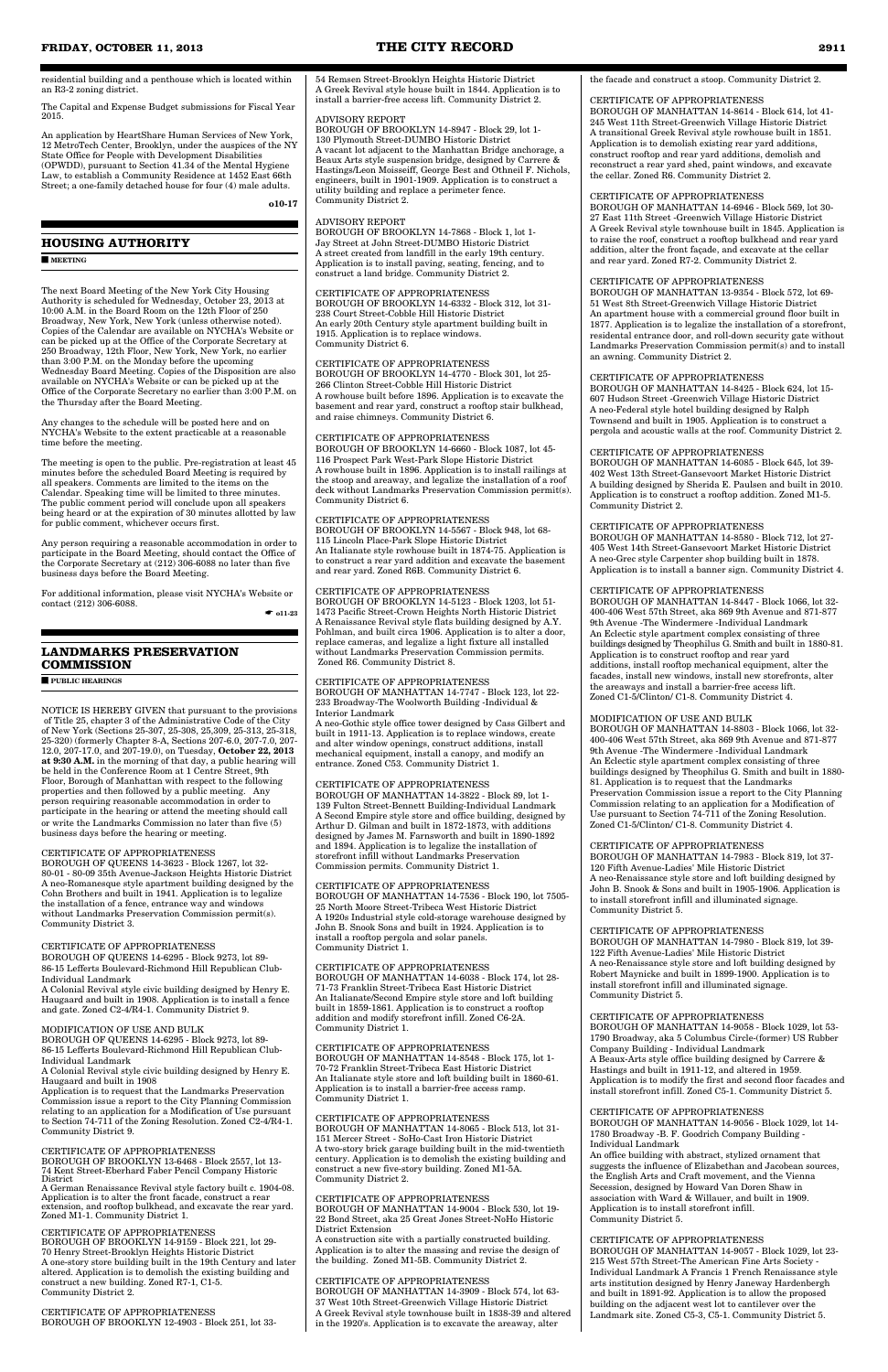#### CERTIFICATE OF APPROPRIATENESS

BOROUGH OF MANHATTAN 14-9017 - Block 829, lot 30- 1158-1160 Broadway -Madison Square North Historic District

A store building designed by James Stroud and built in 1880-81 and a commercial building designed by Richard Morris Hunt and built in 1871, both altered in 1959 by Telchin & Campanella. Application is the alter the facades. Community District 5.

#### CERTIFICATE OF APPROPRIATENESS

BOROUGH OF MANHATTAN 14-7867 - Block 1015, lot 29- 1501 Broadway-Paramount Building -Individual Landmark A French Beaux Arts style skyscraper designed by Rapp and Rapp and built in 1926-1927. Application is to install illuminated signs. Community District 6.

#### CERTIFICATE OF APPROPRIATENESS

BOROUGH OF MANHATTAN 14-7291 - Block 1127, lot 61- 313 Columbus Avenue - Upper West Side/Central Park West Historic District

A Romanesque Revival/Queen Anne style flats building built in 1889-90. Application is to replace storefront. Community Distruct 7.

#### CERTIFICATE OF APPROPRIATENESS

BOROUGH OF MANHATTAN 14-8213- Block 1116, lot 29- 33 Central Park West-Upper West Side/Central Park West Historic District

A neo-Renaissance style school building designed by Carrere and Hastings and built in 1902-04. Application is to install new doors. Community District 7.

# CERTIFICATE OF APPROPRIATENESS

BOROUGH OF MANHATTAN 13-4021 - Block 1168, lot 56- 250 West 77th Street-Hotel Belleclaire - Individual Landmark

An Art Nouveau/Secessionist style hotel building designed by Emery Roth and built in 1901-03. Application is to modify the ground floor and replace storefront infill. Community District 7.

#### CERTIFICATE OF APPROPRIATENESS

BOROUGH OF MANHATTAN 13-3150 - Block 1213, lot 7504-

107 West 82nd Street-Upper West Side/Central Park West Historic District

A Renaissance Revival style flats building with Queen Anne style elements designed by Thom and Wilson and built in 1893. Application is to modify the ground floor, replace storefront infill and install signage. Zoned R8-B. Community District 7.

#### CERTIFICATE OF APPROPRIATENESS

BOROUGH OF MANHATTAN 14-0548 - Block 1213, lot 7504- 107 West 82nd Street-Upper West Side/Central Park West Historic District

A Renaissance Revival style flat building with Queen Anne style elements designed by Thom and Wilson and built in 1893. Application is to construct a rooftop addition. Zoned R8-B. Community District 7.

#### CERTIFICATE OF APPROPRIATENESS

BOROUGH OF MANHATTAN 14-8704 - Block 1217, lot 24- 123 West 86th Street -Upper West Side /Central Park West Historic District A Northern Renaissance Revival/Queen Anne style rowhouse designed by John G. Prague and built in 1887. Application is to install a barrier-free access lift. Community District 7.

#### CERTIFICATE OF APPROPRIATENESS

BOROUGH OF MANHATTAN 14-7431 - Block 1185, lot 75- 357 West End Avenue-West End-Collegiate Historic District An Eclectic Renaissance Revival style rowhouse designed by Lamb & Rich and built in 1891. Application is to replace windows. Community District 7.

#### CERTIFICATE OF APPROPRIATENESS

BOROUGH OF MANHATTAN 14-7750 - Block 1378, lot 142- 48 East 64th Street-Upper East Side Historic District A neo-Grec style rowhouse designed by John G. Prague, and built in 1883-84. Application is to construct rear additions, and a rooftop bulkhead, and excavate at the basement and rear yard. Zoned R8B. Community District 8.

### MODIFICATION OF USE AND BULK

BOROUGH OF MANHATTAN 14-5052 - Block 1404, lot 67- 110 East 70th Street-Upper East Side Historic District A residence originally built in 1869 and altered by Robertson

& Potter in 1905 in the simplified Beaux-Arts style. Application is to request that the Landmarks Preservation Commission issue a report to the City Planning Commission relating to an application for a Modification of Bulk pursuant to Section 74-711 of the Zoning Resolution. Zoned R8B. Community District 8.

#### CERTIFICATE OF APPROPRIATENESS BOROUGH OF MANHATTAN 14-6579 - Block 2053, lot 7502- 764 St. Nicholas Avenue-Hamilton Heights-Sugar Hill Historic District

A Classical Revival style rowhouse designed by Paul T. Higgs and built in 1895. Application is to install signage. Zoned R7A. Community District 9.

#### CERTIFICATE OF APPROPRIATENESS BOROUGH OF MANHATTAN 14-3889 - Block 1717, lot 152-

40 West 119th Street-Mount Morris Park Historic District A Queen Anne style rowhouse designed by G.A. Schellenger and built in 1891. Application is to construct a rear yard addition. Zoned R7-2. Community District 10.

#### CERTIFICATE OF APPROPRIATENESS

BOROUGH OF MANHATTAN 14-7201 - Block 2023, lot 34- 2350 7th Avenue -St. Nicholas Historic District A rowhouse designed by James Brown Lord and built in 1891. Application is to legalize the installation of cameras, light fixtures, door, and louvers without Landmarks Preservation Commission permit(s). Community District 10.

#### CERTIFICATE OF APPROPRIATENESS

BOROUGH OF MANHATTAN 14-6793 - Block 2134, lot 250- 156-08 Riverside Drive West-Audubon Park Historic District A Medieval Revival style apartment house designed by George G. Miller, and built in 1930. Application is to replace terra cotta balconettes with fiberglass balconettes. Community District 12.

#### CERTIFICATE OF APPROPRIATENESS

BOROUGH OF MANHATTAN 14-6794 - Block 2134, lot 200- 775 Riverside Drive-Audubon Park Historic District A Medieval Revival style apartment house designed by George G. Miller, and built in 1930. Application is to replace terra cotta balconettes with fiberglass balconettes. Community District 12.

**o8-22**

# **MAYOR'S OFFICE OF CONTRACT SERVICES**

■ **MEETING**

The Procurement Policy Board will hold a public meeting on Thursday, October 17, 2013 at 9:00 A.M. at 253 Broadway, 14th Floor Conference Room, in the Borough of Manhattan. For more information, please contact the Mayor's Office of Contract Services at (212) 788-0010.

 $\bullet$  011

# **BOARD OF STANDARDS AND APPEALS**

■ **PUBLIC HEARING**

#### **OCTOBER 29, 2013, 10:00 A.M.**

**NOTICE IS HEREBY GIVEN of a public hearing, Tuesday morning, October 29, 2013, 10:00 A.M., In Spector Hall, 22 Reade Street, New York, N.Y. 10007, on the following matters:**

#### **SOC CALENDAR**

#### **74-49-BZ**

APPLICANT – Sheldon Lobel, P.C., For 515 Seventh Avenue, LLC, owner.

SUBJECT – Application August 26, 2013 – Extension of Time to obtain a Certificate of Occupancy for an existing parking garage which expired on January 11, 2012; Waiver of the Rules. M1-6 (Garment Center) zoning district. PREMISES AFFECTED – 515 Seventh Avenue, southeast corner of 7th Avenue and West 38th Street, Block 813, Lot 64, Borough of Manhattan.

# **COMMUNITY BOARD #5M**

#### **647-70-BZ**

APPLICANT – Jeffrey A. Chester Esq. GSHLLP, for Channel Holding Company, Inc., owner; Cain Management II Inc., lessee. SUBJECT – Application August 1, 2013 – Amendment of a previously approved Special Permit (§73-211) which permitted the operation an automotive service station and auto laundry (UG 16B). Amendment seeks to convert accessory space into an accessory convenience store. C2-3/R5 zoning district.

PREMISES AFFECTED – 59-14 Beach Channel Drive, Beach Channel Drive corner of Beach 59th Street, Block 16011, Lot 105, Borough of Queens. **COMMUNITY BOARD #**

#### **APPEALS CALENDAR**

#### **99-12-A**

APPLICANT – Fried, Frank, Harris, Shriver & Jacobson, LLP, for Van Wagner Communications, LLC, owner. SUBJECT – Application September 11, 2013 – Reopening by the court and remanded back to BSA for reconsideration. PREMISES AFFECTED – 111 Varick Street, Block 578, Lot 71, Borough of Manhattan.

### **221-13-A**

APPLICANT – Law Office of Jay Goldstein, PLLC, for Naseem Ali, owner.

SUBJECT – Application July 22, 2013 – Appeal seeking that the owner has a common law vested right to continue construction and obtain a Certificate of Occupancy under the prior R3A zoning district. R2A zoning district. PREMISES AFFECTED – 239-26 87th Avenue, south side of

87th Avenue between 241st Street and 239th Street, Block 7966, Lot 54, Borough of Queens. **COMMUNITY BOARD #13Q**

**\*Please note that the BZ calendar will immediately follow the SOC and A calendars.** 

#### **ZONING CALENDAR**

#### **262-12-BZ**

APPLICANT – Patrick W. Jones, P.C., for Canyon & Cie LLC c/o Mileson Corporation, owner; Risingsam Management LLC, lessee.

SUBJECT – Application September 4, 2012 – Variance  $(\$72-21)$  to permit a hotel (UG 5) contrary to use regulations (§42-00). M2-1 zoning district.

PREMISES AFFECTED – 132-10 149th Avenue aka 132-35 132nd Street, bounded by 132nd Street, 149th Avenue and Nassau Expressway Service Road, Block 11886, Lot 12 and 21, Borough of Queens.

# **COMMUNITY BOARD #10Q**

#### **154-13-BZ**

APPLICANT – Sheldon Lobel, P.C., for Ralph Avenue Associates, LLC, owner.

SUBJECT – Application May 14, 2013 – Variance (§72-21) to allow the construction of a retail building (UG 6), contrary to use regulations (§22-10). R5 zoning district. PREMISES AFFECTED – 1054-1064 Bergen Avenue, bounded by Bergen Avenue to the north, Avenue K to the east, East 73rd Street to the south, and Ralph Avenue to the west, Block 8341, Lot (Tentative lot 135), Borough of Brooklyn. **COMMUNITY BOARD #18BK** 

#### **168-13-BZ**

APPLICANT – Lewis E Garfinkel, for Dovie Minzer, owner. SUBJECT – Application June 4, 2013 – Special Permit (§73-622) to permit the enlargement of an existing single family home contrary to floor area, open space and lot coverage (§23-141(a); side yard (§23-461(a); less than the required rear yard; (§23-47) and perimeter wall height (§23-631. R3-2 zoning district.

PREMISES AFFECTED – 1323 East 26th Street, east side of East 26th Street, 180' south of Avenue M, Block 7662, Lot 39, Borough of Brooklyn.

# **COMMUNITY BOARD #14BK**

### **173-13-BZ**

APPLICANT – Greenberg Traurig, LLP, for 752 UWS, LLC, owner; 752 Paris Gym LLC, lessee.

SUBJECT – Application June 14, 2013 – Variance (§72-21) to legalize the existing commercial Paris Health Club facility which occupies the cellar, first floor and the first mezzanine of a 24-story residential building, contrary to (§22-00). R10-A zoning district.

PREMISES AFFECTED – 752-758 West End Avenue aka 260-268 West 97th Street, southeast corner of West End Avenue and West 97th Street, Block 1868, Tentative Lot 1401 (f/k/a part of 61), Borough of Manhattan. **COMMUNITY BOARD #7M** 

#### **229-13-BZ**

APPLICANT – Rothkrug Rothrug & Spector LLP, for Country Leasing Limited Partnership, owner; Blink Nostrand Avenue, Inc., lessee.

SUBJECT – Application August 6, 2013 – Special Permit (§73-36) to allow physical culture establishment (*Blink Fitness*) within an existing commercial building. C2-2/R3-2 zoning district.

PREMISES AFFECTED – 3779-3861 Nostrand Avenue, 2928/48 Ave Z, 2502/84 Haring Street, Block bounded by Nostrand Avenue, Avenue Z, Haring Street and Avenue Y, Block 7446, Lot 1, Borough of Brooklyn. **COMMUNITY BOARD #15BK**

#### **232-13-BZ**

APPLICANT – Rothkrug Rothkrug & Spector LLP, for SDF12 Bay Street, LLC, owner; Staten Island Fitness, LLC, lessee.

SUBJECT – Application August 9, 2013 – Special Permit (§73-36) to allow a physical culture establishment (*Crunch Fitness*) within portions of proposed commercial building. M1-1 zoning district.

PREMISES AFFECTED – 364 Bay Street, northwest corner of intersection of Bay Street and Grant Street, Block 503, Lot 1 and 19, Borough of Staten Island. **COMMUNITY BOARD #1SI**

*Jeff Mulligan, Executive Director*

**o10-11**

# **TRANSPORTATION**

#### ■ **PUBLIC HEARINGS**

NOTICE IS HEREBY GIVEN, pursuant to law, that the following proposed revocable consents, have been scheduled for a public hearing by the New York City Department of Transportation. The hearing will be held at 55 Water Street, 9th Floor, Room 945 commencing at 2:00 P.M. on Wednesday, October 16, 2013. Interested parties can obtain copies of proposed agreements or request sign-language interpreters (with at least seven days prior notice) at 55 Water Street, 9th Floor SW, New York, NY 10041, or by calling (212) 839-6550

**#1** In the matter of a proposed revocable consent authorizing 520 Madison Owners, L.L.C. to continue to maintain and use a sidewalk clock, together with an electrical conduit, on the west sidewalk of Madison Avenue, north of East 53rd Street, in the Borough of Manhattan. The proposed revocable consent is for a term of ten years from July 1, 2013 to June 30, 2023 and provides among other terms and conditions for compensation payable to the City according to the following schedule:

For the period July 1, 2013 to June 30, 2023 - \$300/annum.

the maintenance of a security deposit in the sum of \$2000 and the insurance shall be in the amount of One Million Dollars (\$1,000,000) per occurrence, and Two Million Dollars (\$2,000,000) aggregate.

**#2** In the matter of a proposed revocable consent authorizing Congregation Beit Yaakov. to continue to maintain and use an electro melt conduits under the north sidewalk of East 63rd Street, between Fifth Avenue and Madison Avenue, in the Borough of Manhattan. The proposed revocable consent is for a term of ten years from July 1, 2013 to June 30, 2023 and provides among other terms and conditions for compensation payable to the City according to the following schedule:

For the period from July 1, 2013 to June 30, 2014 - \$4,566

the maintenance of a security deposit in the sum of \$5,800 and the insurance shall be in the amount of One Million Dollars (\$1,000,000) per occurrence, and Two Million Dollars (\$2,000,000) aggregate.

**#3** In the matter of a proposed revocable consent authorizing The Jamaica Hospital Medical Center to continue to maintain and use a conduit and pipe bank under and diagonally across 135th Street south of 89th Avenue, in the Borough of Queens. The proposed revocable consent is for a term of ten years from July 1, 2012 to June 30, 2022 and provides among other terms and conditions for compensation payable to the City according to the following schedule:

For the period July 1, 2012 to June 30, 2013 - \$3,370 For the period July 1, 2013 to June 30, 2014 - \$3,464 For the period July 1, 2014 to June 30, 2015 - \$3,563 For the period July 1, 2015 to June 30, 2016 - \$3,662 For the period July 1, 2016 to June 30, 2017 - \$3,761 For the period July 1, 2017 to June 30, 2018 - \$3,860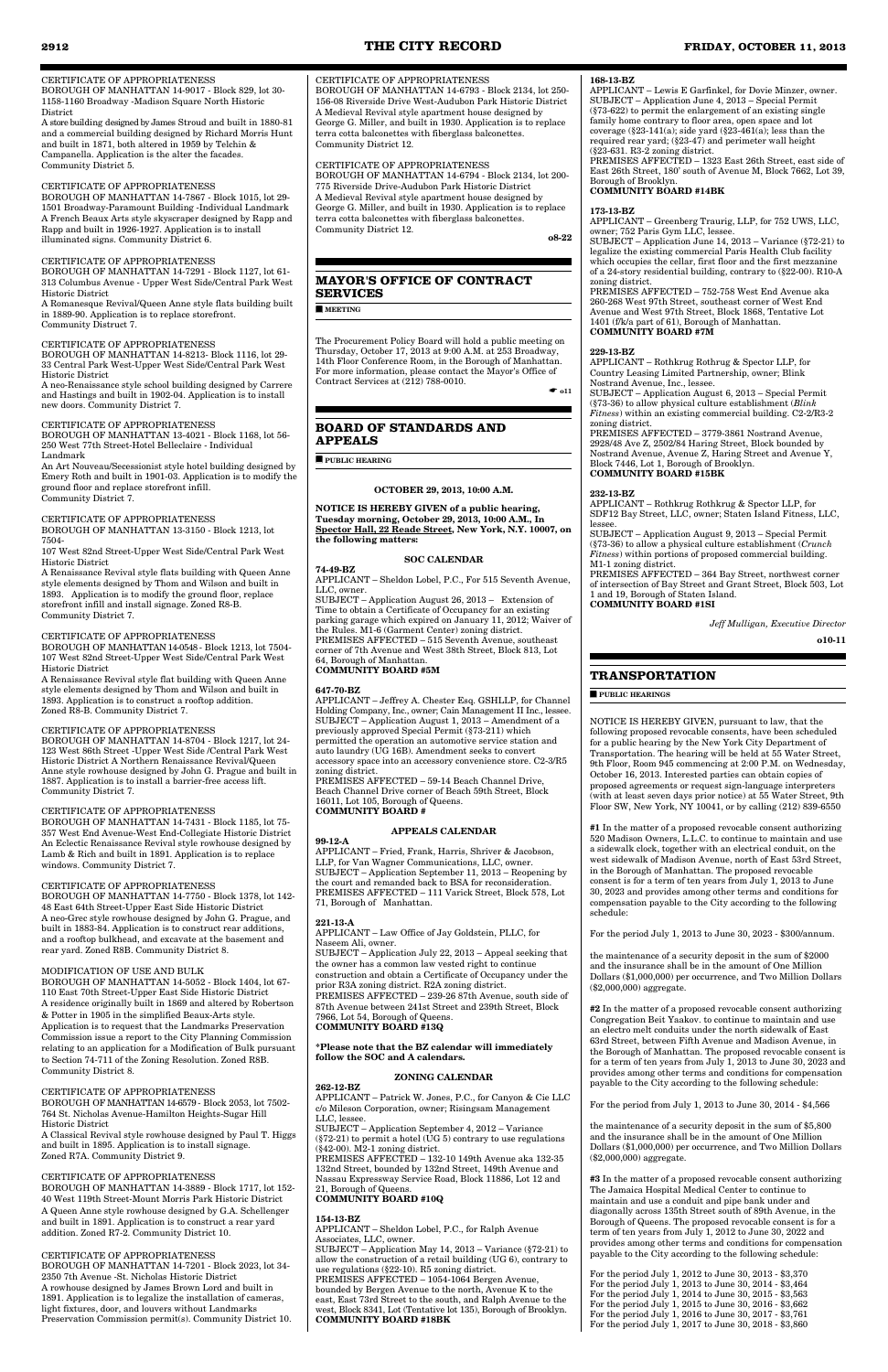For the period July 1, 2018 to June 30, 2019 - \$3,959 For the period July 1, 2019 to June 30, 2020 - \$4,058 For the period July 1, 2020 to June 30, 2021 - \$4,157 For the period July 1, 2021 to June 30, 2022 - \$4,256

the maintenance of a security deposit in the sum of \$17,770 and the insurance shall be the amount of One Million Dollars (1,000,000) per occurrence, and Two Million Dollars (\$2,000,000) aggregate.

**#4** In the matter of a proposed revocable consent authorizing Matrix Realty LLC to construct, maintain and use a sidewalk hatch in the south sidewalk of East 91st Street, east of Lexington Avenue, in the Borough of Manhattan. The proposed revocable consent is for a term of ten years from the date of approval by the Mayor to June 30, 2024 and provides among other terms and conditions for compensation payable to the City according to the following schedule:

From the approval date to June 30, 2014 - \$882/annum.

| For the period July 1, 2014 to June 30, 2015 - \$907   |
|--------------------------------------------------------|
| For the period July 1, 2015 to June 30, 2016 - \$932   |
| For the period July 1, 2016 to June 30, 2017 - \$957   |
| For the period July 1, 2017 to June 30, 2018 - \$982   |
| For the period July 1, 2018 to June 30, 2019 - \$1,007 |
| For the period July 1, 2019 to June 30, 2020 - \$1,032 |
| For the period July 1, 2020 to June 30, 2021 - \$1,057 |
| For the period July 1, 2021 to June 30, 2022 - \$1,082 |
| For the period July 1, 2022 to June 30, 2023 - \$1,107 |
| For the period July 1, 2023 to June 30, 2024 - \$1,132 |

the maintenance of a security deposit in the sum of \$3,500 security deposit and the insurance shall be in the amount of One Million Dollars (\$1,000,000) per occurrence, and Two Million Dollars (\$2,000,000) aggregate.

**#5** In the matter of a proposed revocable consent authorizing River Plate Property, LLC to construct, maintain and use steps and a fenced-in area on the north sidewalk of East 94th Street, east of Park Avenue, in the Borough of Manhattan. The proposed revocable consent is for a term of ten years from the date of approval by the Mayor to June 30, 2024 and provides among other terms and conditions for compensation payable to the City according to the following schedule:

From the approval Date to June 30, 2024 - \$25/annum.

Property Address: 127 East 105th Street<br>Property Type: 3 story building  $3$  story building<br> $$85.824$ October 7, 2013 1:00 P.M. to 2:00 p.m. October 15, 2013 1:00 P.M. to 2:00 p.m.

the maintenance of a security deposit in the sum of \$2,500 and the insurance shall be in the amount of One Million Dollars (\$1,000,000) per occurrence, and Two Million Dollars (\$2,000,000) aggregate.

**#6** In the matter of a proposed revocable consent authorizing The United Nations to construct, maintain and use bollards along the perimeter of the United Nations' headquarters complex on First Avenue upon the property of the City of New York, in the Borough of Manhattan. The proposed revocable consent is for a term of Five years from the date of Approval by the Mayor to June 30, 2018.

#### feet south of the southwest corner of 150th Drive and 183rd Street Property Type; Unimproved Land Minimum Monthly Bid: \$4,820 Inspection Dates: October 10, 2013 11:00 A.M. to 12:00 P.M. October 16, 2013 12:00 P.M. to 1:00 P.M.

There shall be no compensation required for this revocable consent.

There is no security deposit and the insurance shall be in the amount of Twenty Five Million Dollars (\$25,000,000) per occurrence, and Twenty Five Million Dollars (\$25,000,000) per-location annual aggregate limit.

**s25-o16** 

# **CITYWIDE ADMINISTRATIVE SERVICES**

**ASSET MANAGEMENT**

■ **PUBLIC LEASE AUCTION**

PROPOSED LEASES OF CERTAIN NEW YORK CITY REAL PROPERTY SEALED BID PUBLIC LEASE AUCTION

Department of Citywide Administrative Services; Asset Management will conduct a Sealed Bid Public Lease Auction pertaining to Long-Term Leases, Short-Term Leases and Licenses on October 30, 2013 at Municipal Building, 1 Centre Street, 20th Floor South Conference Room A, New York, NY 10007. Sealed bids will be accepted from 10:00 A.M. to 11:00 A.M. and opened at 11:00 A.M.

The offerings, including Terms and Conditions and Special Terms and Conditions, are set forth in a brochure. For further information, including a brochure and a bid packet, please visit the DCAS website at nyc.gov/dcas after October 4, 2013 or call 212-386-0335.

In accordance with Section 384 of the New York City Charter, the properties listed below will be offered at Sealed Bid Public Lease Auction. A Public Hearing was held on September 25, 2013 at 22 Reade Street, in the Borough of Manhattan in the matter of the two properties listed below:

# **Manhattan, Block 1633, Lot 13**<br>Property Address: 127 H

Minimum Annual Bid:<br>Inspection Dates:

# **Brooklyn, Block 6036, Part of Lot 1**

Property Address: 8501 Fifth Avenue<br>Property Type: Ground floor retail Ground floor retail store and

| Minimum Annual Bid:      | basement space<br>\$90,240                    |
|--------------------------|-----------------------------------------------|
| <b>Inspection Dates:</b> | October 8, 2013 11:00 A.M. to<br>$12:00$ P.M. |

12:00 P.M. October 15, 2013 12:00 P.M. to 1:00 P.M.

In accordance with New York Administrative Code Section 4-203, the properties listed below also will be offered at the Sealed Bid Public Lease Auction:

| Bronx, Block 3542, Lot 20            |                                                                                              |
|--------------------------------------|----------------------------------------------------------------------------------------------|
| Property Address:                    | East side of Zerega Avenue,<br>approximately 250 feet south of<br>Randall Avenue             |
| Property Type:                       | Unimproved Land                                                                              |
| Minimum Monthly Bid:                 | \$11,200                                                                                     |
| Inspection Dates:                    | October 9, 2013 11:00 A.M. to<br>12:00 P.M.<br>October 16, 2013 12:00 P.M. to<br>$1:00$ P.M. |
| Queens, Block 13420, Lots: 8 and 999 |                                                                                              |
| Property Location:                   | West side of 183rd Street, 200<br>$f_{\text{out}}$ and $h_{\text{out}}$ of the and broad     |
|                                      |                                                                                              |

**s27-o30**

#### **OFFICE OF CITYWIDE PURCHASING** ■ **NOTICE**

The Department of Citywide Administrative Services, Office of Citywide Purchasing is currently selling surplus assets on the internet. Visit

http://www.publicsurplus.com/sms/nycdcas.ny/browse/home. To begin bidding, simply click on 'Register' on the home page. There are no fees to register. Offerings may include but are not limited to: office supplies/equipment, furniture, building supplies, machine tools, HVAC/plumbing/electrical equipment, lab equipment, marine equipment, and more. Public access to computer workstations and assistance with placing bids is available at the following locations:

- DCAS Central Storehouse, 66-26 Metropolitan Avenue, Middle Village, NY 11379
- DCAS, Office of Citywide Purchasing, 1 Centre Street, 18th Floor, New York, NY 10007.

**jy24-d1**

# **POLICE**

**OWNERS ARE WANTED BY THE PROPERTY CLERK DIVISION OF THE NEW YORK CITY POLICE DEPARTMENT.**

> FANS, ELECTRIC, DESK AND WALL – Competitive Sealed Bids – PIN# 8571300198 – AMT: \$110,650.00 – TO: Vidmaar Distributors Inc., 426 West Market Street, York, PA 17401.

**The following listed property is in the custody, of the Property Clerk Division without claimants.**

**Recovered, lost, abandoned property, property obtained from prisoners, emotionally disturbed, intoxicated and deceased persons; and property obtained from persons incapable of caring for themselves.**

**Motor vehicles, boats, bicycles, business machines, cameras, calculating machines, electrical and optical property, furniture, furs, handbags, hardware, jewelry, photographic equipment, radios, robes, sound systems, surgical and musical instruments, tools, wearing apparel, communications equipment, computers, and other miscellaneous articles.**

#### **INQUIRIES**

**Inquiries relating to such property should be made in the Borough concerned, at the following office of the Property Clerk.**

### **FOR MOTOR VEHICLES**

**(All Boroughs): \* Springfield Gardens Auto Pound, 174-20** 

**North Boundary Road, Queens, NY 11430, (718) 553-9555**

**\* Erie Basin Auto Pound, 700 Columbia Street, Brooklyn, NY 11231, (718) 246-2030**

#### **FOR ALL OTHER PROPERTY**

- **\* Manhattan 1 Police Plaza, New York, NY 10038, (646) 610-5906.**
- **\* Brooklyn 84th Precinct, 301 Gold Street, Brooklyn, NY 11201, (718) 875-6675.**
- **\* Bronx Property Clerk 215 East 161 Street, Bronx, NY 10451, (718) 590-2806.**
	- **\* Queens Property Clerk 47-07 Pearson Place, Long Island City, NY 11101, (718) 433-2678.**
	- **\* Staten Island Property Clerk 1 Edgewater Plaza, Staten Island, NY 10301, (718) 876-8484.**

**j1-d31** 

*"Compete To Win" More Contracts! Thanks to a new City initiative - "Compete to Win" - the NYC Department of Small Business Services offers a new set of FREE services to help create more*

*opportunities for minority and women-owned businesses to compete, connect and grow their business with the City. With NYC Construction Loan, Technical Assistance, NYC Construction Mentorship, Bond Readiness, and NYC Teaming services, the City will be able to help even more small businesses than before.* ● *Win More Contracts at nyc.gov/competetowin*

*"The City of New York is committed to achieving excellence in the design and construction of its capital program, and building on the tradition of innovation in architecture and engineering that has contributed to the City's prestige as a global destination. The contracting opportunities for construction/construction services and construction-related services that appear in the individual agency listings below reflect that commitment to excellence."*

# **AGING**

■ **INTENT TO AWARD**

#### *Human/Client Services*

**HOME CARE FOR OLDER ADULTS** – Negotiated Acquisition – Judgment required in evaluating proposals - PIN# 12514N0001 – DUE 10-21-13 AT 12:00 P.M. – The Department for the Aging intends to negotiate a three year contract, beginning 7/1/14, for Home Care services targeted to older adults residing in communities throughout the New York City areas. Negotiations will be with organizations that are current New York State licensed home care services organizations. Interested organizations currently holding NYS license to provide home care services may request a solicitation by calling Margaret McSheffrey at 212-442-1373. Organizations interested in receiving information for future solicitations may send a request to Margaret McSheffrey, Department for the Aging, 2 Lafayette St, Room 400, NY, NY 10007. Vendor Source ID#85322.

*Use the following address* unless otherwise specified in notice, to secure, examine or submit bid/proposal documents, vendor pre-qualification and other forms; specifications/ blueprints; other information; and for opening and reading of bids at date and time specified above.

*Department for the Aging, 2 Lafayette Street, Room 400, New York, NY 10007. Margaret McSheffrey (212) 442-1373; mmcsheffrey@aging.nyc.gov*

 $\bullet$  011-18

# **CITY UNIVERSITY**

■ **SOLICITATIONS**

*Goods*

**FORD 350 WITH AERIAL LIFT** – Competitive Sealed Bids – PIN# HOSTOS NT2013 – DUE 10-29-13 AT 2:59 P.M. – Hostos Community College is soliciting bids for Ford 350 with an aerial lift. Chassis must be Ford 350, model year 2013, with manufacturer installed aerial lift package (Option 86A) and a Modified Vehicle Wiring System (Option 53S). Must be equipped with a Vantel-29-N Telescopic Aerial Lift. Chassis and all components of the Ford 350 must have valid intact warranty from manufacturer and Versalift manufacturer warranty must be a minimum of one year with on-site service. Must be tested and certified per ANSI A92.2- 2001. Any purchase resulting from this advertisement is subject to New York State Appendix A and the terms and conditions of Hostos Community College and a City University of New York Purchase Order or Agreement.

*Use the following address* unless otherwise specified in notice, to secure, examine or submit bid/proposal documents, vendor pre-qualification and other forms; specifications/ blueprints; other information; and for opening and reading of bids at date and time specified above. *City University, 500 Grand Concourse, Building G, Room 100, Bronx, NY 10451. Kevin Carmine (718) 319-7965; Fax: (718) 319-7964; kcarmine@hostos.cuny.edu*

 $\bullet$  011

# **CITYWIDE ADMINISTRATIVE SERVICES**

**OFFICE OF CITYWIDE PURCHASING** ■ **SOLICITATIONS**

*Goods*

**TRUCK, JET RODDER AND VACUUM CLEANING - DSNY** – Competitive Sealed Bids – PIN# 857PS1400076 – DUE 11-06-13 AT 9:30 A.M. – A Pre-Solicitation Conference for the above mentioned commodity is scheduled for November 6, 2013 at 9:30 A.M. at 1 Centre Street, 18th Floor, New York, NY 10007.

A copy of the solicitation package can be downloaded from the City Record Online site at http://a856-internet.nyc.gov/nyc vendoronline/home.asp. Enrollment is free. Please review the documents before you attend the conference.

*Use the following address* unless otherwise specified in notice, to secure, examine or submit bid/proposal documents, vendor pre-qualification and other forms; specifications/ blueprints; other information; and for opening and reading of bids at date and time specified above. *Department of Citywide Administrative Services, 1 Centre Street, 18th Floor, New York, NY 10007. Joseph Vacirca (212) 669-8616; Fax: (212) 669-7581; jvacirca@dcas.nyc.gov*

*City Certified Minority and Women - Owned Business Enterprises (M/WBEs) are encouraged to respond to all DCAS solicitations for competitive Bids/Proposals.*

 $\bullet$  011

#### ■ **AWARDS**

#### *Goods*

# **PROPERTY DISPOSITION**

# **PROCUREMENT**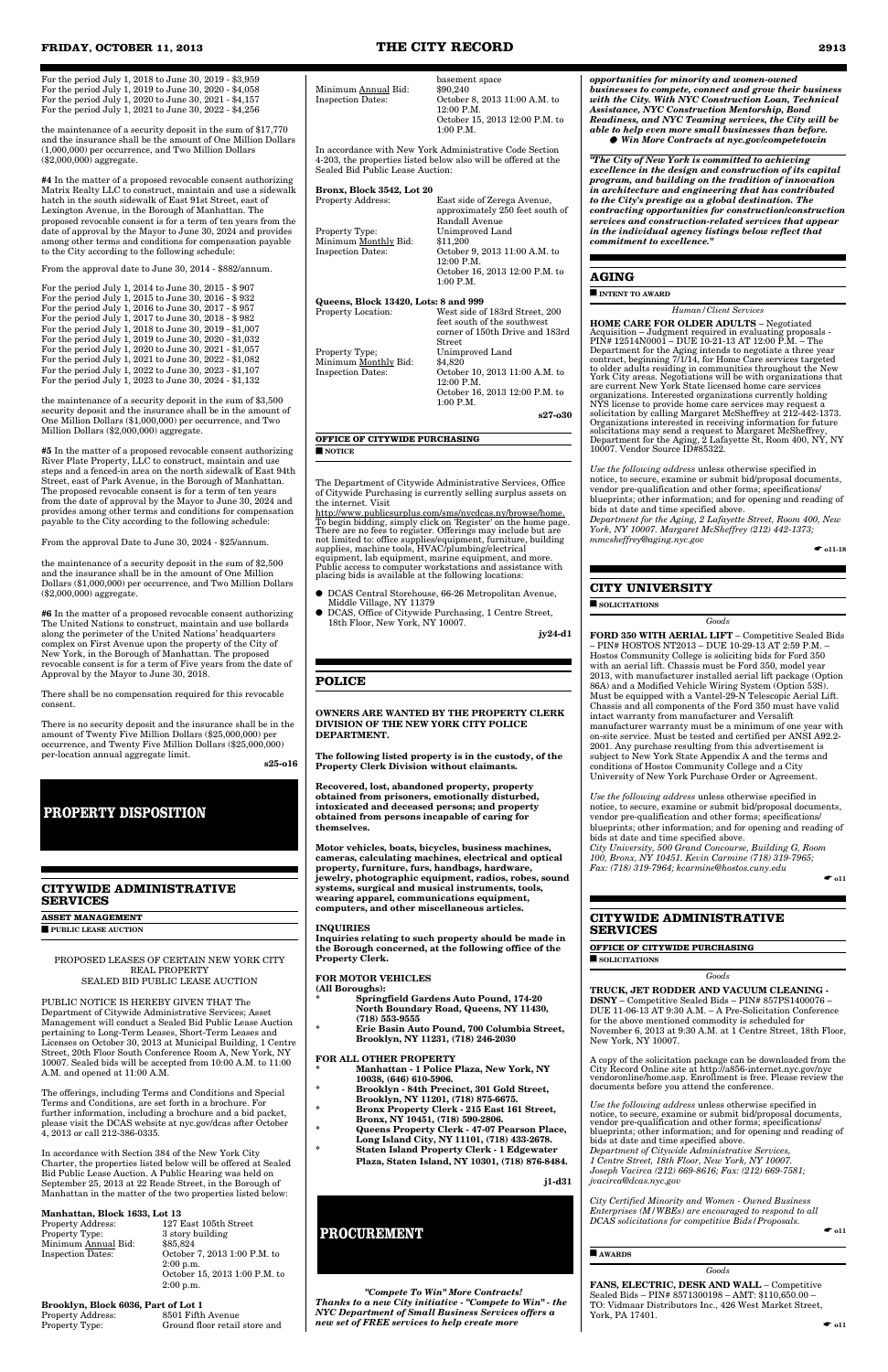#### ■ **SOLICITATIONS**

*Services (Other Than Human Services)* **PUBLIC SURPLUS ONLINE AUCTION** – Other – PIN# 0000000000 – DUE 12-31-14.

*Use the following address* unless otherwise specified in notice, to secure, examine or submit bid/proposal documents, vendor pre-qualification and other forms; specifications/ blueprints; other information; and for opening and reading of bids at date and time specified above. *Department of Citywide Administrative Services, 66-26 Metropolitan Avenue, Queens Village, NY 11379. Donald Lepore (718) 417-2152; Fax: (212) 313-3135; dlepore@dcas.nyc.gov*

**s6-f25** 

#### ■ **VENDOR LISTS**

### *Goods* **EQUIPMENT FOR DEPARTMENT OF SANITATION** –

In accordance with PPB Rules, Section 2.05(c)(3), an acceptable brands list will be established for the following equipment for the Department of Sanitation:

A. Collection Truck Bodies

B. Collection Truck Cab Chassis

C. Major Component Parts (Engine, Transmission, etc.)

Applications for consideration of equipment products for inclusion on the acceptable brands list are available from: Mr. Edward Andersen, Procurement Analyst, Department of Citywide Administrative Services, Office of Citywide Procurement, 1 Centre Street, 18th Floor, New York, NY 10007. (212) 669-8509.

**j2-d31** 

#### ■ **INTENT TO AWARD**

#### *Services (Other Than Human Services)*

**ARCHITECTURAL DESIGN SERVICES** – Negotiated Acquisition – PIN# 85609P0001CNVN001 – DUE 10-10-13 – This advertisement is intended for informational purposes only. DCAS is seeking to use the Negotiated Acquisition Method to extend its current contract pursuant to Section 3-04 (b)(2)(D) of the Procurement Policy Board Rules to avoid interruption in services to the City. It is anticipated that the contract term will be from February 9, 2014 through February 8, 2015.

*Use the following address* unless otherwise specified in bid/prop

*Use the following address* unless otherwise specified in notice, to secure, examine or submit bid/proposal documents, vendor pre-qualification and other forms; specifications/ blueprints; other information; and for opening and reading of bids at date and time specified above. *Department of Citywide Administrative Services, 1 Centre Street, 18th Floor, NY, NY 10007. Karen Allen (212) 669-8251; Fax: (212) 313-3131; kallen@dcas.nyc.gov*

*City Certified Minority and Women- Owned Business Enterprises (M/WBEs) are encouraged to respond to all DCAS solicitations for competitive Bids/Proposals.*

**o9-16** 

#### **CORRECTION**

**CENTRAL OFFICE OF PROCUREMENT**

■ **INTENT TO AWARD**

#### *Goods & Services* **JANITORIAL SERVICES FOR TWO OF DOC**

**LOCATIONS** – Negotiated Acquisition – Available only from a single source - PIN# 072201420HMD – DUE 10-21-13 AT 10:00 A.M. – The Department of Correction intends to enter into negotiations with New York State Industries for the Disabled for janitorial services for two of its locations - NYC Correction Academy and 59-17 Junction Boulevard. The vendor must have specific expertise to provide cleaning services. Any firm which believes it can provide the required service in the future is invited to express interest via email to docacco@doc.nyc.gov

The services cannot be timely procured through competitive sealed bidding or competitive sealed proposals at this time. The Department is utilizing the Negotiated Acquisition Extension source method in order to continue to provide uninterrupted services.

vendor pre-qualification and other forms; specifications/ blueprints; other information; and for opening and reading of bids at date and time specified above.

*cassandra.dunham@doc.nyc.gov.*  $\overline{\text{07-11}}$ 

*The Bulova Corporate Center, 75-20 Astoria Blvd., Suite 160, East Elmhurst, NY 11370. Shaneza Shinath (718) 546-0684; Fax: (718) 278-6218; shaneza.shinath@doc.nyc.gov*

 $\bullet$  011-18

*Services (Other Than Human Services)*

This bid solicitation includes M/WBE Participation Goal(s). For the MWBE goals, please visit our website at www.nyc.gov/buildnyc see "Bid Opportunities". To find out more about M/WBE certification visit www.nyc.gov/getcertified or call the DSBS certification helpline at (212) 513-6311

**ANNUAL MAINTENANCE OF ADMINS.** – Negotiated Acquisition – Available only from a single source - PIN# 072201419MIS – DUE 10-21-13 AT 10:00 A.M. – The Department of Correction intends to enter into negotiations with ADMINS Inc. for provision of Licenses, Upgrades, Maintenance and Technical Support for the ADMINS Software installed on the computers comprising the Inmate Information System (IIS). The vendor must have specific expertise to maintain software components manufactured exclusively by ADMINS, Inc. The system is used to record and report on inmate related data. Any firm which believes it can provide the required services in the future is invited to express interest via email to docacco@doc.nyc.gov by October 21, 2013 at 10:00 A.M. The services cannot be timely procured through competitive sealed bidding or competitive sealed proposals. The Department is utilizing the Negotiated Acquisition Extension source method to provide the services in order to continue to provide uninterrupted service. *Use the following address* unless otherwise specified in notice, to secure, examine or submit bid/proposal documents, vendor pre-qualification and other forms; specifications/

 $\bullet$  011

**ENTERPRISE PERINATAL MONITORING SYSTEM** – Request for Proposals – PIN# 002134 – DUE 11-19-13 – The New York City Health and Hospitals Corporation is initiating a Request for Proposals (RFP) for a two  $(2)$  year contract,

 $\bullet$  011

blueprints; other information; and for opening and reading of bids at date and time specified above. *The Bulova Corporate Center, 75-20 Astoria Boulevard, Suite 160, East Elmhurst, NY 11370. Shaneza Shinath (718) 546-0684; Fax: (718) 278-6205; shaneza.shinath@doc.nyc.gov.* **o7-11**

**TELTRONICS 20/20 PABX** – Negotiated Acquisition – Available only from a single source - PIN# 072201420MIS –

DUE 10-21-13 AT 10:00 A.M. – The Department of Correction intends to enter into negotiations with Teltronics, Inc. for the maintenance, repair services and upgrades of the Department 20-20 PBX Administrative and Inmate Calling Telephone Systems. The vendor must have specific expertise in maintaining the hardware and software that authenticates the identity of inmates, checks inmate information before a telephone call is placed, support call restrictions and multiple call scheduling, maintain an audit trail of information entered and activities performed by all users and inmates, automatically transcribe and store transcribed texts of telephone calls, generate alerts, generate reports about calls and calculate the cost of the call and debit the amount from inmate Commissary Account. Any firm which believes it can provide the required services in the future is invited to express interest via email to docacco@doc.nyc.gov by October 21, 2013 at 10:00 A.M. The services cannot be timely procured through competitive sealed bidding or competitive sealed proposals. The Department is utilizing the Negotiated Acquisition Extension source method to provide the services in order to continue to provide uninterrupted service.

*Use the following address* unless otherwise specified in notice, to secure, examine or submit bid/proposal documents, vendor pre-qualification and other forms; specifications/ blueprints; other information; and for opening and reading of bids at date and time specified above.

*Department of Correction, 75-20 Astoria Boulevard, Suite 160, East Elmhurst, NY 11370. Cassandra Dunham (718) 546-0766; Fax: (718) 278-6205;*

#### **DESIGN & CONSTRUCTION**

#### **CONTRACTS**

■ **SOLICITATIONS**

*Construction/Construction Services*

#### **REHABILITATION AND UPGRADE OF DEP SHAFT MAINTENANCE BUILDING - BROOKLYN** – Competitive Sealed Bids – PIN# 85014B0027 – DUE 11-19-13 AT 2:00 P.M. – PROJECT NO.:EP6-KENT2/

DDC PIN:8502014CR0001C. Bid Document Deposit-\$35.00 per set-Company Check or Money Order Only-No Cash Accepted-Late Bids Will Not Be Accepted.

There will be an Optional Pre-bid Conference on Wednesday, November 6, 2013 at10:00AM at the NYC Department of Design and Construction, 30-30 Thomson Avenue, Long Island City, NY 11101. (ATTENDANCE HIGHLY RECOMMENDED)

Special Experience Requirements

This contract is subject to the Project Labor Agreement ("PLA") entered into between the City and the Building and Construction Trades Council of Greater New York ("BCTC") affiliated Local Unions. For Further Information, See Volume 2 of the Bid Documents.

This contract is part of a Multi-Agency Pilot Program in which the City's Standard Construction Contract provisions concerning Delay Damages have been revised altering the allocation of the risk of projects delays, to allow contractors appropriate compensation for certain delays that are reasonably considered to be the City's responsibility.

BID DOCUMENTS ARE AVAILABLE AT: http://www.nyc.gov/buildnyc

VENDOR SOURCE ID:85311

*Use the following address* unless otherwise specified in notice, to secure, examine or submit bid/proposal documents, vendor pre-qualification and other forms; specifications/ blueprints; other information; and for opening and reading of bids at date and time specified above. Bid Document Deposit - \$35.00 per set. Company Check or Money Order only. No cash accepted. Late bids will not be accepted. *Department of Design and Construction, 30-30 Thomson Avenue, 1st Floor, Long Island City, NY 11101. Ben Perrone (718) 391-2200; Fax: (718) 391-2615.*

**HEALTH AND HOSPITALS**

**CORPORATION**

#### **The New York City Health and Hospitals Corporation is regularly soliciting bids for supplies and equipment at its Central Purchasing Offices, 346 Broadway, New York City, Room 516, for its Hospitals and Diagnostic and Treatment Centers. All interested parties are welcome to review the bids that are posted in Room 516 weekdays between 9:00 a.m. and 4:30 p.m. For information regarding bids and the bidding process, please call (212) 442-4018. j1-d31** 00-000000

■ **SOLICITATIONS**

*Goods & Services*

with three (3) one (1) year renewal options for an Enterprise Perinatal Monitoring System across all networks/facilities.

The vendor should be able to display demonstrated expertise in the areas of electronic fetal monitoring and data archiving of fetal monitoring information. The chosen system shall communicate with Quadramed and EPIC, the core Electronic Health Record systems at HHC; and provide electronic fetal monitoring, central surveillance, alerts, documentation, and archiving capabilities across HHC's labor and delivery environments.

Strong vendor candidates will work jointly with HHC to ensure that a support structure and process is in place for the effective deployment of the Enterprise Perinatal Monitoring System. They will meet HHC's application, technical, interface and integration requirements, as well as provide specialized and trained expertise for implementation throughout HHC's eleven hospitals, five diagnostic and treatment centers and six long-term care sites, and 80 plus clinics.

*Use the following address* unless otherwise specified in notice, to secure, examine or submit bid/proposal documents, vendor pre-qualification and other forms; specifications/ blueprints; other information; and for opening and reading of bids at date and time specified above. *Health and Hospitals Corporation, 160 Water Street, 8th Floor, New York, NY 10038. George Davidson (646) 458-3857; George.Davidson@nychhc.org*

 $\bullet$  011

#### **HEALTH AND MENTAL HYGIENE**

#### ■ **INTENT TO AWARD**

*Services (Other Than Human Services)*

#### **MAVEN SOFTWARE APPLICATION ENHANCEMENT, CONFIGURATION AND SUPPORT** – Sole Source –

Available only from a single source - PIN# 12IO023301R0X00 – DUE 10-15-13 AT 10:00 A.M. – CORRECTION: DOHMH intends to enter into a Sole Source agreement with Consilience Software to provide application support, configuration and enhancement for the unified patient registry proprietary software.

Any vendor who are interested in providing such services in the future can send an expression of intent via email to oharper@health.nyc.gov no later than 10/15/13.

*Use the following address* unless otherwise specified in notice, to secure, examine or submit bid/proposal documents, vendor pre-qualification and other forms; specifications/ blueprints; other information; and for opening and reading of bids at date and time specified above. *Health and Mental Hygiene, Gotham Center, 42-09 28th Street, 4th Floor, CN30A, Queens, NY 11101. Odette Harper (347) 396-6621; Oharper@health.nyc.gov ACCO, 42-09 28th Street, 17th Floor, CN#130, Queens, NY 11101.*

**o7-11** 

#### **AGENCY CHIEF CONTRACTING OFFICER** ■ **INTENT TO AWARD**

#### *Human/Client Services*

**ASTHMA OPEN AIRWAYS TRAINING** – Renewal – PIN# 10CR007601R1X00 – DUE 10-18-13 AT 4:00 P.M. – The Department's Bureau of Chronic Disease Prevention is renewing a contract between American Lung Association of the Northeast, Inc. to continue to coordinate training and provide technical assistance to support the implementation of the Open-Airways for Schools (OAS) program in New York City public elementary schools. Any firm which believes that it can provide these services in the future is invited to indicate an expression of interest by letter which must be received no later than October 18, 2013 by 4:00 P.M. Expressions of Interest should be sent to DOHMH, Office of the Agency Chief Contracting Officer, 42-09 28th Street, 17th Floor, CN-30A, Queens, NY 11101-4132; Attn: Huguette Beauport, hbeaupor@health.nyc.gov.

*Use the following address* unless otherwise specified in notice, to secure, examine or submit bid/proposal documents, vendor pre-qualification and other forms; specifications/ blueprints; other information; and for opening and reading of bids at date and time specified above. *Health and Mental Hygiene, 42-09 28th Street, 17th Floor, CN30A, Long Island City, NY 11101. Huguette Beauport (347) 396-6633; Fax: (347) 396-6759;*

*hbeaupor@health.nyc.gov*

# **HOUSING AUTHORITY**

■ **SOLICITATIONS**

*Goods & Services*

**PLASTER RESTORATION VARIOUS DEVELOPMENTS** – Competitive Sealed Bids – DUE 11-14-13 – RFQ# 60036 - Bronx Due at 10:00 A.M. RFQ# 60037 - Brooklyn Due at 10:05 A.M. RFQ# 60038 - Manhattan Due at 10:10 A.M. RFQ# 60039 - Various Mixed Finance Due at 10:15 A.M. RFQ# 60040 - Queens/Staten Island Due at 10:20 A.M.

Interested firms may obtain a copy and submit it on NYCHA's website: Doing Business with NYCHA. Http://www.nyc.gov/html/nycha/html/business.shtml. Vendors are instructed to access the "Register Here" line for "New Vendor;" if you have supplied goods or services to NYCHA in the past and you have your log-in credentials, click the "Log into iSupplier" link under "Existing Upon access, reference applicable RFQ number per solicitation.

Vendor electing to submit a non-electronic bid (paper document) will be subject to a \$25.00 non-refundable fee; payable to NYCHA by USPS-Money Order/Certified Check only for each set of RFQ documents requested. Remit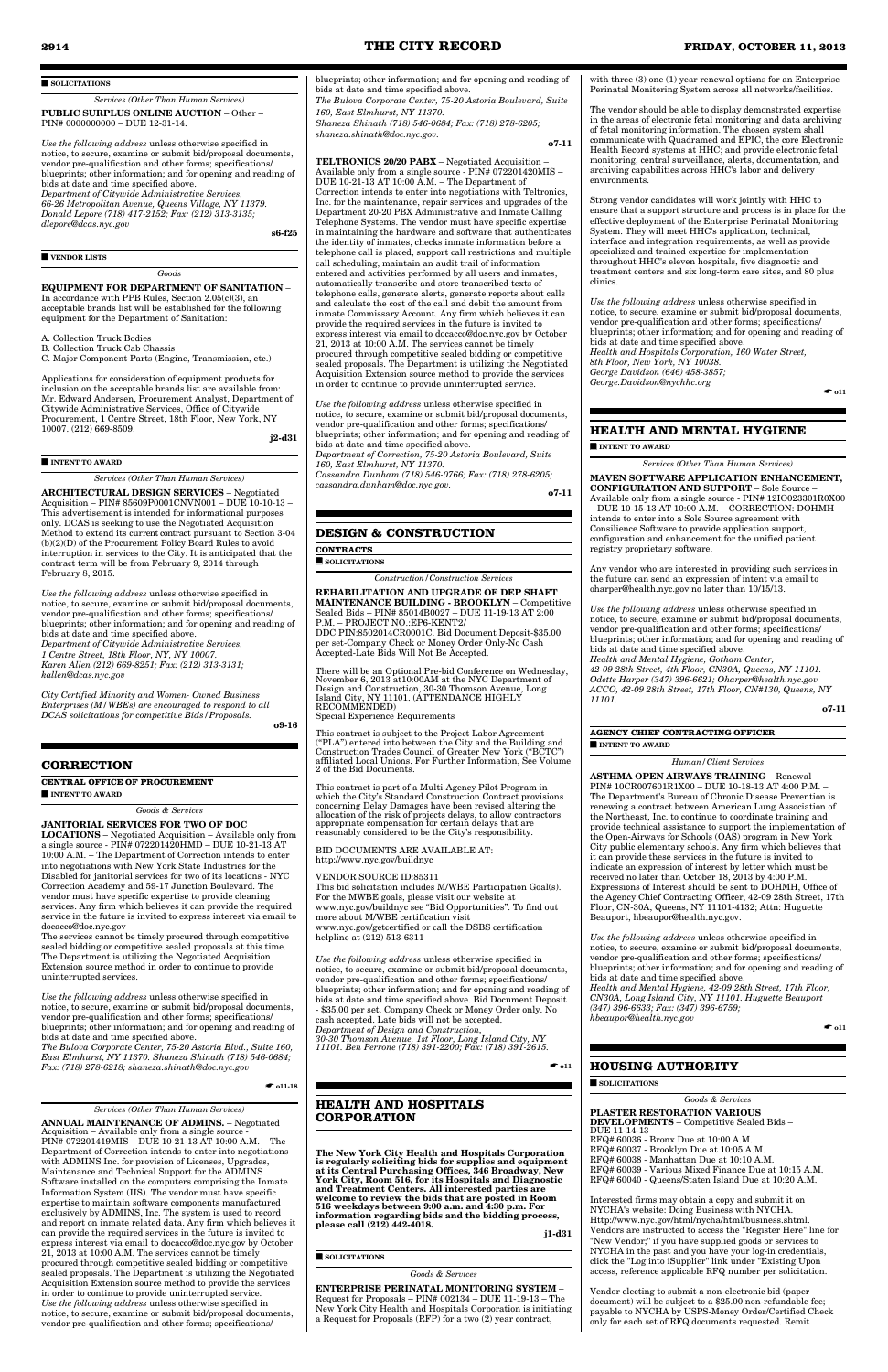payment to NYCHA Finance Department at 90 Church Street, 6th Floor, New York, NY 10007; obtain receipt and present it to 6th Floor, Supply Management Dept., Procurement Group. A bid package will be generated at time of request.

*Use the following address* unless otherwise specified in notice, to secure, examine or submit bid/proposal documents, vendor pre-qualification and other forms; specifications/ blueprints; other information; and for opening and reading of bids at date and time specified above. *Housing Authority, 90 Church Street, 6th Floor,* 

*New York, NY 10007. Erneste Pierre-Louis (212) 306-3609; Fax: (212) 306-5109; Erneste.Pierre-Louis@nycha.nyc.gov*

 $\bullet$  011

### **OFFICE OF THE MAYOR**

#### ■ **INTENT TO AWARD**

#### *Services (Other Than Human Services)*

**CASUALTY/PROPERTY BROKERAGE SERVICES** – Negotiated Acquisition – Available only from a single source - PIN# 00207X0005CNVN003 – DUE 10-25-13 AT 11:00 A.M. – The Mayor's Office intends to enter into negotiations with Marsh USA to continue to provide the Citywide Central Insurance Program (CIP) with broker insurance services. The office will be utilizing a Negotiation Acquisition Extension for a one year period. This notice is for informational purposes only. Any firm that believes it can provide these services in the future is invited to send an expression of interest (via email or phone call) to: Office of the Mayor/Fiscal Operations: 100 Gold Street, 2nd Floor, New York, NY 10038. Attention: David Sheehan, Agency Chief Contracting Officer; mdelus@cityhall.nyc.gov; phone: (212) 788-2680.

*Use the following address* unless otherwise specified in notice, to secure, examine or submit bid/proposal documents, vendor pre-qualification and other forms; specifications/ blueprints; other information; and for opening and reading of bids at date and time specified above. *Office of the Mayor/Fiscal Operations, 100 Gold Street, 2nd Floor, New York, NY 10038. David Sheehan (212) 788-2680; Fax: (212) 788-2406; mdelus@cityhall.nyc.gov*

 $\bullet$  011-18

#### **PARKS AND RECREATION**

**REVENUE AND CONCESSIONS** ■ **SOLICITATIONS**

*Services (Other Than Human Services)* **OPERATION OF A FREE CONCERT SERIES AND A MAXIMUM OF SIX (6) KIOSKS** – Competitive Sealed Proposals – Judgment required in evaluating proposals - PIN# X39-CON-O-2013 – DUE 11-06-13 AT 3:00 P.M. – At Orchard Beach, Pelham Bay Park, Bronx.

There will be a recommended proposer meeting and site tour on Friday, October 18, 2013 at 1:00 P.M. We will be meeting at the proposed concession site, which is located in front of the Main Pavilion stage area at Orchard Beach, Pelham Bay Park, Bronx. If you are considering responding to this RFP, please make every effort to attend this recommended meeting and site tour.

*Use the following address* unless otherwise specified in notice, to secure, examine or submit bid/proposal documents, vendor pre-qualification and other forms; specifications/ blueprints; other information; and for opening and reading of bids at date and time specified above. *Parks and Recreation, 830 5th Avenue, Room 407, New York, NY 10065. Kathryn Winder (212) 360-1397; Fax: (212) 360-3434; Alexander.Han@parks.nyc.gov*

**o1-15** 

#### **RENOVATION, OPERATION, AND MAINTENANCE OF THE PARKING LOTS** – Competitive Sealed Proposals – Judgment required in evaluating proposals - PIN# M104-PL-2013 – DUE 11-08-13 AT 3:00 P.M. – At Randall's Island Park, Manhattan.

There will be a recommended proposer meeting and site tour on Tuesday, October 22, 2013 at 11:00 A.M. We will be meeting at Icahn Stadium by the proposed concession site, which is located at 20 Randall's Island, New York, NY 10035. We will be meeting in front of Icahn Stadium. If you are considering responding to this RFP, please make every effort to attend the recommended meeting and site tour.

*Use the following address* unless otherwise specified in

notice, to secure, examine or submit bid/proposal documents, vendor pre-qualification and other forms; specifications/ blueprints; other information; and for opening and reading of bids at date and time specified above.

*Parks and Recreation, 830 5th Avenue, Room 407, New York, NY 10065. Kathryn Winder (212) 360-1397; Fax: (212) 360-3434; kathryn.winder@parks.nyc.gov*

**o2-16** 

### **SCHOOL CONSTRUCTION AUTHORITY**

#### **CONTRACTS**

#### ■ **SOLICITATIONS**

*Construction/Construction Services*

**STUDENT TOILETS** – Competitive Sealed Bids – PIN# SCA14-14565D-1 – DUE 10-31-13 AT 10:00 A.M. – PS 125 (Manhattan). Project Range: \$1,200,000.00 - \$1,270,000.00. Non-refundable Bid Document Charge: \$100.00, certified check or money order only. Make payable to the New York City School Construction Authority. Bidders must be pre-qualified by the SCA.

*Use the following address* unless otherwise specified in notice, to secure, examine or submit bid/proposal documents, vendor pre-qualification and other forms; specifications/ blueprints; other information; and for opening and reading of bids at date and time specified above. *School Construction Authority, 30-30 Thomson Avenue, Long Island City, NY 11101. Lily Persaud (718) 752-5852; Fax: (718) 472-0477; lpersaud@nycsca.org* ☛ **o11**

# **TRANSPORTATION**

#### **TRAFFIC AND PLANNING**

■ **SOLICITATIONS**

*Construction/Construction Services*

**EMERGENCY CONTRACT TO INSTALL, REMOVE, AND REPAIR STREET LIGHTS AND TRAFFIC SIGNALS IN THE FAR ROCKAWAYS DAMAGED BY HURRICANE SANDY** – Competitive Sealed Bids – PIN# 84113QUTR715 – DUE 10-25-13 AT 11:00 A.M. – A printed copy of the contract can also be purchased. A deposit of \$50.00 is required for the bid documents in the form of a Certified Check or Money Order payable to: New York City Department of Transportation. No cash accepted. Company address, telephone and fax numbers are required when picking up contract documents. Entrance is located on the South Side of the Building facing the Vietnams Veterans Memorial. Proper government issued indentification is required for entry to the building (driver's license, passport, etc.) A Pre-Bid Meeting (Optional) will be held on October 18, 2013 at 10:00 A.M. at 55 Water Street, Ground Floor Conference Room, New York, NY 10041. For additional information, please contact Charles Ayes at (212) 839-4595.

> The rule adds a new subparagraph (iv) to  $6$  RCNY  $4\text{-}63(\mathrm{b})(2)$ to require that, when the price of the petroleum product is less for a cash purchase than other forms of purchase, the mandated road sign and all other curb signs advertising the sale of gasoline and diesel motor fuel must display the total selling price per gallon with cash, debit card, credit card or other form of payment for each grade of the petroleum product offered for sale.

*Use the following address* unless otherwise specified in notice, to secure, examine or submit bid/proposal documents, vendor pre-qualification and other forms; specifications/ blueprints; other information; and for opening and reading of bids at date and time specified above. *Department of Transportation, Office of the Agency Chief Contracting Officer, Contract Management Unit, 55 Water Street, Ground Floor, New York, NY 10041. Hours 9:00 A.M. - 3:00 P.M., Monday to Friday (excluding holidays). Bid Window (212) 839-9435.*

 $\bullet$  011

#### **AGENCY PUBLIC HEARINGS ON CONTRACT AWARDS**

**NOTE: Individuals requesting Sign Language Interpreters should contact the Mayor's Office of Contract Services, Public Hearings Unit, 253 Broadway, 9th Floor, New York, N.Y. 10007, (212) 788-7490, no later than SEVEN (7) BUSINESS DAYS PRIOR TO THE PUBLIC HEARING. TDD users should call Verizon relay services.**

#### **EDUCATION**

■ **PUBLIC HEARINGS**

#### **Committee on Contracts Agenda**

The Department of Education's (DOE) Chancellor's Committee on Contracts (COC) has been asked for approval to enter into contract negotiations with the following organization(s) for the services described below. Other organizations interested in providing these services to the DOE are invited to indicate their ability to do so in writing to Jay G. Miller at 65 Court Street, Room 1201, Brooklyn, NY 11201. Responses should be received no later than 9:00 AM, Friday, October 18, 2013. Any COC approval will be contingent upon no expressions of interest in performing services by other parties.

#### **Item(s) for Consideration:**

#### **1. CAST, Inc. (Center for Applied Special Technology)**

The Division of Students with Disabilities and English Language Learners seeks approval to enter into an agreement with CAST, Inc., to provide professional development using its educational framework, Universal Design for Learning (UDL). UDL introduces flexible methods to develop adaptable learning environments to accommodate differentiated learning.

**Term: 6/5/13-6/30/14 Total Contract Cost: \$181,100**

#### **2. City University of New York NYC Early Childhood Professional Development Institute**

The Division of Portfolio Planning's Office of Early Childhood Education seeks approval to enter into an agreement with City University of New York NYC Early Childhood Professional Development Institute (CUNY-PDI) to provide a range of services including trainings, professional development, research, web development, and materials focused on improving information available to teachers regarding early childhood education.

**Term: 7/1/12-6/30/15 Total Contract Cost Not-to-Exceed: \$271,591**

### **3. Bell Foundation, Inc.**

P.S. 140, The Eagle School, seeks approval to enter into an agreement with Bell Foundation, Inc. (Bell) to provide an expanded learning time program for students in ELA and Mathematics, and professional development to teachers to deepen content knowledge.

#### **Term: 7/1/12-8/31/13 Total Contract Cost: \$110,600**

- **4. Stanford Center for Assessment, Learning & Equity (SCALE)**
- The Division of Academics, Performance and Support seeks

approval to extend an agreement with NCIEA to provide programming and professional development to support the implementation of the *local Measures of Student Learning* requirement of the new teacher evaluation and development system.

**Term: 3/1/14 – 2/28/15 Total Contract Cost: \$598,650**

#### **5. National Center for the Improvement of Educational Assessment (NCIEA)**

The Division of Academics, Performance and Support seeks approval to extend an agreement with NCIEA to provide programming and professional development to support the implementation of the *local Measures of Student Learning* requirement of the new teacher evaluation and development system.

**Term: 3/1/14 – 2/28/15 Total Contract Cost: \$155,750**

#### **6. InfusionDev, LLC**

The Division of Academics, Performance & Support seeks approval to enter into an agreement with InfusionDev, Inc., to develop, host, and provide end-user support/maintenance of the iPlan web portal. The iPlan web portal is used for publication, submission, monitoring and feedback related to the Comprehensive Educational Plan (CEP) and the School Comprehensive Educational Plan (SCEP) for NYC schools.

**1st 1-Year Option: 9/1/16 – 8/31/17 2nd 1-Year Option: 9/1/17 – 8/31/18 Term: 9/1/13 - 8/31/18**

**3-Year Contract Cost: \$1,972,080 Y-1 Option Cost: \$ 657,360 Y-2 Option Cost: \$ 657,360 Total Contract Cost: \$3,286,800**

 $\bullet$  011

#### **CONSUMER AFFAIRS**

■ **NOTICE**

#### **NOTICE OF ADOPTION**

Notice of Adoption of a Rule Amendment Regarding price signage that must be posted by businesses selling petroleum products.

NOTICE IS HEREBY GIVEN PURSUANT TO THE AUTHORITY VESTED IN the Commissioner of the Department of Consumer Affairs (the "Commissioner") by Section 2203 of the New York City Charter and Section 20- 675 of the Administrative Code of the City of New York and in accordance with the requirements of Section 1043 of the New York City Charter, of the adoption by the Department of Consumer Affairs (the "Department") of an amendment to the rule regarding price signage that must be posted by businesses selling petroleum products.

This rule was proposed and published on August 16, 2013. The required public hearing was held on September 16, 2013.

#### **Statement of Basis and Purpose of Rule**

The City Council enacted Local Law 9 of 2013 amending section 20-672 of the Administrative Code of the City of New York to require that all gas stations post road signs displaying the total selling price of gasoline or diesel motor fuel. The law also requires that, where the total selling price for purchases made with cash is less than for purchases made with another form of payment, such as debit or credit card, the road signs disclose the total selling price for cash, debit card and credit purchases. The rule amends 6 RCNY 4-63(b)

to implement the requirements of Local Law 9.

The rule amends 6 RCNY 4-63(b)(1) to require gas stations to post a road sign not less than 60 inches wide and 36 inches high advertising the price of the petroleum products for sale. The current rule does not require such a sign, but only sets forth the required content of a sign if the gas station chooses to advertise the petroleum product for sale.

The rule amends subparagraph (ii) of section 4-63(b)(5) to require that the minimum type size used on the mandated road sign is at least 430 points to ensure that the price and other information can be read by motorists.

New matter is underlined; deleted matter is in [brackets].

"Shall" and "must" denote mandatory requirements and may be used interchangeably in the rules of this department, unless otherwise specified or unless the context clearly indicates otherwise.

**RULE** 

# **AGENCY RULES**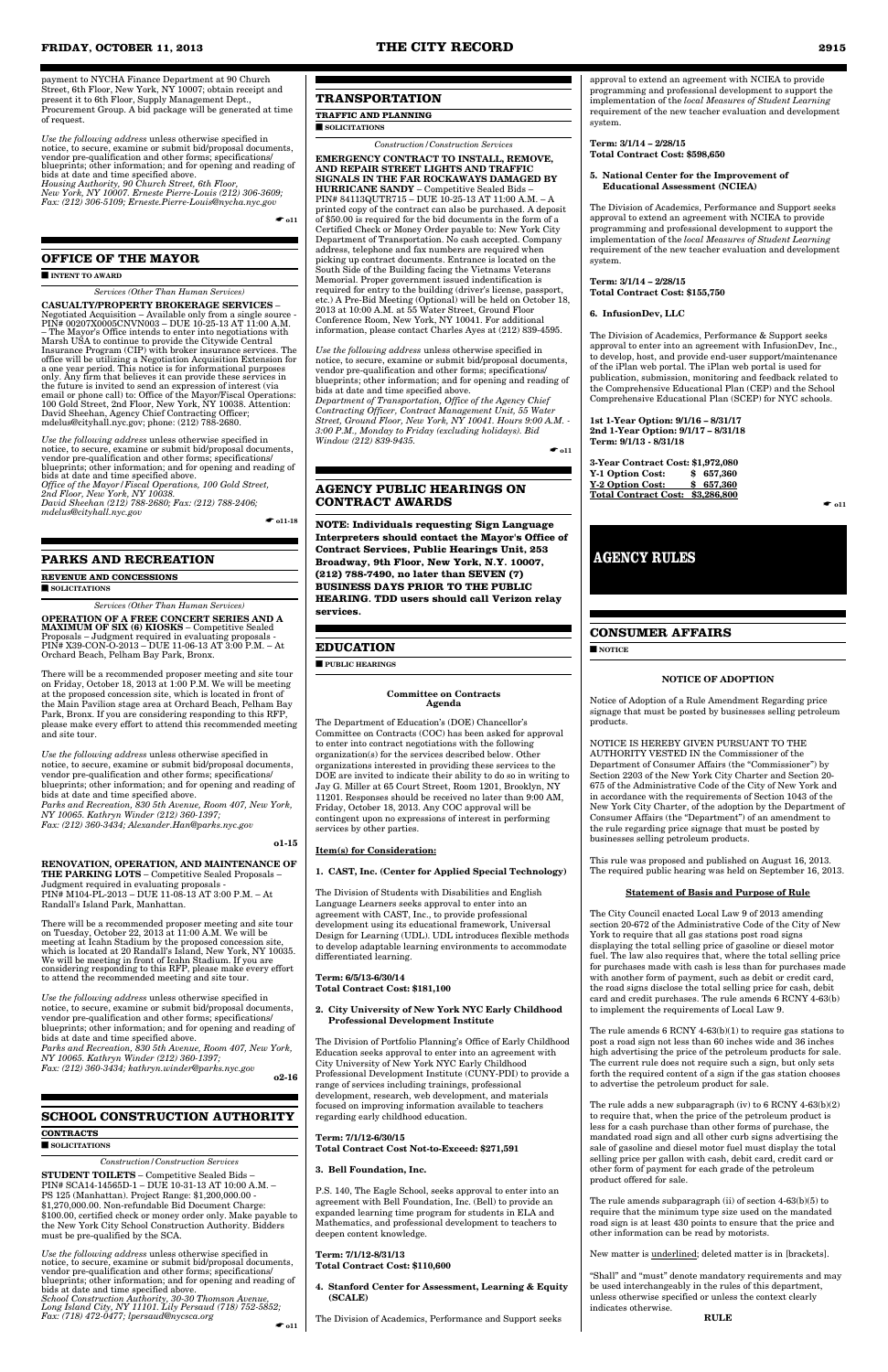Section 1. Subdivision (b) of section 4-63 of subchapter E of Chapter 4 of Title 6 of the rules of the City of New York is amended to read as follows:

(b) Required curb sign and other [Signs] signs not located on dispensing equipment.

(1) [Any sign, poster or placard used to display or refer to the price per gallon or used to advertise "savings," "discounts," or terms of like import, of petroleum products, including gasoline and diesel motor fuel, other than that used on a dispensing device, shall have a maximum size including the size of any frame, of 3 feet by 4 feet.] Every location at which gasoline or diesel motor fuel is sold or offered for sale must maintain a sign, poster or placard clearly visible to drivers of approaching motor vehicles with dimensions not less than 60 inches in width by 36 inches in height.

(2) There shall be clearly displayed on [such] every sign, poster or [other display] placard used to display or refer to the price per gallon or used to advertise petroleum products, including gasoline and diesel motor fuel, other than that used on a dispensing device:

(i) On the upper portion of the sign, the name, trade name, brand, mark or symbol, and grade or quality classification of such product, or, if such products are sold without identification, such sign, placard or other display shall refer clearly to such products as unbranded;

(ii) the total selling price per unit of measure at which such product is customarily sold at retail which for gasoline or diesel motor fuel shall be by gallon; and

(iii) in close proximity to the total selling price, the legend "Includes All Taxes."

(iii) Identification of the gasoline or diesel motor fuel offered for sale and any non-numerical language distinguishing the total cash selling price from the total credit card, debit card or other form of non-cash payment selling price shall be in rs and numbers not less than one-half of the height

(iv) when the total selling price of purchases made with cash is less than the total selling price for purchases made with credit card, debit card or other form of non-cash payment, the following words referring to method of payment listed in the following order from left to right: "Cash", "Debit," "Credit," "Other." Each grade of the petroleum product must be listed on a separate line. Following the grade name, from left to right, each line must list the applicable price per method of payment beneath the corresponding method of payment listed, "Cash," "Debit," "Credit" or "Other."

#### For Example:

Cash Debit Credit Other

Grade 1 \$ . . . . . \$ . . . \$ . . . \$. . .

 $Grade 3 $... . . $... $... $... $...$ 

(3) The total number of signs, posters and placards used to advertise "savings," "discounts," or selling prices of gasoline and diesel motor fuel shall not exceed the number of vehicular traffic streets upon which the service station faces. For the purpose of this section, signs used on dispensing devices shall not be included in the number of signs permitted to be displayed and a sandwich or "A" sign, placard or poster shall be considered one sign.

(4) Any sign, poster or placard shall be located within the building line of the service station.

(5) Letters and numbers on such signs shall conform to the following:

(i) All numbers referring to price shall be the same height, width and thickness except that where a tenth of a cent number is used, that number must be at least one half the size of the number to which it relates.

(ii) [All letters shall be of a height, width and thickness that is no greater than the size of the largest number on the sign, poster or placard referring to price.] Type size cannot be less than 430 points.

width and thickness of the numbers referring to price.

☛ **o11**

**ENVIRONMENTAL CONTROL BOARD**

■ **NOTICE**

Notice of Promulgation of Rule

#### **NOTICE IS HEREBY GIVEN PURSUANT TO THE AUTHORITY VESTED in the Environmental Control**

**Board (ECB) by** Sections 1043 and 1049-a of the New York City Charter, and Sections 19-121(b)(7), 19-147, and 19-150 of the New York City Administrative Code (Administrative Code), the Environmental Control Board (ECB) hereby promulgated the following rule that amends ECB's Department of Transportation Penalty Schedule found in Section 3-124 of Subchapter G of Chapter 3 of Title 48 of the Rules of the City of New York (RCNY), creating penalties for offenses adjudicated by the ECB. The rule will clarify and update descriptions of violations and references to the Administrative Code and RCNY, so that the penalty schedule accurately reflects existing law. This rule was published in The City Record on July 16, 2013 and a Public Hearing was held on August 16, 2013.

#### **Statement of Basis and Purpose of Final Rule**

The Environmental Control Board (ECB) held a Public Hearing on August 16, 2013 regarding amendments to ECB's New York City Department of Transportation (DOT)'s penalty schedule, found in Section 3-124 of Subchapter G of Chapter 3 of Title 48 of the Rules of the City of New York (RCNY). A representative from the Department of Transportation attended the Public Hearing. Neither written comments nor oral testimony were presented at the August 16, 2013 Public Hearing concerning the Proposed Rule.

The Final Rule updates the section of law references associated with five DOT violations, and the descriptions of two DOT violations. These amendments will promote consistency and provide clarity by conforming violation sections and descriptions with the language in the applicable laws. They will also more accurately reflect the condition observed by an inspector issuing a violation, thus helping the respondent and the Administrative Law Judge by giving a description of the existing violation which mirrors the applicable law.

- §§ 11-21 through 11-26 of Subchapter B of Chapter 11 of Title 66 of the Rules (Minority- and Womenowned Business Enterprise Certification Program)
- $\S$  11-60,  $\S$  11-62 through 11-70 and  $\S$  11-72 through 11-74 of Subchapter D of Chapter 11 of Title 66 of the Rules (Participation By Minorityowned and Women-owned Business Enterprises In City Procurement)
- §§ 11-81 through 11-83 of Subchapter E of Chapter 11 of Title 66 of the Rules (Emerging Business Enterprise Certification Program)

Failure to properly equip commercial bicycles For failures to properly equip commercial bicycles, the current penalty schedule refers only to Administrative Code Section 10-157(f). This reference does not capture all the requirements for equipping commercial bicycles and bicycle operators found in the Administrative Code at Section 10-157.

The rule has amended the section of law references associated with the first and subsequent offenses for "Failure to properly equip bicycle used on behalf of a business using a bicycle for commercial purposes," from Section 10-157(f) to Section 10-157. The change will allow the issuing officer to enforce all applicable provisions of the section related to bicycles used for commercial purposes.

#### Failure to replace distinctive sidewalk in kind

The rule has amended the reference to the section of law for "Failure to replace distinctive sidewalk in kind" from Section  $2-09(f)(4)(xvi)(A)$  to Section  $2-09(f)(4)(xvi)(C)$  of the RCNY. The reference to Section 2-09(f)(4)(xvi)(C) of the RCNY better describes DOT's prescribed method for repairing a distinctive sidewalk. This section states that the distinctive sidewalk must be repaired in kind or replaced in its entirety with concrete.

#### Failure to obtain a confirmation number prior to expiration of a street opening permit (protected street)

The penalty schedule currently describes Section 2-11(f)(4)(i) of the RCNY as "No notice to DOT before start phase of work on protected street." DOT amended Section 2-11(f) to clarify that a permittee who has obtained a street opening permit on a protected street must also obtain a confirmation number. The DOT amendment also provides guidance for obtaining the confirmation number.

The current description is outdated and could lead a permittee to erroneously believe that a confirmation number, which provides notice to DOT, is only required when work is performed on a protected street. The rule has updated the reference to Section 2-11(f)(2)(ii) of Chapter 34 of the RCNY and the description to "Failure to obtain a confirmation number prior to expiration of street opening permit (protected street)."

#### Failure to conform with the latest Standard Details 1042A, 1042B, or 1042C (concrete roadways)

The rule has amended the description "Failure to conform with the latest version of DOT Standard Details 1042A, 1042B, or 1042C" to add "(concrete roadways)," and has amended the section of law reference from Section 2-11(e)(13) to Section 2-11(e)(13)(vi) of the RCNY. These changes clarify that the violation applies to concrete roadways, and indicate the exact subparagraph that will be charged when a violation is issued.

New matter is underlined. Deleted material is in [brackets].

**Section 1. The Environmental Control Board has amended its Department of Transportation Penalty Schedule found in Section 3-124 of Subchapter G of Chapter 3 of Title 48 of the Rules of the City of New York by revising two violation descriptions and five section of law references to read as follows:** 

| <b>SECTION/RULE</b> | <b>DESCRIPTION</b> | <b>PENALTY</b> | <b>DEFAULT</b> |
|---------------------|--------------------|----------------|----------------|
|                     |                    |                |                |

| [Administrative Code<br>10-157(f)] Admin.<br>Code 10-157              | Failure to properly equip<br>bicycle used on behalf of<br>a business using a bicycle<br>for commercial purposes—<br>first offense                                                            | \$100 | \$100   |
|-----------------------------------------------------------------------|----------------------------------------------------------------------------------------------------------------------------------------------------------------------------------------------|-------|---------|
| [Administrative Code<br>10-157(f)] Admin.<br>Code 10-157              | Failure to properly equip<br>bicycle used on behalf of<br>a business using a bicycle<br>for commercial purposes—<br>subsequent offense                                                       | \$250 | \$250   |
| [34 RCNY 2-09 (f)(4)<br>$(xvi)(A)$ ] $34$ RCNY 2-09<br>(f)(4)(xvi)(C) | Failure to replace distinctive<br>sidewalk in kind                                                                                                                                           | \$250 | \$500   |
| [34 RCNY 2-11 (f)(4)(i)]<br>34 RCNY 2-11(f)(2)(ii)                    | [No notice to DOT before]<br>start phase of work on<br>protected street]<br>Failure to obtain a confirmation<br>number prior to expiration of<br>street opening permit (protected<br>street) | \$750 | \$2,250 |
| [34 RCNY 2-11(e)(13)]<br>34 RCNY 2-11(e)(13)(vi)                      | Fail to conform with the<br>latest version of DOT Standard<br>Details 1042A, 1042B, or 1042C<br>(concrete roadways)                                                                          | \$750 | \$1,000 |
|                                                                       |                                                                                                                                                                                              |       | * ი11   |

# **SMALL BUSINESS SERVICES**

■ **NOTICE**

#### **NOTICE OF PUBLIC HEARING**

| Subject:         | Opportunity to comment on proposed<br>amendments to rules concerning<br>participation by and opportunities for<br>minority-owned, women-owned and<br>emerging business enterprises in City<br>procurement. |
|------------------|------------------------------------------------------------------------------------------------------------------------------------------------------------------------------------------------------------|
| Date / Time:     | November 13, 2013 / 10:00 A.M.                                                                                                                                                                             |
| <b>Location:</b> | 110 William Street, 4th Floor,<br>New York, New York 10038                                                                                                                                                 |
| Contact:         | Anne Rascon<br>Deputy Commissioner, Division of                                                                                                                                                            |

Deputy Commissioner, Division of Financial and Economic Opportunity Department of Small Business Services 110 William Street, 2nd Floor New York, New York 10038

#### **Proposed Rule Amendment**

The Commissioner of the New York City Department of Small Business Services ("DSBS") intends to promulgate amendments to the following sections of Subchapters B, D and E of Chapter 11 of Title 66 of the Rules of the City of New York (the "Rules") as well as promulgate a new Section 11-27 of the Rules pursuant to §1304 of the New York City Charter:

The proposed amendments were included in this agency's regulatory agenda.

#### **Instructions**

● Written comments regarding the proposed amendments must be received by close of business on November 12, 2013*.* Written comments should be sent to:

Anne Rascon Deputy Commissioner, Division of Financial and Economic Opportunity Department of Small Business Services 110 William Street, 2nd Floor New York, New York 10038

- If you need a sign language interpreter or other form of reasonable accommodation for disability at the hearing, please notify Anne Rascon by close of business on November 6, 2013.
- Written comments and a summary of the oral comments will be available for public inspection within a reasonable time after receipt between 9:00 A.M. and 4:30 P.M. at the Department of Small Business Services.

#### **Statement of Basis and Purpose**

The City's M/WBE Program, originally enacted by Local Law 129 (2005), and codified in section 1304 of the New York City Charter and section 6-129 of the Administrative Code (Ad. Code), establishes goals for participation by minority-owned business enterprises (MBEs), women-owned business enterprises (WBEs), and emerging business enterprises (EBEs) as contractors and subcontractors in the categories of construction, standard services, professional services, and goods valued under \$1 million. Local Law 129 (2005) also requires the Commissioner to establish and operate, on behalf of the City, a centralized program for the certification of MBEs, WBEs and EBEs for the purposes of establishing the eligibility of such businesses for participation in the programs and processes established pursuant to local law to ensure their meaningful participation in City procurement.

Local Law 1 of 2013 amends these provisions by, among other things:

- changing the participation goals for each of the four procurement categories (construction, standard services, professional services, and goods);
- **removing the million dollar cap on construction**, professional services, and standard services procurements for which a City agency may establish goals;
- lowering the cap from \$1 million dollars to \$100,000 for goods contracts for which a City agency may establish goals;
	- modifying defined terms and adding new defined terms;
- changing the definition of "Graduate MBE and/or WBE" and "Graduate EBE" as well as adding new requirements that during the certification and recertification process, SBS determine whether a firm qualifies as a Graduate MBE, Graduate WBE or Graduate EBE and that SBS implement a process for applicable business entities to challenge such a determination as well as a process for having such a designation lifted; adding new division requirements regarding oversight of the M/WBE Program, the provision of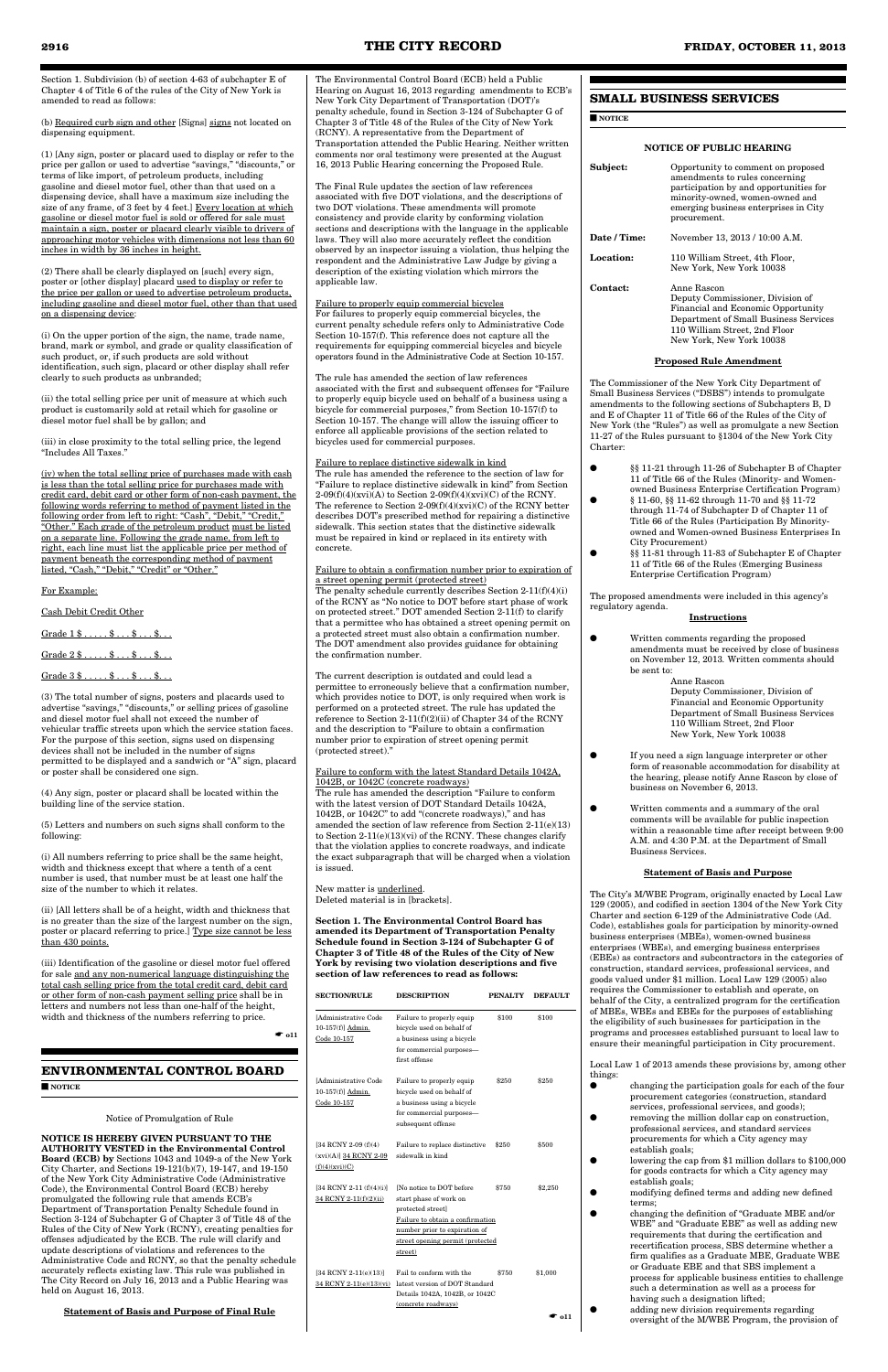technical assistance and the promotion of joint ventures;

- adding a new requirement that SBS perform site visits for at least 5% of new MBE and/or WBE as well as EBE certification applications in a given fiscal year; and
- modifying the criteria and procedures for SBS to utilize in determining whether firms certified as MBEs and/or WBEs by other governmental entities can be recognized as certified business enterprises by the City.

The proposed rule amendments to Subchapters B, D and E of Chapter 11 of Title 66 of the Rules implement the above provisions of Local Law 1 of 2013 and conform to the new requirements established by Local Law.

In a separate, simultaneously published proposed rule, DSBS is amending the goals in Section 11-61 of Chapter 11 of Title 66 of the Rules of the City of New York to match the new goals established by Local Law 1. The intent of Local Law 1 was to set goals corresponding to the availability of MBEs or WBEs in categories where a significant disparity between availability and utilization was identified in the Disparity Data Analysis. The goal identified by the Analysis for WBEs in the professional services category was 17 percent; however, due to a legislative drafting error, the goal enacted in Local Law 1 was incorrectly listed as 37 percent. To reflect the correct goal of 17 percent for WBEs in the professional services category, the Commissioner will be exercising the authority provided under Ad. Code § 6-129(d)(4) periodically to review the availability and utilization rates for MBEs and WBEs and, where appropriate, to revise the Citywide participation goals set forth in that section. Section  $6-129(d)(4)$ also provides that DSBS submit the results of the review and any proposed revision to the goals to the Speaker of the City Council at least 60 days prior to publishing a rule that would revise the goals. DSBS has already provided the results of the review to the Council, and, as noted above, the Council has included them in the Local Law 1 Committee Report. DSBS has notified the Speaker of the proposed rulemaking and the 60 day period has since elapsed.

"Shall" and "must" denote mandatory requirements and may be used interchangeably in the rules of this department, unless otherwise specified or unless the context clearly indicates otherwise.

New text is underlined; deleted material is in [brackets].

#### **The Amended Rule**

**§1**. Section 11-21 of Chapter 11 of Title 66 of the Rules of the City of New York is amended to read as follows:

#### § 11-21 **Definitions.**

As used in [these rules] this subchapter, the following terms [shall] have the following meanings:

Applicant. "Applicant" means a business enterprise which has applied for certification as an MBE and/or WBE.

Audit. "Audit" means an examination of a business enterprise to determine whether the business enterprise is eligible for certification as an MBE and/or WBE, and may include an examination of books, records, physical facilities and interviews of applicants.

Business enterprise. "Business enterprise" means any entity, including a sole proprietorship, partnership or corporation which is authorized to and engages in lawful business transactions in accordance with the laws of New York State.

Certified business. "Certified business" means a business enterprise which has been approved for certification as an MBE and/or WBE in accordance with the procedures set forth in §11-22 of these rules, subsequent to verification that the business enterprise is owned, operated, and controlled by minority group members as defined in §11-21 of these rules, or women.

Certification director. "Certification director" means the director of the minority- and women-owned business enterprise program or his or her designee or his or her successor in function.

Certification letter. "Certification letter" means the letter

sent by DSBS to an applicant notifying it of its certification as an MBE and/or WBE.

City. "City" means the City of New York.

Commissioner. "Commissioner" means the Commissioner of the New York City Department of Small Business Services or his or her designee or his or her successor in function.

Day. "Day" means a calendar day unless otherwise specified.

Denial or denied. "Denial" or "denied" means a determination by DSBS that a business enterprise is not eligible for certification as an MBE and/or WBE because it does not meet the criteria for certification.

Division. "Division" means the division of economic and financial opportunity within the department of small business services.

DSBS. "DSBS" means the New York City Department of Small Business Services or its successor in function.

[Director. "Director" means the Director of the Minority- and Women-Owned Business Enterprise Program or his or her designee or his or her successor in function.]

Geographic Market. "Geographic market" of the City means the following counties: Bronx, Kings, New York, Queens, Richmond, Nassau, Putnam, Rockland, Suffolk and

Minority group member. "Minority group member" means a United States citizen or permanent resident alien who is, and can demonstrate membership in, one of the following groups:

> (iii) whether minority group members  $\underline{\text{and}}/\text{or}$  women show that they devote time on an ongoing basis to the daily operation of the business enterprise.

- (1) Black persons having origins in any of the Black African racial groups;
- (2) Hispanic persons of Mexican, Puerto Rican, Dominican, Cuban, Central or South American descent of either Indian or Hispanic origin, regardless of race; or
- (3) Asian and Pacific Islander persons having origins in any of the Far East countries, South East Asia, the Indian Subcontinent or the Pacific Islands.

Minority-owned business enterprise or MBE. "Minorityowned business enterprise" or "MBE" means a minorityowned business enterprise that is certified in accordance with §1304 of the charter.

Minority- and women-owned business enterprise certification application or certification application. "Minority- and women-owned business enterprise certification application" or "certification application" means the form that DSBS requires an applicant to submit for purposes of applying for certification as an MBE and/or WBE.

Non-certified firm. "Non-certified firm" means a business enterprise that has not been certified as an MBE and/or WBE in accordance with section 1304 of the charter.

Principal office or place of business. "Principal office or place of business" means where the main office and regular meeting place of the board of directors that manages, conducts, and directs the business is located.

Rejected or rejection. "Rejected" or "rejection" means the refusal by DSBS to certify a business enterprise as an MBE and/or WBE due to an insufficiency in documentation submitted by the applicant.

> $(4)[(5)]$  Any business enterprise that satisfies the eligibility criteria as set forth in §11-22 of these rules, is presumptively eligible for certification as an MBE and/or WBE under these rules; provided that the commissioner may decline to certify, or revoke the certification of, any business enterprise on the ground that there is not a firm basis for believing that there is a compelling state interest to justify certification of that business enterprise under these rules.

Women-owned business enterprise or WBE. "Women-owned business enterprise" or "WBE" means a woman-owned business enterprise that is certified pursuant to §1304 of the charter.

**§2**. Section 11-22 of Chapter 11 of Title 66 of the Rules of the City of New York is amended to read as follows:

§ 11-22 **Eligibility Criteria.**

The following standards [shall] will be used to determine whether a business enterprise is eligible for certification as an MBE and/or WBE.

(a) *Nexus***.** In order to be eligible for certification as an MBE and/or WBE, a business enterprise must have a real and substantial business presence in the geographic market for the city of New York. An MBE and/or WBE which meets one of the following conditions [shall] will be deemed to have a real and substantial business presence in the geographic market for the city of New York:

(1) the business enterprise's principal office or place of business or headquarters is located within the City; or

(2) the business enterprise maintains full-time employees in one or more of the business enterprise's offices within the City to conduct or solicit business in the City the majority of their working time; or

(3) the business enterprise's principal office or place of business or headquarters is located within the geographic market of the City, and (i) has transacted business more than once in the City within the last three years, or (ii) has sought to transact business more than once in the City within the last three years; or

(4) twenty-five percent (25%) of the business enterprise's annual gross receipts for the last three years were derived from transacting business in the City; or

(5) the business enterprise's principal office or place of business or headquarters is not located within the geographic market of the City but the business enterprise has demonstrated two or more of the following indicia of a real and substantial presence in the market for the City of New York: (i) the business enterprise has maintained a bank account or engaged in other banking transactions in the City; (ii) the business enterprise, or at least one of its owners, possesses a license issued by an agency of the City to do business in the City; (iii) the business enterprise has transacted or sought to transact business in or with the City more than once in the past three years.

(b) *Ownership.* For the purposes of determining whether an Applicant should be certified as an MBE and/or WBE, or whether such certification should be revoked, the following rules concerning ownership [shall] will be applied:

(1) The equity interest of minority group member(s) and/or women owners must be proportionate to the contribution of the minority group member(s) and/or women owners as demonstrated by, but not limited to, contributions of money, property, equipment or expertise;

(2) A sole proprietorship must be owned by a minority group member and/or woman;

(3) A partnership must demonstrate that minority group members and/or women have a fifty-one (51%) percent or greater share of the partnership; and

(4) A corporation must have issued at least fifty-one  $(51\%)$ percent of its issued and authorized voting and all other stock to minority group members and/or women shareholders. (c) *Control.* Determinations as to whether minority group members and/or women control the business enterprise [shall] will be made according to the following criteria:

(1) Decisions pertaining to the operations of the business enterprise [shall] must be made by minority group members and/or women claiming ownership of that business enterprise. The following [shall] will be considered in determining whether the minority group members and/or women are making such decisions:

(i) whether minority group members and/or women have experience and technical competence in the business enterprise seeking certification;

(ii) whether minority group members and/or women demonstrate the working knowledge and ability needed to operate the business enterprise; and

(2) Articles of incorporation, corporate by-laws, partnership agreements, business certificates, corporate tax returns, unincorporated business tax returns, partnership tax returns and other agreements, including, but not limited to, loan agreements, lease agreements, supply agreements, credit agreements or other agreements must permit minority group members and/or women who claim ownership of the business enterprise to make those decisions pertaining to operations of the business enterprise without restrictions.

(3) Minority group members and/or women must demonstrate control of negotiations, signature authority for payroll, leases, letters of credit, insurance bonds, banking services and contracts, and other business transactions through production of relevant documents.

(d) *Additional eligibility provisions***.** The following provisions apply to all applicants seeking certification as an MBE and/or WBE:

(1) Documentation may be required to substantiate the claim of membership in a minority group. This documentation may include, but is not limited to, birth certificates, foreign passports, naturalization papers, registration on Native American tribal rolls and nonresident visas;

(2) Where the actual management of the business enterprise is contracted out to individuals other than minority group members and/or women, minority group members and/or women must demonstrate that they have the ultimate power to hire and fire these managers, that they exercise this power and make other substantial decisions which reflect control of the business enterprise;

(3) Documentation of one (1) year's business activity [shall] will be required in order to provide sufficient information upon which certification can be reasonably made. The commissioner, in his or her discretion, may permit documentation for a lesser period;

[(4) DSBS may grant eligible status to any business enterprise eligible under §11-22 of these rules, and (A) certified as an MBE or WBE by the New York State Department of Economic Development, Division of Minority and Women's Business Development pursuant to Article 15-A of the New York State Executive Law and any rules or regulations promulgated thereunder, or (B) certified as an MBE or WBE by another governmental or other certifying entity whose minority- and women-owned business enterprise certification criteria are determined by the commissioner to be consistent with the certification criteria set forth in these rules. Unless otherwise determined by the commissioner, the maximum period for which any certification granted by DSBS pursuant to this subdivision is valid shall be the period during which the business enterprise is certified as an MBE or WBE with the original certifying entity;]

(e) *Graduate MBE and/or WBE determinations*. The division will, upon reviewing applications for certification and recertification, determine whether a business enterprise qualifies as a graduate MBE and/or WBE. The division will make such determinations in accordance with the following procedures:

(1) In the event that the division determines a business enterprise seeking new certification as an MBE and/or WBE qualifies as a graduate MBE and/or WBE pursuant to §11-21 of these rules, the division will provide a written notice of such determination to the applicant business enterprise stating the reason(s) for such determination and the procedures for challenging the graduate MBE and/or WBE determination.

(2) In the event that the division determines a certified MBE and/or WBE qualifies as a graduate MBE and/or WBE pursuant to §11-21 of these rules, the division will provide a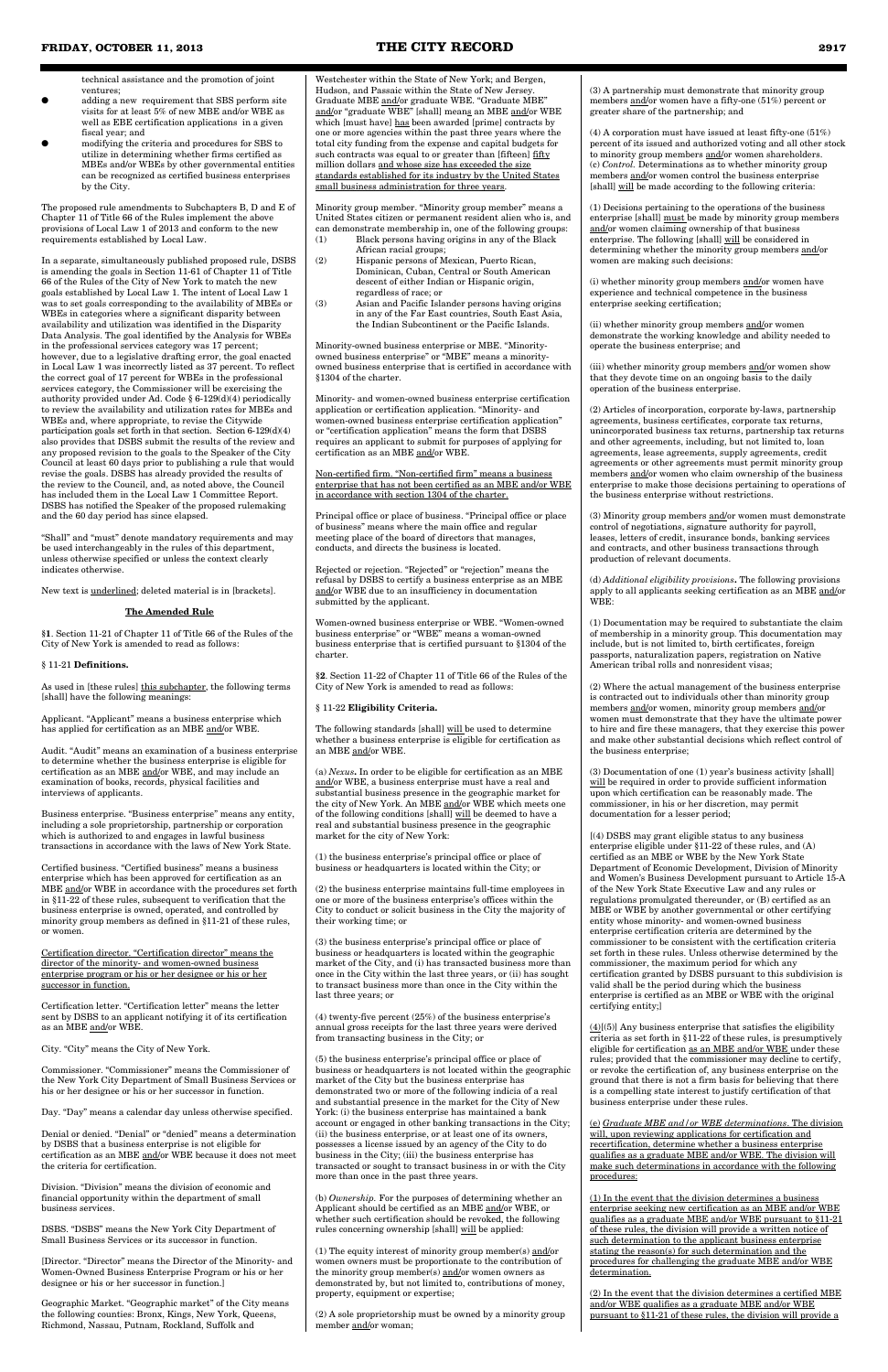written notice of such determination to the business enterprise seeking recertification setting forth the reason(s) for such determination and the procedures for challenging the graduate MBE and/or WBE determination.

(3) In the event that the division determines a business enterprise seeking new certification or a certified MBE and/or WBE to be a graduate MBE and/or WBE pursuant to §11-21 of these rules, the business enterprise may challenge such a determination pursuant to the procedures set forth in §§ 11-24 and 11-25 of these rules.

(f) *Certification as both an MBE and a WBE*. In order to be certified as both an MBE and a WBE, a business enterprise must show that the ownership standard described in subdivision b of this section and the control standard described in subdivision c of this section are met by women who are minority group members.

(a) Minority and/or women-owned business enterprise certification applications may be obtained from, and must be returned to DSBS or may be submitted electronically, to the extent an online application process is available. DSBS [shall] will record the date that each application is received.

(4) In the event that the division has determined a business enterprise to be a graduate MBE and/or WBE, and the business enterprise has not made a timely challenge to that determination, or has made such a challenge and the department has affirmed its determination, the business enterprise may not apply to have the designation lifted for at least two years from the date of the original determination notice. The division will lift the designation if the firm demonstrates that (i) it has not been awarded contracts by one or more agencies within the past three years where the total city funding from the expense and capital budgets for such contracts was equal to or greater than fifty million dollars; and (ii) it has been below the size standards established by the United States small business administration for its industry for a period of two years or more.

(b) An applicant [shall]  $\underline{\textit{must}}$  submit such information or documentation as may be required by DSBS in connection with its certification as an MBE and/or WBE. Failure to submit such information or documentation may result in the rejection or revocation of such certification.

**§3**. Section 11-23 of Chapter 11 of Title 66 of the Rules of the City of New York is amended to read as follows:

#### §11-23 **Application Intake and Verification.**

(c) If a certification application is received by DSBS and required documents are missing, questions are unanswered or the certification application is not properly signed, DSBS [shall] will send to the applicant, within 45 days of the date the application was received by DSBS, a notice of status and deficiency (the "Notice"), stating any deficiency arising from missing documents, unfinished questions or deficiencies in signature. An applicant may cure the noticed deficiency by providing DSBS with documents or information requested in the Notice, within 30 days of the date of the Notice.

(d) When the applicant cures a noticed deficiency, pursuant to procedures set forth in §11-23(c) of these rules, DSBS [shall] will have an additional forty-five (45) days to advise the applicant of any further deficiency which may be cured in accordance with §11-23(c) of these rules.

(e) If the applicant does not cure a noticed deficiency, pursuant to procedures set forth in §11-23(c) of these rules, and the certification application remains incomplete for at least forty-two (42) days of the date of the Notice, unless such time is extended by the certification director, the applicant [shall] must be sent a notice stating that its certification application has been rejected and will not be processed, together with its rejected certification application.

(e) The request for an appeal [shall]  $\underline{\text{must}}$  state the grounds upon which the denial of certification is being appealed.

A business entity denied certification or re-certification as an MBE and/or WBE [shall] will be given written notice by DSBS of the grounds for such denial and an opportunity to appeal such denial in writing to the commissioner. Such appeal or a request for an extension to file an appeal must be received by the commissioner no later than sixty (60) days after the date of the notice denying the business enterprise's certification or re-certification. The commissioner may extend the period in which to initiate an appeal for good cause shown. Such appeal [shall] must include, at a minimum, a description of the reasons why the decision to deny certification or re-certification is in error and provide evidence to support the appeal. Such business entity [shall] must provide such other documentation or information as is requested by the commissioner, in his or her sole discretion. The commissioner [shall] will render a written determination no later than one hundred twenty (120) days after receipt of the appeal, unless the time to render a determination has been extended upon agreement of the commissioner and the business enterprise. If the commissioner's determination is not made within the prescribed one hundred twenty (120) days after receipt of the appeal or within the agreed upon extended time period, then the appeal is deemed denied. The decision of the commissioner granting or denying such appeal [shall] will constitute the final agency determination.

(f) An applicant whose certification as an MBE and/or WBE is rejected[,] may not reapply for certification for at least one hundred [and] twenty (120) days of the date of the notice of rejection of its application.

(g) Applicants may be required to consent to inquiries of their bonding companies, banking institutions, credit agencies, contractors, affiliates, clients and other entities to ascertain the applicant's eligibility for certification. Refusal to permit such inquiries [shall] will be grounds for rejection of a certification application.

(h) All applicants and certified businesses [shall] will be subject to an audit at any time. An applicant's or certified business' refusal to facilitate an audit [shall] will be grounds for denial of its certification application or revocation of its certification.

(i) A certification application may be withdrawn by an applicant without prejudice at any time prior to an audit. Following the withdrawal of a certification application, the applicant may not reapply for certification for a period of at least one hundred [and] twenty (120) days from the date of withdrawal of the application.

(j) All applicants and certified businesses may be required to provide documentation to substantiate that the business has the skill and expertise to perform in the particular area of work for which it is requesting listing or is listed on the M/WBE Directory.

(k) The division will conduct site visits for at least 5% of all MBE and/or WBE certification applications received during a fiscal year to verify that such business enterprises are eligible for certification under these rules.

**§4.** Section 11-24 of Chapter 11 of Title 66 of the Rules of the City of New York is amended to read as follows:

§11-24 **Notice of Determination and Right to Appeal.**

(a) The certification director [shall] will provide the applicant with written notice of a determination approving or denying certification.

(b) In the event certification is approved by the certification director, the applicant must be sent a certification letter and will be certified as an MBE and/or WBE for five years from the date of the certification letter or until notified of the need to reapply at the certification director's request, whichever is earlier, so long as the applicant submits to the division an affidavit of no material change in ownership or control annually.

(c) In the event certification is denied by the certification director, a written notice of such determination [shall] will be provided to the applicant stating the reason(s) for such denial. Such notice [shall] will also state the procedures for filing an appeal.

(d) The applicant may appeal the determination within thirty (30) days after the date of the notice denying the business enterprise's certification. In the event that a request for an appeal is not made within the thirty (30) day period, the certification director's determination will be deemed final and the applicant may not reapply for certification for two (2) years from the date of the written notice denying certification, provided, however, that if the facts and circumstances forming the basis of the denial decision have changed significantly, the applicant, at the discretion of the certification director, may be granted permission to reapply sooner.

**§5**. Section 11-25 of Chapter 11 of Title 66 of the Rules of the City of New York is amended to read as follows:

#### §11-25 **Appeals.**

**§6.** Section 11-26 of Chapter 11 of Title 66 of the Rules of the City of New York is amended to read as follows:

#### §11-26 **Revocation of Minority- or Women-Owned Business Enterprise Status.**

(a) A certified business must notify DSBS within forty-five (45) days of any material change in the information contained in the certification application. A material change may include, but is not limited to, a change in any of the following: ownership; address; officers; [or] services provided by the certified business[.]; market sector in which the business enterprise operates, bonding capacity of the business enterprise; and the union affiliation(s), if any, of the business enterprise. If a material change occurs, a review may be conducted by DSBS and certification may be revoked. If an MBE's and/or WBE's certification is revoked, such business enterprise may reapply for certification at any time following revocation. If a certified business fails to notify the certification director of such material change, the certification director may in his or her discretion, revoke the certification of an MBE and/or WBE for a period of up to five years.

(b) DSBS, upon having reason to believe or upon receiving allegations indicating that a certified business enterprise is not eligible for certification as an MBE and/or WBE, may meet with minority group members and/or women claiming ownership and control of the certified business and/or conduct an audit of such business enterprise, and [shall] will take the following actions:

(1) Determine whether the allegation can be substantiated;

(2) Obtain in writing, if possible, the basis of any allegation from the person or persons making the allegation;

(3) Notify a certified business in writing that its certification as an MBE and/or WBE is under review by the certification director and may be revoked. This notice [shall] will specify the bases for such review and any facts specifically at issue; and

(4) Provide the certified business with an opportunity to respond in writing to any allegations set forth in any notices questioning the certification status of a certified business, within twenty-eight (28) days of the date of such notice, by personal service or certified mail, return receipt requested.

(c) If the minority group members or women claiming ownership of the certified business fail to respond timely in writing to the notice of certification status review, or fail to

meet with a DSBS representative or agree to an audit, the certification of the MBE and/or WBE may be revoked by the certification director.

(d) The certification director [shall] will notify, in writing, a certified business of the revocation of its certification as an MBE and/or WBE within fourteen (14) days of revoking such certification. The minority group members and/or women claiming ownership and control of a business enterprise which has had its certification as an MBE and/or WBE revoked, may request an appeal of this decision within thirty (30) days of the date of the notice of revocation. Such appeal [shall] must be conducted in accordance with procedures set forth in §11-25 of these rules. If a request for an appeal is not made within the thirty (30) day period, the certification director's determination [shall] will be final and the business enterprise may not reapply for certification for two (2) years from the date of the notice of revocation provided, however, that if the facts and circumstances forming the basis of the revocation decision have changed significantly, the business enterprise may, at the discretion of the certification director, be granted permission to reapply sooner.

(e) If at any time DSBS has reason to believe that an applicant or certified business has willfully and knowingly provided incorrect information or made false statements, it [shall] will refer the matter to the Department of Investigation for investigation. Falsification of any document by an applicant or a certified business may lead to the imposition of civil and criminal penalties as provided by law and contract, de-certification as an MBE and/or WBE and debarment from City contracts.

**§7**. Subchapter B of Chapter 11 of Title 66 of the Rules of the City of New York is amended to add a new Section 11-27 to read as follows:

#### §11-27 **Certification Criteria and Procedures for Firms Certified as Minority- and/or Women-Owned Business Enterprises by Other Governmental Entities.**

(a) DSBS may grant MBE and/or WBE certification status to eligible firms certified as minority owned businesses and/or women owned businesses by other governmental entities in accordance with the criteria and procedures contained in this section.

(b) *Eligibility.* Firms certified as minority owned businesses and/or women owned businesses by other governmental entities must satisfy the following eligibility requirements to be recognized by the division as certified MBEs and/or WBEs by the city of New York:

(1) The business enterprise must be eligible under §11-22 of these rules; and

(2) The business enterprise must be (i) certified as an MBE and/or WBE by the New York State Department of Economic Development, Division of Minority and Women's Business Development pursuant to Article 15-A of the New York State Executive Law and any rules or regulations promulgated thereunder; or

(ii) The business enterprise must be certified as an MBE and/or WBE by another governmental entity whose minorityand women-owned business enterprise whose certification criteria the commissioner has determined to be consistent with the certification criteria set forth in these rules and must be able to submit documentation evidencing such certification;

(3) The business enterprise must submit the appropriate application(s), form(s) and/or similar document(s) identified by the DSBS for certification pursuant to this section. Failure to submit such information or documentation may result in the rejection of such certification; and

(4) The business enterprise must submit such information or documentation as may be required by DSBS in connection with its certification as an MBE and/or WBE pursuant to this section. Failure to submit such information or documentation may result in the rejection of such certification.

(c) *Certification period.* Unless the commissioner determines otherwise, the maximum period for which any certification granted by DSBS pursuant to this subdivision is valid will be the period during which the business enterprise is certified as an MBE and/or WBE with the original certifying entity.

**§8**. Section 11-60 of Chapter 11 of Title 66 of the Rules of the City of New York is amended to read as follows:

#### § 11-60 **Definitions**.

As used in this subchapter, the following terms [shall] have the following meanings:

(1) "Agency" means a city, county, borough, or other office, position, administration, department, division, bureau, board or commission, or a corporation, institution or agency of government, the expenses of which are paid in whole or in part from the city treasury.

(2) "Agency chief contracting officer" means the [person] individual to whom an agency head has delegated authority to organize and supervise the agency's procurement activity.

(3) "Availability rate" means the percentage of business enterprises within an industry classification that are owned by minorities, women or [persons] individuals who are socially and economically disadvantaged willing and able to perform agency contracts.

(4) "Bidder" means any person submitting a bid or proposal in response to a solicitation for such bid or proposal from an agency.

(5) "Bidders list" or "proposers list" means a list maintained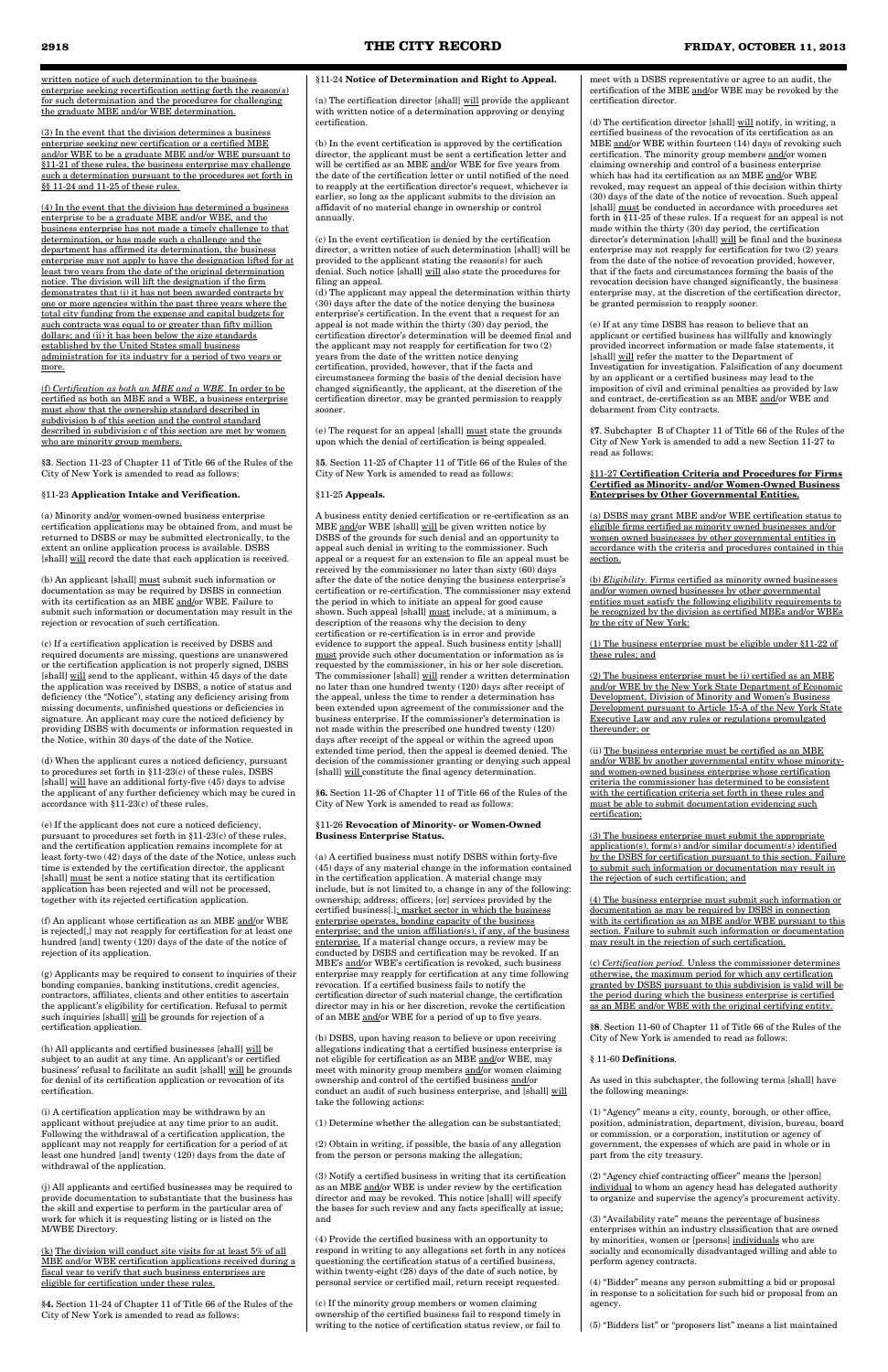by an agency that includes persons from whom bids or proposals can be solicited.

(6) "City" means the city of New York.

(7) "City chief procurement officer" means the [person] individual to whom the mayor has delegated authority to coordinate and oversee the procurement activity of mayoral agency staff, including the agency chief contracting officers and any offices that have oversight responsibility for procurement.

 $[(i)](a)$  whether it has the skill and expertise to perform the work for which it is being utilized, and possesses all necessary licenses;

 $[(ii)](b)$  whether it is in the business of performing, managing or supervising the work for which it has been certified and is being utilized; and

(8) "Commercially useful function" means a real and actual service that is a distinct and verifiable element of the work called for in a contract. In determining whether an MBE, WBE or EBE is performing a commercially useful function, factors including but not limited to the following [shall] will be considered:

 $[(iii)](c)$  whether it purchases goods and/or services from another business and whether its participation in the contract would have the principal effect of allowing it to act as a middle person or broker in which case it may not be considered to be performing a commercially useful function for purposes of this section.

 $[(13)]$ (15) "Directory" means a list prepared by the division of firms certified pursuant to § 1304 of the charter.

 $[(14)]$ (16) "Division" [shall] means the division of economic and financial opportunity within the department of small business services.

(9) "Commissioner" [shall] means the commissioner of small business services or his or her designee or his or her successor in function.

 $[(15)]$ (17) "EBE" means an emerging business enterprise certified in accordance with § 1304 of the charter.

 $[(16)]$  $(18)$  "Geographic market of the city" means the following counties: Bronx, Kings, New York, Queens, Richmond, Nassau, Putnam, Rockland, Suffolk and Westchester within the state of New York; and Bergen, Hudson, and Passaic within the state of New Jersey.

 $[(17)]$  $(19)$  "Goal" means a numerical target.

(10) "Construction [contract]" means [any agreement with an agency for or in connection with the] construction, reconstruction, demolition, excavation, renovation, alteration, improvement, rehabilitation, or repair of any building, facility, physical structure of any kind. [Construction contracts shall not include contracts for professional services.]

 $[(18)](20)$  "Graduate MBE," "graduate WBE" or "graduate EBE" means an MBE, WBE or EBE which [shall] must have been awarded [prime] contracts by one or more agencies within the past three years where the total city funding from the expense and capital budgets for such contracts was equal to or greater than [fifteen] fifty million dollars and whose size has exceeded the size standards established for its industry by the United States small business administration for three years.

(11) "Contract" means any agreement, purchase order or other instrument whereby the city is committed to expend or does expend funds in return for goods, professional services, standard services, [architectural and engineering services,] or construction.

(12) "Contractor" means a person who has been awarded a contract by a city agency.

(13) "Direct subcontractor" means a person who has entered into an agreement with a contractor to provide services or perform work required pursuant to a contract with a city agency.

 $[(20)](24)$  "Joint venture" means an association, of limited scope and duration, between two or more persons who have entered into an agreement to perform and/or provide services required by a contract, in which each such person contributes property, capital, effort, skill and/or knowledge, and in which

(14) "Director" means an individual designated by the mayor to perform the oversight functions of the director described in this title who either reports directly to the mayor or is a commissioner.

 $[(21)](25)$  "MBE" means a minority-owned business enterprise certified in accordance with § 1304 of the charter.

 $[(23)](28)$  "Person" means any business, individual, partnership, corporation, firm, company, or other form of doing business.

 $[(24)](29)$  "Professional services" means services that require specialized skills and the exercise of judgment, including but not limited to accountants, lawyers, doctors, computer programmers and consultants, architectural and engineering services, [design services] and construction management services.

 $[(25)]$  $(30)$  "Qualified joint venture agreement" means a joint venture between one or more MBEs, WBEs, and/or EBEs and another person, in which the percentage of profit or loss to which the certified firm or firms is entitled or exposed for participation in the contract, as set forth in the joint venture agreement, is at least 25% of the total profit or loss.

 $[(26)](31)$  "Scope of work" means specific tasks required in a contract and/or services or goods that must be provided to perform specific tasks required in a contract.

[(27)] (32) "Socially and economically disadvantaged" refers to an individual [person] who has experienced social disadvantage in American society as a result of causes not common to individuals [persons] who are not socially disadvantaged, and whose ability to compete in the free enterprise system has been impaired due to diminished capital and credit opportunities as compared to others in the same business.

 $[(28)]$  $(33)$  "Standard services" means services other than professional services and human services or services procured under a construction contract.

 $[(30)]$  $(34)$  "Utilization rate" means the percentage of total contract expenditures expended on contracts or subcontracts with firms that are owned by women, minorities, or individuals who are socially and economically disadvantaged, [persons,] respectively, in one or more industry classifications.

(21) "Human services" means services provided to third parties, including social services such as day care, foster care, home care, homeless assistance, housing and shelter assistance, preventive services, youth services, and senior centers; health or medical services including those provided by health maintenance organizations; legal services; employment assistance services, vocational and education programs; and recreation programs.

(22) "Indirect subcontractor" means a person who has entered into an agreement with a direct subcontractor to provide services or perform work required pursuant to the direct subcontractor's contract with a contractor.

> $[(19)](23)$  "Industry classification" means one of the following classifications:  $[(i)](a)$  construction [services]; [(ii)](b) professional services; [(iii)](c) standard services; and  $[(iv)]$ (d) goods.

(1) The division [shall]  $will create and maintain and$ </u> periodically update directories by industry classification of MBEs, WBEs and EBEs which it [shall] will supply to all agencies, post on its website and on other relevant city websites and make available for dissemination and/or public inspection at its offices and other locations within each borough. In addition, the division will prepare, periodically update, and post on the division's website a directory of such city certified business enterprises for use by city agencies and contractors, which will include, but is not limited to, the following information for each such business enterprise, as applicable: (i) identification of the market sector in which the business enterprise operates; (ii) the bonding capacity of the business enterprise; (iii) the union affiliation, if any, of the business enterprise; (iv) the contract price and specific tasks performed by the business enterprise for its last three contracts; and (v) the renewal date for the business enterprise's certification.

 $\left( 2\right)$  The division [shall] will make its resources available to assist agencies and contractors in (i) determining the availability of MBEs, WBEs and EBEs to participate in their contracts as prime contractors and/or subcontractors; and (ii) identifying opportunities appropriate for participation by MBEs, WBEs and EBEs in contracts.

each such person is entitled to share in the profits and losses of the venture in reasonable proportion to the economic value of its contribution.

 $\left(5\right)$  The division [shall] <u>will</u> keep agency M/WBE [and EBE] officers informed of conferences, contractor fairs, and other services that are available to assist them in pursuing the objectives of this section.

[(22)](26) "Minority group" means Black Americans; Asian Americans, and Hispanic Americans, provided that the commissioner [shall be] is authorized to add additional groups to this definition upon a finding that there is statistically significant disparity between the availability of firms owned by [persons] individuals in such a group and the utilization of such firms in city procurement.

(27) "Non-certified firm" means a business enterprise that has not been certified as an MBE, WBE or EBE in accordance with section 1304 of the charter.

> $[(i)](1)$  creating the agency's utilization plan in accordance with § 11-64 of this subchapter;

 $[(ii)](2)$  acting as the agency's liaison with the division;

 $[(iii)](3)$  acting as a liaison with organizations and/or associations of MBEs, WBEs and EBEs, informing such organizations and/or associations of the agency's procurement procedures, and advising them of future procurement opportunities;

 $[(iv)](4)$  ensuring that agency bid solicitations and requests for proposals are sent to MBEs, WBEs and EBEs in a timely manner, consistent with this section and rules of the procurement policy board;

[(29) "Subcontractor" means a person who has entered into an agreement with a contractor to provide something that is required pursuant to a contract.]

> $[(vii)](7)$  working with the division and city chief procurement officer in creating directories of certified MBEs, WBEs and EBEs pursuant to § 11-68 of this subchapter. In fulfilling this duty, the agency M/WBE officer [shall] will track and record each contractor that is an MBE, WBE or EBE and each subcontractor hired pursuant to such officer's agency contracts that is an MBE, WBE or EBE, and [shall] will share such information with the director, the commissioner, and the city chief procurement officer;

[(31)](35) "WBE" means a women-owned business enterprise certified in accordance with § 1304 of the charter.

> $[(viii)](8)$  for contracts for which contractor utilization [goals] plans have been established pursuant to § 11-66 of this subchapter, monitoring each contractor's compliance with its utilization plan by appropriate means, which [shall] will include, but need not be limited to, job site inspections, contacting MBEs, WBEs and EBEs identified in the plan to

[(32) "EBE" means an emerging business enterprise certified in accordance with § 1304 of the charter.]

**§9**. Section 11-62 of Chapter 11 of Title 66 of the Rules of the City of New York is amended to read as follows:

§ 11-62 **Responsibilities of the Division.**

(3) The division [shall] will develop and maintain relationships with organizations representing contractors, including MBEs, WBEs and EBEs, and solicit their support and assistance in efforts to increase participation of MBEs, WBEs and EBEs in city procurement.

(4) The division [shall] will coordinate with city and state entities that maintain databases of MBEs, WBEs and EBEs and work to enhance city availability data and directories.

(6) The division [shall] will conduct, coordinate and facilitate technical assistance and educational programs for MBEs,

WBEs and EBEs and other contractors designed to enhance participation of MBEs, WBEs and EBEs in city procurement. The division [shall] will further develop a clearinghouse of information on programs and services available to MBEs, WBEs and EBEs. The division will conduct meetings with MBEs, WBEs and EBEs to discuss what agencies look for in evaluating bids and proposals. The division will also educate prime contractors on opportunities to partner or subcontract with certified MBEs, WBEs and EBEs.

(7) The division [shall] will develop standardized forms and reporting documents for agencies and contractors to facilitate the reporting requirements of this section.

(8) The division [shall] will direct and assist agencies in their efforts to increase participation by MBEs, WBEs and EBEs in any city-operated financial, technical, and management assistance program.

(9) The division [shall] will study and recommend to the commissioner methods to streamline the M/WBE and EBE certification process.

(10) Each fiscal year the division, in consultation with the city chief procurement officer, [shall] will audit at least 5% of all open contracts for which contractor utilization plans have been [are] established in accordance with § 11-66 of this subchapter and 5% of all contracts awarded to MBEs, WBEs and EBEs to assess compliance with this subchapter. All solicitations for contracts for which contractor utilization plans are to be established [shall] will include notice of potential audit.

(11) The division [shall] will assist agencies in identifying and seeking ways to reduce or eliminate practices such as bonding requirements or delays in payment by prime contractors that may present barriers to competition by MBEs, WBEs and EBEs.

(12) The division will encourage prime contractors to enter joint venture agreements with MBEs, WBEs and EBEs.

(13) The division will assist appropriate certified business enterprises in becoming prequalified for those categories of procurement for which they may be eligible and for which contracting agencies utilize prequalification in the procurement process;

(14) (a) The division will, upon reviewing applications for certification and recertification, determine whether a firm qualifies as a graduate MBE, WBE, or EBE.

(b) At any time more than two years after the division has determined that a firm qualifies as a graduate MBE, WBE or EBE, the firm may apply to have such designation lifted. The division will lift the designation if the firm demonstrates that it has not been awarded contracts by one or more agencies within the past three years where the total city funding from the expense and capital budgets for such contracts was equal to or greater than fifty million dollars and it has been below the size standards established by the United States small business administration for its industry for a period of two years or more.

**§10**. Section 11-63 of Chapter 11 of Title 66 of the Rules of the City of New York is amended to read as follows:

#### § 11-63 **Responsibilities of Agency M/WBE Officers.**

Each agency head [shall] will designate a deputy commissioner or other executive officer to act as the agency M/WBE officer who [shall] will be directly accountable to the agency head concerning the activities of the agency in carrying out its responsibilities pursuant to this section, including the responsibilities relating to EBE participation. The duties of the M/WBE officer [shall] will include, but not be limited to:

[(v)](5) referring MBEs, WBEs and EBEs to technical assistance services available from agencies and other organizations;

[(vi)](6) reviewing requests for waivers [of target subcontracting percentages] and/or modifications of participation goals and contractor utilization plans in accordance with § 11-66 of this subchapter;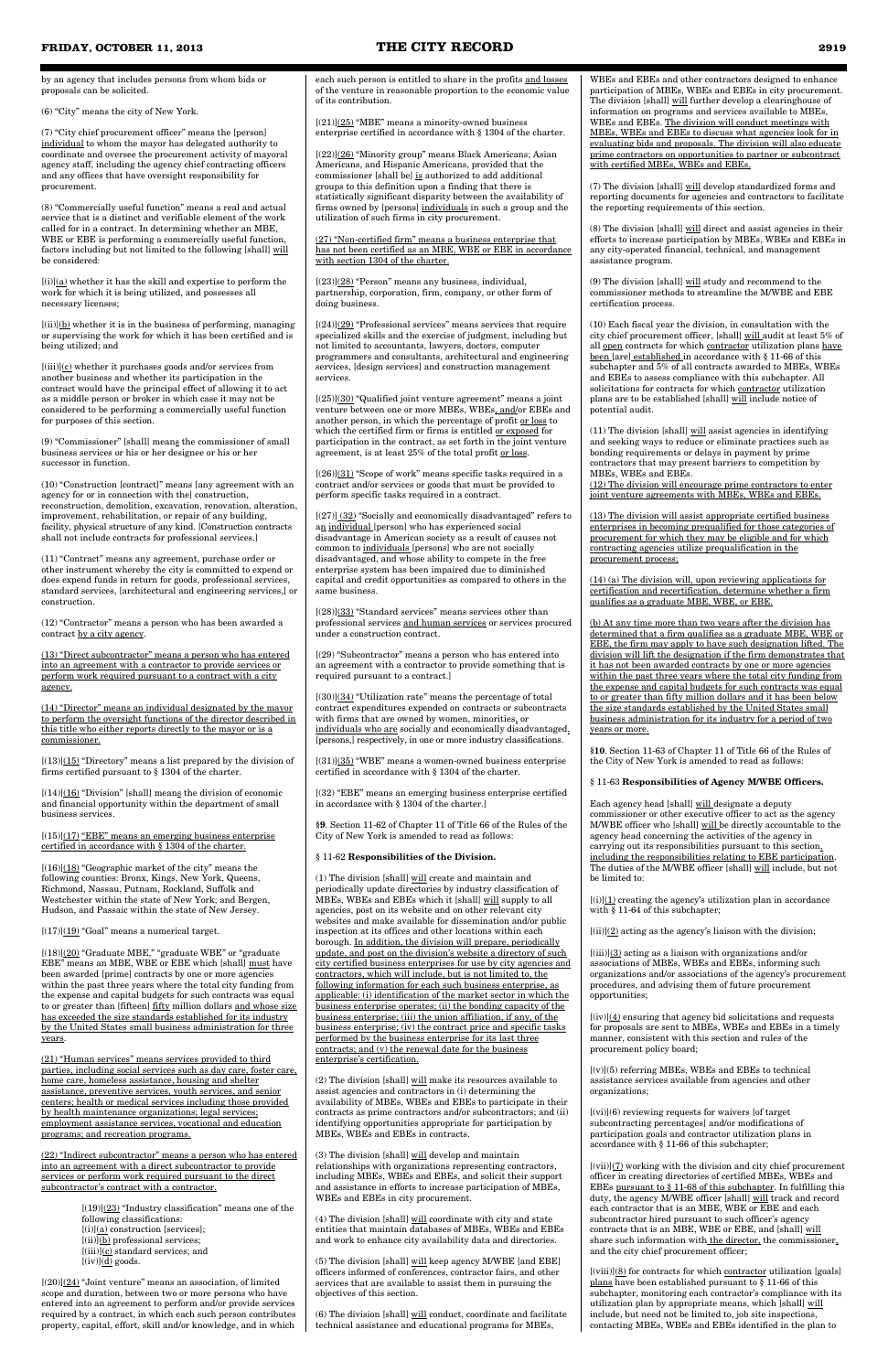confirm their participation, and auditing the contractor's books and records;

 $[(ix)](\underline{9})$  monitoring the agency's procurement activities to ensure compliance with its agency utilization plan and progress towards the participation goals as established in such plan; [and]

 $[(x)](10)$  providing to the city chief procurement officer information for the reports required in § 11-69 of this subchapter and providing any other plans and/or reports required pursuant to this subchapter or requested by the director and/or the city chief procurement officer; and[.]

#### (11) participating in meetings required pursuant to § 11-70 of this subchapter.

**§11**. Section 11-64 of Chapter 11 of Title 66 of the Rules of the City of New York is amended to read as follows:

#### § 11-64 **Agency Utilization Plans.**

 $[(i)]({\underline a})$  the agency's participation goals for MBEs, WBEs and EBEs for the year, provided however, that when setting its goals, each agency must consider the citywide goals, the size and nature of its own procurement portfolio (excluding contracts described in paragraph two of § 11-74 of this subchapter), and the availability of MBEs, WBEs and EBEs with the capacity to perform the specific types and scale of work for which the agency anticipates it will solicit procurements during the year;

 $[(ii)]$ (b) an explanation for any agency goal that is different than the participation goal for the relevant group and industry classification as determined pursuant to § 11-61 of this subchapter;

(1) Beginning May 15, 2006, and on April 1 of each year thereafter, each agency which, during the fiscal year which ended on June 30 of the preceding year, has made procurements in excess of five million dollars [during the fiscal year which ended on June 30 of the preceding calendar year], without counting procurements exempt pursuant to paragraph two of § 11-74 of this subchapter, [shall] must submit an agency utilization plan for the fiscal year commencing in July of the year when such plan is to be submitted to the commissioner. Upon approval by the commissioner such plan [shall] will be submitted to the speaker of the council. Each such plan [shall] will, at a minimum, include the following:

 $[(iii)](c)$  a list of the names and titles of agency personnel responsible for implementation of the agency utilization plan;

 $[(iv)](\underline{d})$  methods and relevant activities proposed for achieving the agency's participation goals; and

 $[(v)](e)$  any other information which the agency or the commissioner deems relevant or necessary.

 $[(2)](3)$  An agency utilization plan may be amended from time to time[, in consultation with the division] to reflect changes in the agency's projected expenditures or other relevant circumstances and resulting changes in such agency's participation goals. Such amendments [shall] must be submitted to the commissioner, the city chief procurement officer and the speaker of the council at least thirty days prior to implementation.

(2) An agency utilization plan must set forth specific participation goals for MBEs, WBEs and/or EBEs for purchases of professional services, standard services, construction and goods valued at or below twenty thousand dollars, and for purchases of professional services, standard services, construction and goods valued at or below one hundred thousand dollars. When setting its goals for such purchases, in addition to the factors set forth in paragraph (1) of this section, each agency must specifically consider the potential for such purchases to provide opportunities for MBEs, WBEs and EBEs to develop greater capacity, thereby increasing competition for city procurements.

[(ii)](b) Agencies [shall] must encourage eligible businesses to apply for certification as MBEs, WBEs and EBEs and inclusion in the directories of MBEs, WBEs and EBEs. Agencies [shall] must also encourage MBEs, WBEs and EBEs to have their names included on their bidders lists, seek prequalification where applicable, and compete for city business as contractors and subcontractors. Agencies are encouraged to advertise procurement opportunities in general circulation media, trade and professional association publications and small business media, and publications of minority and women's business organizations, and send written notice of specific procurement opportunities to minority and women's business organizations.

 $[(iii)](c)$  All agency solicitations for bids or proposals [shall] must include information referring potential bidders or proposers to the directories of MBEs, WBEs and EBEs prepared by the division.

 $[(iv)]$ ( $\underline{d}$ ) In planning procurements, agencies [shall] must consider the effect of the scope, specifications and size of a contract on opportunities for participation by MBEs, WBEs and EBEs.

[(3)](4) In planning its procurement activities over the course of the fiscal year, each agency subject to this section must consider how it will achieve the goals set forth in its approved agency utilization plan. This determination should be guided by the agency's knowledge of the market involved in the  $\bar{p}$  rocurement, and the level of progress it has made during fiscal year toward meeting its goal for the relevant category of procurement.

 $[(vi)](e)$  Prior to soliciting bids or proposals for contracts valued at over ten million dollars, other than contracts for capital projects valued at over twenty-five million dollars and contracts that are exempt pursuant to paragraph two of § 11- 74 of this subchapter, an agency [shall] must submit the bid or proposal to the city chief procurement officer for a determination whether it is practicable to divide the proposed contract into smaller contracts and whether doing so will enhance competition for such contracts among MBEs, WBEs and EBEs and other potential bidders or proposers. The agency [shall] must follow the instructions of the city chief procurement officer in cases where he or she determines that it is both practicable and advantageous in light of cost and other relevant factors to divide such contracts into smaller contracts.

(5) Prior to approving individual agency utilization plans, the commissioner, in consultation with the city chief procurement officer, will consider whether such plans viewed in the aggregate establish any goals exceeding the corresponding citywide goals set forth in § 11-61 of this subchapter. If the commissioner, in consultation with the city chief procurement officer, finds any aggregated goals exceed the corresponding citywide goal, the commissioner will require agencies to adjust their goals so that plans, viewed in the aggregate, do not establish goals exceeding the citywide goals. Nothing in this paragraph will be construed to limit the award of contracts and subcontracts that may be made to MBEs, WBEs and EBEs without using goals.

(6) The commissioner, in consultation with the city chief procurement officer, will, no later than July 31 of each year, publish on the division's website a plan and schedule for each agency detailing the anticipated contracting actions for the upcoming fiscal year that form the basis for the agency utilization plan of each such agency. The plan and schedule will include information specific to each prospective invitation for bids, request for proposal, or other solicitation, including, but not limited to, the specific type and scale of the services and/or goods to be procured, the term of the proposed contract, the method of solicitation the agency intends to utilize, and the anticipated fiscal year quarter of the planned solicitation.

**§12**. Section 11-65 of Chapter 11 of Title 66 of the Rules of the City of New York is amended to read as follows:

> $[(iii)]\underline{(c)}$  the extent to which the type  $\underline{and}$  scale of work involved in the contract [presents] present prime contracting and subcontracting opportunities for amounts [under one million dollars] within the capacity of MBEs, WBEs and EBEs;

§ 11-65 **Achieving Agency Participation Goals.**

(1) Each agency head [shall] must be directly accountable for the goals set forth in his or her agency's utilization plan.

> $(iv)(d)$  the agency's progress to date toward meeting its annual participation goals through race-neutral, genderneutral and other means, and the agency's expectations as to the effect such methods will have on participation of MBEs, WBEs and EBEs in the agency's future contracts; and

 $[(v)](e)$  any other factors the contracting agency deems relevant.

(2) Each agency [shall] must make all reasonable efforts to meet the participation goals established in its agency utilization plan. Agencies will, at a minimum, use the following methods to achieve participation goals:

[(i)](a) Agencies [shall] must engage in outreach activities to encourage MBEs, WBEs and EBEs to compete for all facets of their procurement activities, including contracts awarded by negotiated acquisition, emergency and sole source contracts, and each agency will seek to utilize MBEs, WBEs and/or EBEs for all types of goods, services and construction they procure.

> (5) For each contract for which participation goals are established the contractor [shall be required to] must submit with its bid or proposal[,] a utilization plan indicating:

> (b) the percentage of work it intends to award to direct subcontractors; [for amounts under one million dollars, and,] and

[(v) For construction contracts, agencies shall consider whether to enter into separate prime contracts for construction support services including, but not limited to, trucking, landscaping, demolition, site clearing, surveying and site security.]

> $[(7)](6)(a)$  For each contract for which a contractor utilization plan has been submitted, the contracting agency [shall] must require that within thirty days of the issuance of notice to proceed, and at least once per year thereafter, the contractor submit a list of persons to which it intends to award subcontracts within the next twelve months, and a written confirmation that the contractor has notified each MBE, WBE or EBE included in such list. For multi-year contracts, the contractor [shall] must submit such a list of persons and written confirmation of notification to the agency annually. In the event that a contracting agency disapproves a contractor's selection of a subcontractor or subcontractors, the contracting agency [shall] must allow such contractor a reasonable time to propose alternate subcontractors.

> $[(8)](7)$  For each contract for which a contractor utilization plan has been submitted, the contractor [shall] must, with each voucher for payment, and/or periodically as the agency may require, submit statements, certified under penalty of perjury, which [shall] must include, but not be limited to, the

[(vii)](f) Agencies [shall] must examine their internal procurement policies, procedures and practices and, where practicable, address those elements, if any, that may negatively affect participation of MBEs, WBEs and EBEs in city procurement.

[(viii) Agency M/WBE officers shall, in accordance with guidelines established by the city chief procurement officer, establish a process for quarterly meetings with MBEs, WBEs and EBEs to discuss what the agency looks for in evaluating bids and proposals.

(ix) Agencies shall encourage prime contractors to enter joint venture agreements with MBEs, WBEs and EBEs.]

**§13**. Section 11-66 of Chapter 11 of Title 66 of the Rules of the City of New York is amended to read as follows:

§ 11-66 **Participation Goals for [Construction and Professional Services] Contracts for Construction and Professional and Standard Services.**

(1) Prior to issuing the solicitation of bids or proposals for individual [construction and professional services] contracts, agencies [shall] must establish [a target subcontracting percentage for the contract and] participation goals for MBEs, WBEs and/or EBEs. [The "target subcontracting percentage" for the contract shall represent the percentage of the total contract which the agency anticipates a typical prime contractor in the relevant industry would in the normal course of business award to one or more subcontractors for amounts under one million dollars. The participation goals established for a contract shall represent a percentage of the total dollar value of all subcontracts for amounts under one million dollars pursuant to the award.] Such goals may be greater than, less than or the same as the relevant citywide goal or goals established pursuant to § 11- 61 of this subchapter. Taking into account the factors listed in this subdivision, an agency may establish a goal for a procurement that may be achieved by a combination of prime contract and subcontract dollars, a combination of construction and services performed pursuant to the contract, and/or a combination of MBEs, WBEs and/or EBEs. Alternatively, an agency may establish specific goals for particular types of services, and/or goals for particular types of certified firms. In determining the participation goals for a particular contract, an agency [shall] must consider the following factors:

 $[(i)](a)$  the scope of work;

[(ii)](b) the availability of MBEs, WBEs and EBEs able to perform the particular tasks required in the contract;

(2) A contracting agency shall not be required to establish participation goals

(i) for procurements described in § 11-74 of this subchapter; or

(ii) when the agency has already attained the relevant goal in its annual utilization plan, or expects that it will attain such goal without the use of such participation goals.

(3) For each contract in which a contracting agency has established participation goals, such agency shall state in the solicitation for such contract that bidders and/or proposers shall be required to agree as a material term of the contract that[, with respect to the total amount of the contract to be awarded to one or more subcontractors pursuant to subcontracts for amounts under one million dollars,] the contractor [shall] must [be subject to] meet the participation goals unless such goals are waived or modified by the agency in accordance with this section. An agency must permit a contractor that is an MBE, WBE or EBE to count its own participation toward fulfillment of the relevant participation goal, provided that the agency has determined the value of such a contractor's participation by subtracting from the total value of the contract any amounts that the contractor pays to direct subcontractors. An agency must permit a contractor that is a qualified joint venture to count a percentage of its own participation toward fulfillment of the relevant participation goal. The agency must determine the value of such a contractor's participation by subtracting from the total value of the contract any amounts that the contractor pays to direct subcontractors, and then multiplying the remainder by the percentage to be applied to total profit to determine the amount to which an MBE, WBE or EBE is entitled pursuant to the joint venture agreement. Notwithstanding any provision of this paragraph to the contrary, a contractor's achievement of participation goals must be determined as described in paragraph two of § 11-67 of this subchapter.

(4) For each contract in which participation goals are established, the agency [shall] must include in its solicitation and/or bidding materials, a referral to the directories prepared by the division pursuant to § 11-62 of this subchapter.

(a) whether the contractor is an MBE, WBE, EBE, or a qualified joint venture; [the percentage of the work it intends to subcontract, and]

(c) in cases where the contractor intends to award direct subcontracts, [for amounts under one million dollars,] a description of the type and dollar value of work designated for participation by MBEs, WBEs and/or EBEs, and the time frames in which such work is scheduled to begin and end.

When the **contractor** utilization plan indicates that the bidder or proposer does not intend to [award the target subcontracting percentage] meet the participation goals, the bid or proposal [shall] will not be deemed responsive unless the agency has granted a pre-award [waiver] request for change pursuant to subdivision  $[12]11$  of this section.

[(6) For each contract for which a utilization plan has been submitted, a material term of the contract shall be that, with respect to the total amount of the contract to be awarded to one or more subcontractors pursuant to subcontracts for amounts under one million dollars, the contractor shall be subject to participation goals unless such goals are modified by the agency in accordance with this section.]

(b) The contracting agency may also require the contractor to report periodically about the contracts awarded by its direct subcontractors to indirect subcontractors.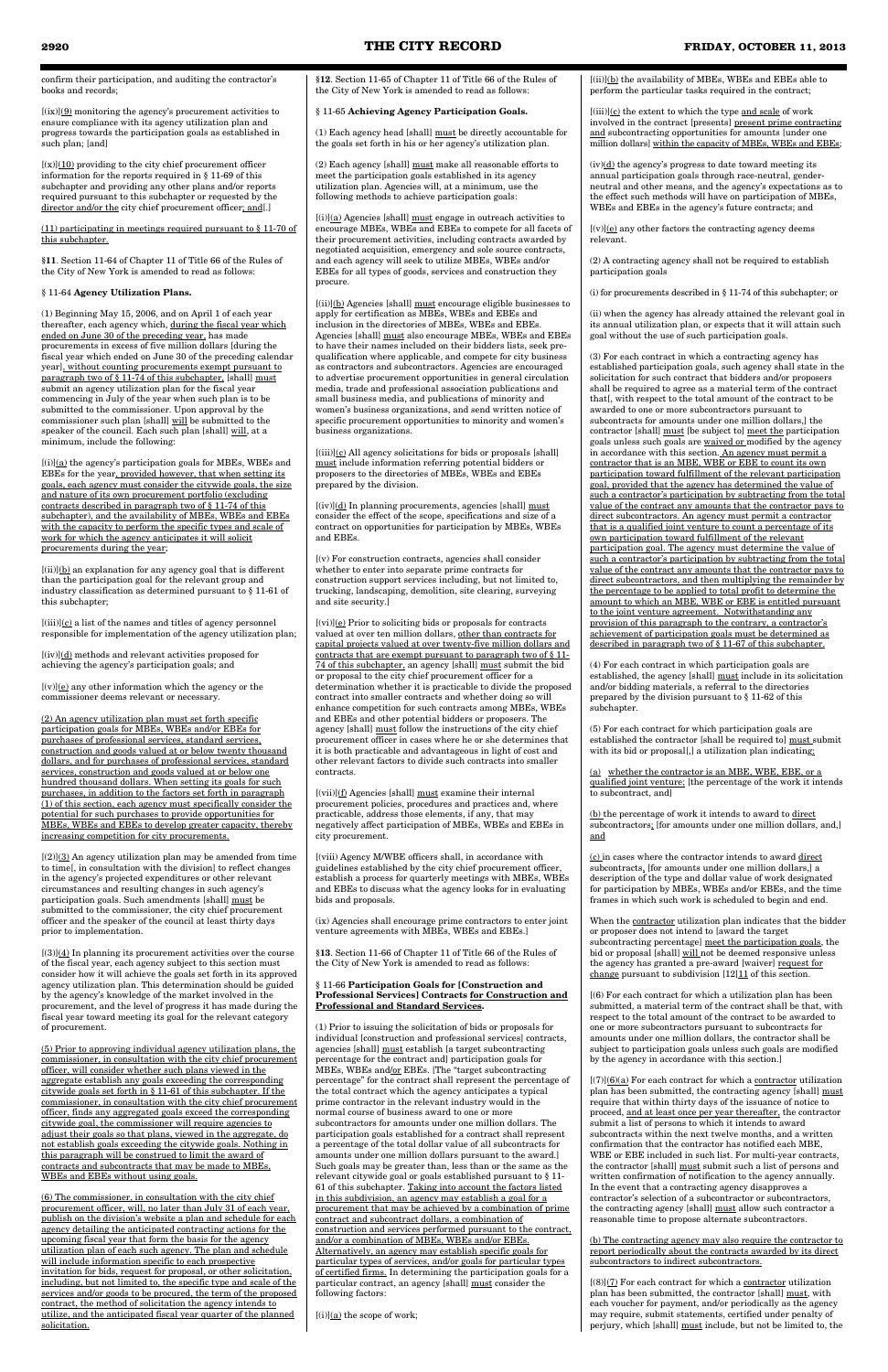total amount the contractor paid to its direct subcontractors, and, where applicable pursuant to subparagraph (l) of paragraph (1) of § 11-67 of this subchapter, the total amount direct subcontractors paid to indirect subcontractors, [(including subcontractors that are not MBEs, WBEs or EBEs)]; the names, addresses and contact numbers of each MBE, WBE or EBE hired as a subcontractor [pursuant to such plan] by the contractor or any of the contractor's direct subcontractors, as well as the dates and amounts paid to each MBE, WBEs or EBEs. The contractor [shall] must also submit, along with its voucher for final payment, the total amount it paid to subcontractors, and, where applicable pursuant to subparagraph (l) of paragraph (1) of § 11-67 of this subchapter, the total amount its direct subcontractors paid directly to their indirect subcontractors [(including subcontractors that are not MBEs, WBEs or EBEs)]; and a final list, certified under penalty of perjury, which [shall] must include the name, address and contact information of each subcontractor that is an MBE, WBE or EBE [hired pursuant to such plan], the work performed by, and the dates and amounts paid to each.

 $[(9)](8)$  If payments made to, or work performed by, MBEs, WBEs or EBEs are less than the amount specified in the contractor's utilization plan, the agency [shall] must take appropriate action in accordance with § 11-72 of this subchapter, unless the contractor has obtained a modification of its utilization plan pursuant to paragraph 12 of this section.

 $[(10)](9)$  When advertising a solicitation for bids or proposals for a contract for which a participation goal has been established, the agenc[ies]y [shall] must[,] include in the advertisement a general statement that the contract will be subject to participation goals for MBEs, WBEs and/or EBEs.

 $\left[(11)\right]\!(10)$  In the event that a contractor with a contract that includes a contractor utilization plan submits a request for a change order the value of which exceeds the greater of ten percent of such contract <u>or \$500,000</u>, the agency [shall] **must** [establish participation goals as if for a new contract for the work to be performed pursuant to such change order] review the scope of work for the contract, and the scale and types of work involved in the change order, and determine whether the participation goals should be modified.

 $[(12)](11)$  [Pre-award waiver] Requests from bidders or proposers for changes in participation goals.

 $[(i)](c)$  Subject to paragraph  $[(ii)](d)$  of this section, the contracting agency may grant a full or partial waiver of the [target subcontracting percentage] participation goals to a bidder or proposer who demonstrates that it has legitimate business reasons for proposing the level of subcontracting in its utilization plan. The contracting agency [shall] will make its determination in light of factors [which] that [shall] must include, but not be limited to, whether the bidder or proposer has the capacity and the bona fide intention to perform the contract without any subcontracting, or to perform the contract without awarding the amount of subcontracts [for under one million dollars] represented by the [target subcontracting percentage] participation goals. In making such determination, the agency may consider whether the utilization plan is consistent with past subcontracting practices of the bidder or proposer, whether the bidder or proposer has made efforts to form a joint venture with a certified firm, and whether the bidder or proposer has made good faith efforts to identify portions of the contract that it intends to subcontract. [The administrative code provides that within thirty days of the registration of a contract, the]The city chief contracting officer [shall] will notify the council of any such waiver granted with respect to [the]  $\underline{\text{a}}$ registered contract in the quarterly report required pursuant to § 11-69 of this subchapter.

(a) A bidder or proposer may request that an agency change the participation goal or goals established for the procurement on the grounds that goals are unreasonable in light of the availability of certified firms to perform the services required, or by demonstrating that it has legitimate business reasons for proposing a lower level of subcontracting in its utilization plan.

 $[(ii)]$ (d) [The administrative code provides that the]The agency M/WBE officer shall provide written notice of requests for a full or partial waiver of the [target subcontracting percentage] participation goals to the division and the city chief procurement officer and [shall] will not approve any such request without the approval of the city chief procurement officer, provided that the city chief procurement officer, upon adequate assurances of an agency's ability to administer its utilization plan in accordance with the provisions of this section, may determine that further approval from the city chief procurement officer is not required with respect to such requests for an agency's contracts or particular categories of an agency's contracts. [The administrative code provides that the]The city chief procurement officer [shall] will notify the speaker of the council and the division in writing [within thirty days of] in the quarterly report required pursuant to § 11-69 of this subchapter following the registration of the contract for

(b) If the contracting agency determines that the participation goals established for the procurement are unreasonable in light of the availability of certified firms to perform the services required, it must revise the solicitation and extend the deadline for bids and proposals. [If the level of subcontracting set forth in a utilization plan is less than the target subcontracting percentage, the bidder or proposer shall submit a request to the contracting agency, prior to the deadline for such requests established by the contracting agency as indicated in the invitation to bid or propose, for a full or partial waiver of the targeted subcontracting percentage. Such request shall include documentation to support the bidder's or proposer's capacity to perform the contract without any subcontracting, or to perform the contract without awarding the amount of subcontracts for under one million dollars represented by the targeted subcontracting percentage.]

 $[(13)]$ (12) Modification of utilization plans at contractor's request or agency's initiative. [(i)] A contractor may request modification of its utilization plan after the award of a contract. Subject to paragraph [(ii)](b) of this section, an agency may grant such request if it determines that such contractor has established, with appropriate documentary and other evidence, that it made all reasonable, good faith efforts to meet the goals set by the agency for the contract. [Prior to granting such request, an agency shall consult with the division.] In making such determination, the agency [shall] will consider evidence of the following efforts, as applicable, along with any other relevant factors:

 $[(B)]$ (ii) The contractor provided notice of specific opportunities to participate in the contract, in a timely manner, to minority and women's business organizations;

[(C)](iii) The contractor sent written notices, by certified mail or facsimile, in a timely manner, to advise MBEs, WBEs and EBEs that their interest in the contract was solicited;

 $[(D)]$ (iv) The contractor made efforts to identify portions of the work that could be substituted for portions originally designated for participation by MBEs, WBEs and/or EBEs in the contractor utilization plan, and for which the contractor claims an inability to retain MBEs or WBEs or EBEs;

 $[(E)]({\bf v})$  The contractor held meetings with MBEs, WBEs and/or EBEs prior to the date their bids or proposals were due, for the purpose of explaining in detail the scope and requirements of the work for which their bids or proposals were solicited. Documentation of such meetings [shall] must include the dates, times, and locations of such meetings, meeting announcements and invitations, meeting agendas, documents distributed at such meetings, and attendance lists;

 $[(F)]$ ( $vi)$ ) The contractor made efforts to negotiate with MBEs, WBEs and/or EBEs as relevant to perform specific subcontracts, or act as suppliers or service providers. Documentation of such negotiation [shall] must include the names, addresses, and telephone numbers of MBEs, WBEs and/or EBEs that were solicited; the date of each such solicitation; a description of the information provided regarding the plans and specifications for the work selected for subcontracting; and evidence as to the reasons that agreements could not be reached with MBEs, WBEs and/or EBEs to perform the work.

 $[(H)]$ ( $(viii)$ ) Description of how recommendations made by the division[,] and the contracting agency, and other organizations described in subparagraph (G) of this paragraph were acted upon and an explanation of why action upon such recommendations did not lead to the desired level of participation of MBEs, WBEs and/or EBEs.

 $[(1)]$ (ix) The contractor rejected bids by MBEs, WBEs and/or EBEs for sound reasons based upon a thorough investigation of their capabilities. The MBE's, WBE's and/or EBE's political or social affiliations or lack thereof  $[s$ hall $]$  will a legitimate reason for rejecting or not soliciting bids to meet the goals.

 $[(J)](x)$  The contractor designated portions of the work to be performed by MBEs, WBEs and/or EBEs in order to increase the likelihood that the goals will be met, including but not limited to, breaking out the work under the contract into feasible units to facilitate MBE, WBE and/or EBE participation.

 $[(K)](\overline{\mathbf{x}})$  The contractor made efforts to assist interested MBEs, WBEs and/or EBEs in obtaining bonding, lines of credit, or insurance as required by the City or the contractor.

 $[(L)]$ (xii) The contractor made efforts to assist interested MBEs, WBEs and/or EBEs in obtaining necessary equipment, supplies, materials, or related assistance or services.

 $[(ii)](b)$  The [administrative code provides that the] agency M/WBE officer [shall] must provide written notice of requests for such modifications to the division and the city chief procurement officer and [shall] will not approve any such request for modification without the approval of the city chief procurement officer, provided that the city chief procurement officer, upon adequate assurances of an agency's ability to administer its utilization plan in accordance with the provisions of this section, may determine that further approval from the city chief procurement officer is not required with respect to such requests for an agency's

 $[(iii)](c)$  An agency may modify the participation goals established for a procurement when the agency has changed the scope of the work in a manner that affects the scale and types of work that the contractor indicated in its contractor utilization plan would be awarded to subcontractors.

 $[(14)]$   $(13)$  Substitution of the MBE, WBE and/or EBE subcontractor whose participation was necessary to achieve a participation goal [shall] will be permitted only with approval of the contracting agency, and only in the following circumstances:

participation goal, the waiver request, including all documentation, and an explanation for the approval of such request.

> $[(15)]$  $(14)$  For each contract in which a contracting agency has established participation goals, the agency [shall] will evaluate and assess the contractor's performance in meeting each such goal. Such evaluation and assessment [shall] must be a part of the contractor's overall contract performance evaluation required pursuant to § 333 of the charter.

[(A)](i) The contractor advertised opportunities to participate in the contract, where appropriate, in general circulation media, trade and professional association publications and small business media, and publications of minority and women's business organizations;

> $[(i)](a)$  The [total] dollar amount that an agency has paid or is obligated to pay to a prime contractor which is an MBE, WBE or EBE, reduced by the dollar amount the contractor has paid or is obligated to pay its direct subcontractors upon their completion of work, [may] will be credited toward the relevant goal. Where an agency has paid or is obligated to pay a prime contractor that is both an MBE and a WBE, such amount will be credited toward the relevant goal for MBEs or the goal for WBEs.

 $[(ii)](b)$  [The] Except as provided in subparagraph (c) of this paragraph, the total dollar amount that a prime contractor of any agency has paid or is obligated to pay to a direct subcontractor [which] that is an MBE, WBE or EBE [may] will be credited toward the relevant goal. Where such a contractor has paid or is obligated to pay a direct subcontractor that is both an MBE and a WBE, such amount will be credited toward the relevant goal for MBEs or the goal for WBEs.

[(G)](vii) Timely written requests for assistance made by the contractor to the agency M/WBE officer and to the division[;] as well as documented requests for assistance made by the contractor to organizations that provide assistance in the recruitment and placement of MBEs, WBEs and/or EBEs, including but not limited to, minority and/or women community organizations, minority and/or women contractors' groups; local, state and federal business assistance offices;

contracts or particular categories of an agency's contracts. The [administrative code provides that the] city chief procurement officer, [shall] will notify the speaker of the council and the division in writing within seven days of the approval of a request for modification of a utilization plan, provided that where an agency has been authorized to grant modifications without approval of the chief procurement officer, such notice [shall] will be provided to the speaker of the council and the division by the agency. Such notification [shall] must include, but not be limited to, the name of the contractor, the original utilization plan, the modification request, including all documentation, and an explanation for the approval of such request.

(d) The agency M/WBE officer [shall] will provide written notice to the contractor of its determination that [shall] must include the reasons for such determination.

(A) Unavailability after receipt of reasonable notice to proceed;

(B) Poor performance;

(C) Financial incapacity;

(D) Refusal by the subcontractor to honor the bid or proposal price or scope;

(E) Mistake of fact or law about the elements of the scope of work of a solicitation where a reasonable price cannot be agreed;

(F) Failure of the subcontractor to meet insurance, licensing, or bonding requirements;

(G) The subcontractor's withdrawal of its bid or proposal;

(H) Decertification of the subcontractor as an MBE, WBE or EBE;

(I) The contractor becomes aware of information negatively reflecting on the subcontractor's business integrity;

(J) Other circumstances allowed by the agency after consultation with the division.

Where the contractor has established the basis for substitution to the satisfaction of the contract compliance officer, it [shall] must make good faith efforts to substitute with a subcontractor which can be counted toward achievement of the relevant goal. If the contractor plans to hire a subcontractor on any scope of work that was not previously disclosed in the compliance plan, the contractor must obtain approval of the agency M/WBE officer and [shall] must make good faith efforts to ensure that MBEs, WBEs and/or EBEs have a reasonable opportunity to bid on the new scope of work.

**§14.** Section 11-67 of Chapter 11 of Title 66 of the Rules of the City of New York is amended to read as follows:

#### § 11-67 **Determining Credit for MBE, WBE and EBE Participation.**

(1) An agency's achievement of its annual goals [shall] will be calculated as follows:

(c) In the case of contracts of the types identified pursuant to subparagraph (l) of this paragraph, the total dollar amount that a prime contractor of an agency has paid or is obligated to pay a direct subcontractor that is an MBE, WBE, or EBE, reduced by the dollar amount the direct subcontractor has paid or is obligated to pay its indirect subcontractors upon completion of work, will be credited toward the relevant goal. Where such a contractor has paid or is obligated to pay a direct contractor that is both an MBE and a WBE, such amount will be credited toward the relevant goal for MBEs or the goal for WBEs.

(d) In the case of contracts of the types identified pursuant to subparagraph (l) of this paragraph, the total dollar amount

#### **FRIDAY, OCTOBER 11, 2013 THE CITY RECORD 2921**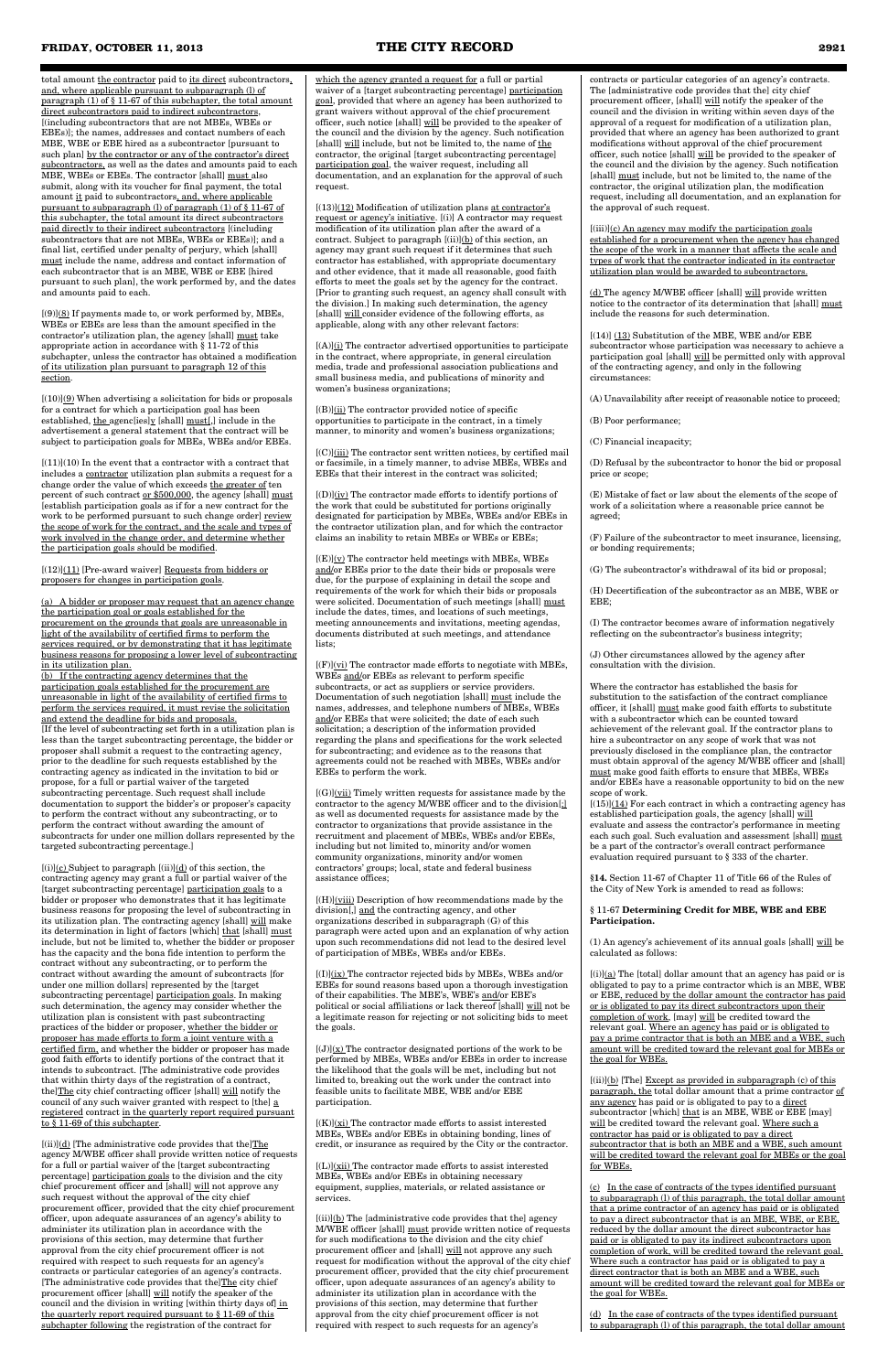that a direct subcontractor of the prime contractor has paid or is obligated to pay to an indirect subcontractor that is an MBE, WBE or EBE will be credited toward the relevant goal. Where such a contractor has paid or is obligated to pay an indirect contractor that is both an MBE and a WBE, such amount will be credited toward the relevant goal for MBEs or the goal for WBEs.

[(iii)](e) For requirements contracts, credit [may] will be given for the actual dollar amount paid under the contract.

 $[(v)](g)$  No credit [shall] will be given for participation in a contract by an MBE, WBE or EBE that does not perform a commercially useful function.

 $[(vi)](\underline{h})$  No credit [shall] <u>will</u> be given for the participation in a contract by any company that has not been certified as an MBE, WBE or EBE in accordance with § 1304 of the charter.

[(iv)](f) Where one or more MBEs, WBEs or EBEs is participating in a qualified joint venture, the amounts that the joint venture is required to pay its direct subcontractors will be subtracted as provided in subparagraph (a) of this paragraph, and then a percentage of the remaining dollar amount of the contract equal to the percentage of total profit to which MBEs, WBEs or EBEs are entitled pursuant to the joint venture agreement [shall] will be credited toward the relevant goal. Where such a participant in a joint venture is both an MBE and a WBE, such amount will be credited toward the relevant goal for MBEs or the goal for WBEs.

 $[(vii)](i)$  In the case of a contract for which the contractor is paid on a commission basis, the dollar amount of the contract may be determined on the basis of the commission earned or reasonably anticipated to be earned under the contract.

 $[(ix)](k)$  The participation of a certified company [shall] will not be credited toward more than one participation goal.

(2) A contractor's achievement of [each goal] its participation goals established in its utilization plan [shall] will be calculated [in the same manner as described for calculating the achievement of agency utilization goals as described in subdivision (1) of this section; provided that no] as follows:

[(viii)](j) No credit [shall] will be given to a contractor for participation in a contract by a graduate MBE, WBE or EBE.

(l) The city chief procurement officer may identify types of contracts where payments to indirect subcontractors will be credited toward the relevant participation goals.

(a) A contractor's use of direct subcontractors and their indirect subcontractors toward achievement of each goal established in its utilization plan will be calculated in the same manner as described for calculating the achievement of agency utilization goals as described in paragraph (1) of this subdivision, except that a contractor's use of a subcontractor that is both an MBE and a WBE will not be credited toward the contractor's achievement of more than one goal;

the fiscal year in progress [shall]  $\underline{\text{will}}$  be submitted to the speaker of the council by January first, April first, and July first of each year [April 1, 2007, and annually thereafter], and a final report containing information for the preceding fiscal year [shall] will be submitted to the speaker of the council by October first of each year [1, 2007 and annually thereafter]. The reports, which [shall] will also be posted on the division's website, [shall] must contain the following information, disaggregated by agency:

(b) An agency must permit a contractor that is an MBE, WBE or EBE to count its own participation toward fulfillment of the relevant participation goal, provided that the value of such a contractor's participation be determined by subtracting from the total value of the contract any amounts that the contractor pays to direct subcontractors, and provided further that a contractor that is both an MBE and a WBE will not be credited for its participation toward more than one goal;

 $[(i)]({\underline a})$  the number and total dollar value of contracts awarded, disaggregated by industry classification and size of contract, including but not limited to, contracts valued at or below twenty thousand dollars, contracts valued above twenty thousand dollars and at or below one hundred thousand dollars, contracts valued above one hundred thousand dollars and at or below one million dollars, contracts valued above one million dollars and at or below five million dollars, contracts valued above five million dollars and at or below twenty five million dollars, and contracts valued above twenty five million dollars; [, provided that contracts for amounts under five thousand dollars need not be disaggregated by industry;

(c) No credit will be given to the contractor for the participation of a company that is not certified in accordance with § 1304 of the charter before the date that [the agency approves] the subcontractor completes the work under the subcontract.

(d) An agency will permit a contractor that is a qualified joint venture to count a percentage of its own participation toward fulfillment of the relevant participation goal. The value of such a contractor's participation will be determined by subtracting from the total value of the contract any amounts that the contractor pays to direct subcontractors, and then multiplying the remainder by the percentage to be applied to total profit to determine the amount to which an MBE, WBE or EBE is entitled pursuant to the joint venture agreement; provided that where such a participant in a joint venture is both an MBE and a WBE, such amount will not be credited toward more than one goal.

 $[A.]$ (i) the number and total dollar amount of such contracts disaggregated by industry classification, size of contract and status as MBE, WBE, EBE, or non-certified firm, and further disaggregated by minority and gender group, and the number and dollar value of such contracts that were awarded to firms that are certified both as MBEs and WBEs;

**§15.** Section 11-68 of Chapter 11 of Title 66 of the Rules of the City of New York is amended to read as follows:

#### § 11-68 **Small Purchases**.

 $[B.](ii)$  the number and total dollar value of such contracts that were awarded to qualified joint ventures and the total dollar amount attributed to the MBE, WBE or EBE joint venture partners, disaggregated by minority and gender group, size of contract and industry classification, and the number the dollar value of such contracts that were awarded to firms that are certified both as MBEs and WBEs;

[(1) Each agency shall, consistent with the participation goals established in § 11-61 of this subchapter and such agency's utilization plan, establish goals for purchases valued at or below five thousand dollars which shall be made from MBEs, WBEs and/or EBEs.

[C.](iii) the number and total dollar value of subcontracts approved during the reporting period that were entered into pursuant to [such] contracts for which the agency has established participation requirements under this section (including both contracts awarded during the current reporting period and those awarded in earlier reporting periods that remain open during the current reporting period), and the number and total dollar amount of such subcontracts awarded to MBEs, WBEs and EBEs, disaggregated by minority and gender group, size of subcontract and industry classification, and the number and dollar value of such subcontracts that were awarded to firms that are certified both as MBEs and WBEs;

(2)] Whenever an agency solicits bids or proposals for small purchases pursuant to section three hundred fourteen of the charter, the agency [shall] must maintain records identifying the MBEs, WBEs and EBEs it solicited, which [shall] will become part of the contract file.

 $[D]$ ( $iv$ ) a list of the requests for full or partial waivers of [target subcontracting percentages granted] participation requirements for such contracts made pursuant to paragraph 11 [12] of § 11-66 of this subchapter and the determination made with respect to such requests, and the number and dollar amount of those contracts for which such waivers were granted, disaggregated by industry classifications; and

**§16.** Section 11-69 of Chapter 11 of Title 66 of the Rules of the City of New York is amended to read as follows:

#### § 11-69 **Compliance Reporting.**

 $[E.](y)$  a list of the requests for modification of participation requirements for such contracts made pursuant to subdivision 12 [13] of § 11-66 of this subchapter and the determinations made with respect to such requests, and the number and dollar amount of those contracts for which such modifications were granted, disaggregated by industry classification;

(1) The [administrative code provides that the] city chief procurement officer, in consultation with the division, [shall] will prepare and submit [semiannual]quarterly reports to the speaker of the council as described in this section. [A preliminary] Preliminary reports containing information for

 $[(viii)](c)$  a detailed list of each complaint received pursuant to subdivision 1 of § 11-72 of this subchapter which [shall] will, at a minimum, include the nature of each complaint and the action taken in investigating and addressing such complaint including whether and in what manner the enforcement provisions of § 11-72 of this subchapter were invoked and the remedies applied;

 $[(ix)](d)$  a detailed list of all non-compliance findings made pursuant to subdivision 4 of § 11-72 of this subchapter and actions taken in response to such findings;

 $[(x)](e)$  the number of firms certified or recertified in

 $[(xi)](f)$  the number and percentage of contracts audited pursuant to subdivision 10 of § 11-62 of this subchapter and a summary of the results of each audit;

 $[(xii)](g)$  a summary of efforts to reduce or eliminate barriers to competition as required pursuant to paragraph 11 of § 11- 62 of this subchapter;

 $[(xiii)](h)$  a list of all solicitations submitted to the city chief procurement officer pursuant to paragraph  $[\mathrm{vi}]_{\mathbf{\underline{e}}}$  of subdivision 2 of § 11-65 of this subchapter and a summary of the determination made regarding each such submission; and

 $[(xiv)](i)$  any other information as may be required by the director and/or the commissioner.

 $[(3)]$ (4) The data that provide the basis for the reports required by this section [shall] must be made available electronically to the council at the time the reports are submitted.

(ii) the number and total dollar value of contracts awarded to MBEs, WBEs and EBEs, disaggregated by minority and gender group and industry classification, provided that contracts for amounts under five thousand dollars need not be disaggregated by industry;

(iii) the total number and total dollar value of contracts awarded valued at less than five thousand dollars and the total number and total dollar value of such contracts awarded to MBEs, WBEs and EBEs, disaggregated by minority and gender group;

(iv) the total number and total dollar value of contracts awarded valued at between five thousand and one hundred thousand dollars and the total number and total dollar value of such contracts awarded to MBEs, WBEs and EBEs, disaggregated by minority and gender group and industry classification;

> (1) [The] $\underline{\text{Each}}$  agency [shall]  $\underline{\text{must}}$  submit to the commissioner and the city chief procurement officer such information as is necessary for the city chief procurement officer to complete his or her reports as required in § 11-69 of this subchapter. The [administrative code provides that the] director, the commissioner, and the city chief procurement officer [shall] will review each agency's submissions. The director will convene the agency M/WBE officers for those agencies that have submitted utilization plans pursuant to § 11-64 of this subchapter as often as the director deems necessary, but no less frequently than once per quarter, in order to have agency M/WBE officers (i) discuss the results of the reports required in § 11-69 of this subchapter; (ii) offer detailed information concerning their effectuation of their performance improvement plans and any additional efforts undertaken to meet goals established in agency utilization plans; (iii) share the practices that have yielded successes in increasing M/WBE participation; and (iv) devise strategic plans to improve the performance of those failing to meet goals established in agency utilization plans. No less frequently than twice per year, agency heads for those agencies that have submitted utilization plans pursuant to § 11-64 of this subchapter must join such quarterly meetings. [and whenever]Whenever it has been determined that an agency is not making adequate progress toward the goals established in its agency utilization plan, the director, the commissioner, and the city chief procurement officer [shall] will act to improve such agency's performance, and may take any of the following actions:

 $[(i)](a)$  require the agency to submit more frequent reports about its procurement activity;

 $[(ii)](b)$  require the agency to notify the director, the commissioner and the city chief procurement officer, prior to solicitation of bids or proposals for, and/or prior to award of, contracts in any category where the agency has not made

(v) the total number and total dollar value of contracts awarded valued at between one hundred thousand dollars and one million dollars and the total number and total dollar value of such contracts awarded to MBEs, WBEs and EBEs, disaggregated by minority and gender group and industry classification;

> $[(iii)](c)$  reduce or rescind contract processing authority delegated by the mayor pursuant to §§ 317 and 318 of the charter; and

 $[(iv)](\underline{d})$  any other action the director, the commissioner, and the city chief procurement officer [or the commissioner] deem appropriate.

(2) Noncompliance. [The administrative code provides that whenever]Whenever the director, the city chief procurement officer, or the commissioner finds that an agency has failed to comply with its duties under this section, he or she [shall] will attempt to resolve such noncompliance informally with the agency head. [It further provides that in]  $In$  the event that the agency fails to remedy its noncompliance after such informal efforts, the director and the city chief procurement officer [shall] will submit such findings in writing to the mayor and the speaker of the council, and the mayor [shall] will take appropriate measures to ensure compliance.

(vi) the total number and total dollar value of contracts awarded valued at over one million dollars and the total number and total dollar value of such contracts awarded to MBEs, WBEs and EBEs, disaggregated by minority and gender group and industry classification;

> (3) Failure by an agency to submit information required by the director, the division, or the city chief procurement officer, in accordance with this section, including but not limited to the utilization plan required pursuant to § 11-64 of this subchapter, [shall] will be deemed noncompliance.

(vii)] (b) for those contracts for which an agency set participation goals in accordance with § 11-66 of this subchapter:

accordance with § 1304 of the charter during the six months immediately preceding such report;

(2) The annual reports submitted in October [shall] will, in addition, contain a determination made by the director and the commissioner, as to whether each agency has made substantial progress toward achieving its utilization goals and whether the city has made substantial progress toward achieving the citywide goals established pursuant to § 11-61 of this subchapter. [The first three annual reports shall also include detailed information about steps that agencies have taken to initiate and ramp up their efforts to comply with the requirements of this section, including but not limited to, demonstrating specific efforts made to comply with § 11-63 of this subchapter.]

(3) If an agency that has submitted an agency utilization plan pursuant to § 11-64 of this subchapter fails to achieve its utilization goal, the agency head must prepare and submit to the director, the commissioner, the city chief procurement officer, and the speaker of the council by October first a performance improvement plan which must describe in detail the efforts such agency intends to undertake to increase M/WBE participation.

**§17.** Section 11-70 of Chapter 11 of Title 66 of the Rules of the City of New York is amended to read as follows:

§ 11-70 **Agency Compliance.**

adequate progress toward achieving its utilization goals;

**§18.** Section 11-72 of Chapter 11 of Title 66 of the Rules of the City of New York is amended to read as follows: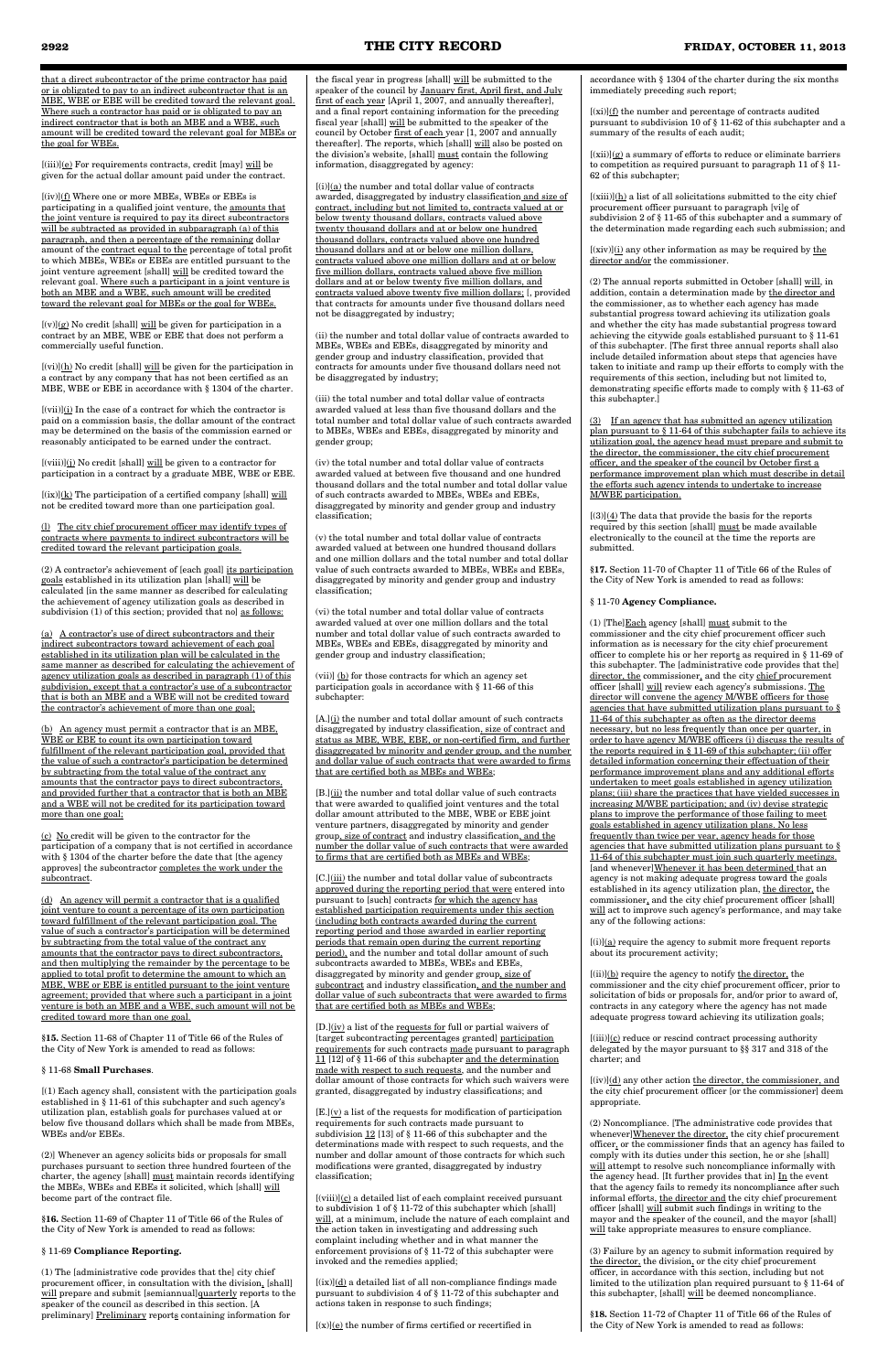#### § 11-72 **Enforcement.**

(1) Any person who believes that a violation of the requirements of § 6-129 of the administrative code of the city of New York or these rules, or any provision of a contract that implements § 6-129 of the administrative code of the city of New York or these rules, including, but not limited to, any contractor utilization plan, has occurred may submit a complaint in writing to the division, the city chief procurement officer and the comptroller. [Such complaint shall be signed and dated.] The division [shall] will promptly investigate such complaint and determine whether there has been a violation.

(3) Contract award.  $[(i)](a)$  When an agency receives a protest from a bidder or proposer regarding a contracting action that is related to § 6-129 of the administrative code of the city of New York or these rules, the agency [shall] must send copies of the protest and any appeal thereof, and any decisions made on the protest or such appeal, to the division and the comptroller.

(2) Any complaint alleging fraud, corruption or other criminal behavior on the part of a bidder, proposer, contractor, subcontractor or supplier [shall] will be referred to the commissioner of the department of investigation.

 $[(ii)]$ (b) Whenever a contracting agency has determined that a bidder or proposer has violated § 6-129 of the administrative code of the city of New York, or these rules, the agency may disqualify such bidder or proposer from competing for such contract and the agency may revoke such bidder's or proposer's prequalification status.

 $[(i)]$ (b) Whenever an agency believes that a contractor or a subcontractor is not in compliance with § 6-129 of the administrative code of the city of New York, these rules, or any provision of a contract that implements § 6-129 of the administrative code of the city of New York or these rules, including, but not limited to any contractor utilization plan, the agency [shall] must send a written notice to the city chief procurement officer, the division and the contractor describing the alleged noncompliance and offering the contractor an opportunity to be heard. The agency [shall] must then conduct an investigation to determine whether such contractor or subcontractor is in compliance.

 $[(ii)](c)$  In the event that a contractor has been found to have violated § 6-129 of the administrative code of the city of New York, these rules, or any provision of a contract that implements § 6-129 of the administrative code of the city of New York or these rules, including, but not limited to any contractor utilization plan, the contracting agency [shall] must, after consulting with the city chief procurement officer and the division, determine whether any of the following actions should be taken:

 $[(A)]$ (i) enter an agreement with the contractor allowing the contractor to cure the violation;

 $[(B)]$ (ii) revoke the contractor's pre-qualification to bid or make proposals for future contracts;

(4) Contract administration. (a) For each contract for which an agency has established participation requirements under this section, at least once annually during the term of such contract, the agency must review the contractor's progress toward attainment of its utilization plan, including but not limited to, reviewing the percentage of work the contractor has actually awarded to MBE, WBE and/or EBE subcontractors and the payments the contractor has made to such subcontractors.

 $[(I)]$  $(ix)$  assess liquidated damages or reduction of fees, ed that liquidated damages may be based on amounts representing costs of delays in carrying out the purposes of the program established by this section, or in meeting the purposes of the contract, the costs of meeting utilization goals through additional procurements, the administrative costs of investigation and enforcement, or other factors set forth in the contract;

 $[(J)](x)$  exercise rights under the contract to procure goods, services or construction from another contractor and charge the cost of such contract to the contractor that has been found to be in noncompliance; or

 $[(K)](\underline{x}i)$  take any other appropriate remedy.

(7) Statements made in any instrument submitted to  $a_{1}$ [contracting] agency pursuant to these rules [shall] will be submitted under penalty of perjury and any false or misleading statement or omission [shall] will be grounds for the application of any applicable criminal and/or civil penalties for perjury. The making of a false or fraudulent statement by an MBE, WBE or EBE in any instrument submitted pursuant to these rules [shall] will, in addition, be grounds for revocation of its certification.

[(C)](iii) make a finding that the contractor is in default of the contract;

 $[(D)](iv)$  terminate the contract;

 $[(E)]({\bf y})$  declare the contractor to be in breach of contract;

 $[(F)]$ (vi) withhold payment or reimbursement;

 $[(G)](\overline{vii})$  determine not to renew the contract;

 $[(H)]$ ( $viii)$ ) assess actual and consequential damages;

 $[(i)](\underline{1})$  those subject to federal or state funding requirements which preclude the city from imposing the requirements of this subchapter;

 $[(\mathrm{ii})]({\underline{2}})$  those subject to federal or state law participation requirements for MBEs, WBEs, disadvantaged business enterprises, and/or EBEs;

 $[(iii)]$ (3) contracts between agencies;

 $[(iv)]$ (4) procurements made through the United States general services administration or another federal agency, or through the New York state office of general services or another state agency, or any other governmental agency.

 $[(v)](5)$  emergency procurements pursuant to section three hundred fifteen of the charter;

 $[(vi)]$ (6) sole source procurements pursuant to section three hundred twenty-one of the charter;

 $[(vii)](7)$  [small purchases as defined pursuant to section three hundred fourteen of the charter;] contracts for human services; and

 $[({\rm viii})]({\bf 8})$  contracts awarded to not-for-profit organizations.

As used in [these rules] this subchapter, the following terms [shall] have the following meanings:

(5) To the extent available pursuant to rules of the procurement policy board, a contractor may seek resolution of a dispute regarding a contract related to § 6-129 of the administrative code of the city of New York or these rules. The contracting agency [shall] must submit a copy of such submission to the division.

(6) Whenever an agency has reason to believe that an MBE, WBE or EBE is not qualified for certification, or is participating in a contract in a manner that does not serve a commercially useful function, or has violated any provision of § 6-129 of the administrative code of the city of New York or these rules, the agency [shall] must notify the commissioner who [shall] will determine whether the certification of such business enterprise should be revoked.

(i) at least fifty-one  $(51\%)$  percent of the ownership interest is held by United States citizens or permanent resident aliens;

(8) A contractor's record in implementing its contractor utilization plan [shall] will be a factor in the evaluation of its performance. Whenever a contracting agency determines that a contractor's compliance with a contractor utilization plan has been unsatisfactory, the agency [shall] must, after consultation with the city chief procurement officer, file an advice of caution form for inclusion in VENDEX as caution data.

(9) Any complaint alleging fraud, corruption or other criminal behavior on the part of a bidder, proposer, contractor, subcontractor or supplier [shall] must in addition be referred to the department of investigation.

**§19.** Section 11-73 of Chapter 11 of Title 66 of the Rules of the City of New York is amended to read as follows:

#### § 11-73 **Procurements by Elected Officials and the Council.**

(1) In the case of procurements by independently elected city officials other than the mayor, where these rules provide for any action to be taken by the director or the city chief procurement officer, such action [shall] will instead be taken by such elected officials.

(2) In the case of procurements by the council, where these rules provide for any action to be taken by the director or the city chief procurement officer, such action [shall] will instead be taken by the speaker of the council.

**§20.** Section 11-74 of Chapter 11 of Title 66 of the Rules of the City of New York is amended to read as follows:

#### § 11-74 **Applicability.**

Agencies [shall] will not be required to apply participation requirements to the following types of contracts:

**§21.** Section 11-81 of Chapter 11 of Title 66 of the Rules of the City of New York is amended to read as follows:

#### §11-81 **Definitions.**

Applicant. "Applicant" means a business enterprise which has applied for certification as an EBE.

Audit. "Audit" means an examination of a business enterprise to determine whether the business enterprise is eligible for certification as an EBE, and may include an examination of books, records, physical facilities and interviews of applicants.

Business enterprise. "Business enterprise" means any entity, including a sole proprietorship, partnership or corporation, which is authorized to and engages in lawful business

transactions in accordance with the laws of New York State.

Certified business. "Certified business" means a business enterprise which has been approved for certification as an EBE in accordance with the procedures set forth in §11-82 of these rules, subsequent to verification that the business enterprise is owned, operated, and controlled by socially and economically disadvantaged persons as defined in §11-82 of these rules.

Certification director. "Certification director" means the director of the emerging business enterprise certification program or his or her designee or his or her successor in function.

Certification letter. "Certification letter" means the letter sent by DSBS to an applicant notifying it of its certification as an EBE.

City. "City" means the City of New York.

Commissioner. "Commissioner" means the commissioner of the New York City Department of Small Business Services or his or her designee or his or her successor in function.

Day. "Day" means a calendar day unless otherwise specified.

Denial or denied. "Denial" or "denied" means a determination by DSBS that a business enterprise is not eligible for certification as an EBE because it does not meet the criteria for certification.

Division. "Division" means the division of economic and financial opportunity within the department of small business services.

DSBS. "DSBS" means the New York City Department of Small Business Services or its successor in function.

[Director of Certification. "Director of Certification" means the director of the emerging business enterprise certification program or his or her designee or his or her successor in function.]

Economically disadvantaged. "Economically disadvantaged" refers to a socially disadvantaged person whose ability to compete in the free enterprise system has been impaired due to diminished capital and credit opportunities as compared to others in the same business area who are not socially disadvantaged.

Non-certified firm. "Non-certified firm" means a business enterprise that has not been certified as an EBE in accordance with section 1304 of the charter.

Emerging business enterprise or EBE. "Emerging business enterprise" or "EBE" means a business enterprise that is certified in accordance with §1304 of the charter. [, in which:

(ii) the ownership interest of such persons is real, substantial and continuing;

(iii) such persons have and exercise the authority to control independently, the day-to-day business decisions of the enterprise; and

(iv) such persons have demonstrated, in accordance with regulations promulgated by the commissioner, that they are socially and economically disadvantaged.]

Emerging business enterprise certification application. "Emerging business enterprise certification application" means the form that DSBS requires an applicant to submit for purposes of applying for certification as an EBE.

Geographic Market. "Geographic market" of the city means the following counties: Bronx, Kings, New York, Queens, Richmond, Nassau, Putnam, Rockland, Suffolk and Westchester within the State of New York; and Bergen, Hudson, and Passaic within the state of New Jersey.

Graduate EBE. "Graduate EBE" [shall] means an EBE which has been awarded [prime] contracts by one or more agencies within the past three years where the total city funding from the expense and capital budgets for such contracts was equal to or greater than [fifteen] fifty million dollars[.] and whose size has exceeded the size standards established for its industry by the United States small business administration for three years.

Immediate family. "Immediate family" means a spouse, domestic partner, unemancipated child (including children of a domestic partner), and if they live with the individual claiming disadvantage, parent or sibling.

Principal office or place of business. "Principal office" or "place of business" [shall] means where the main office and regular meeting place of the board of directors that manages, conducts, and directs the business is located.

Rejected or rejection. "Rejected" or "rejection" means the refusal by DSBS to certify a business enterprise as an EBE due to an insufficiency in documentation submitted by the applicant.

Socially and economically disadvantaged. "Socially and economically disadvantaged" refers to an [person] individual who has experienced social disadvantage in American society as a result of causes not common to [persons] individuals who are not socially disadvantaged, and whose ability to compete in the free enterprise system has been impaired due to diminished capital and credit opportunities as compared to others in the same business area who are not socially disadvantaged. An [person's] individual's race, national origin, or gender, by itself, does not qualify the [person] individual as "socially disadvantaged" and the net worth of [persons] individuals to be "economically disadvantaged" must be less than one million dollars. In determining such net worth, the [department] division [shall] will exclude the ownership interest in the business enterprise and the equity in the primary personal residence.

**§22.** Section 11-82 of Chapter 11 of Title 66 of the Rules of the City of New York is amended to read as follows:

§11-82 **Eligibility Criteria.**

The following standards [shall] will be used to determine whether a business enterprise is eligible for certification as an EBE.

(a) *Nexus.* In order to be eligible for certification as an EBE, a business enterprise will have a real and substantial business presence in the geographic market for the city of New York. An EBE which meets one of the following conditions [shall] will be deemed to have a real and substantial business presence in the geographic market for the city of New York:

(1) the business enterprise's principal office or place of business or headquarters is located within the City; or

(2) the business enterprise maintains full-time employees in one or more of the business enterprise's offices within the City to conduct or solicit business in the City the majority of their working time; or

(3) the business enterprise's principal office or place of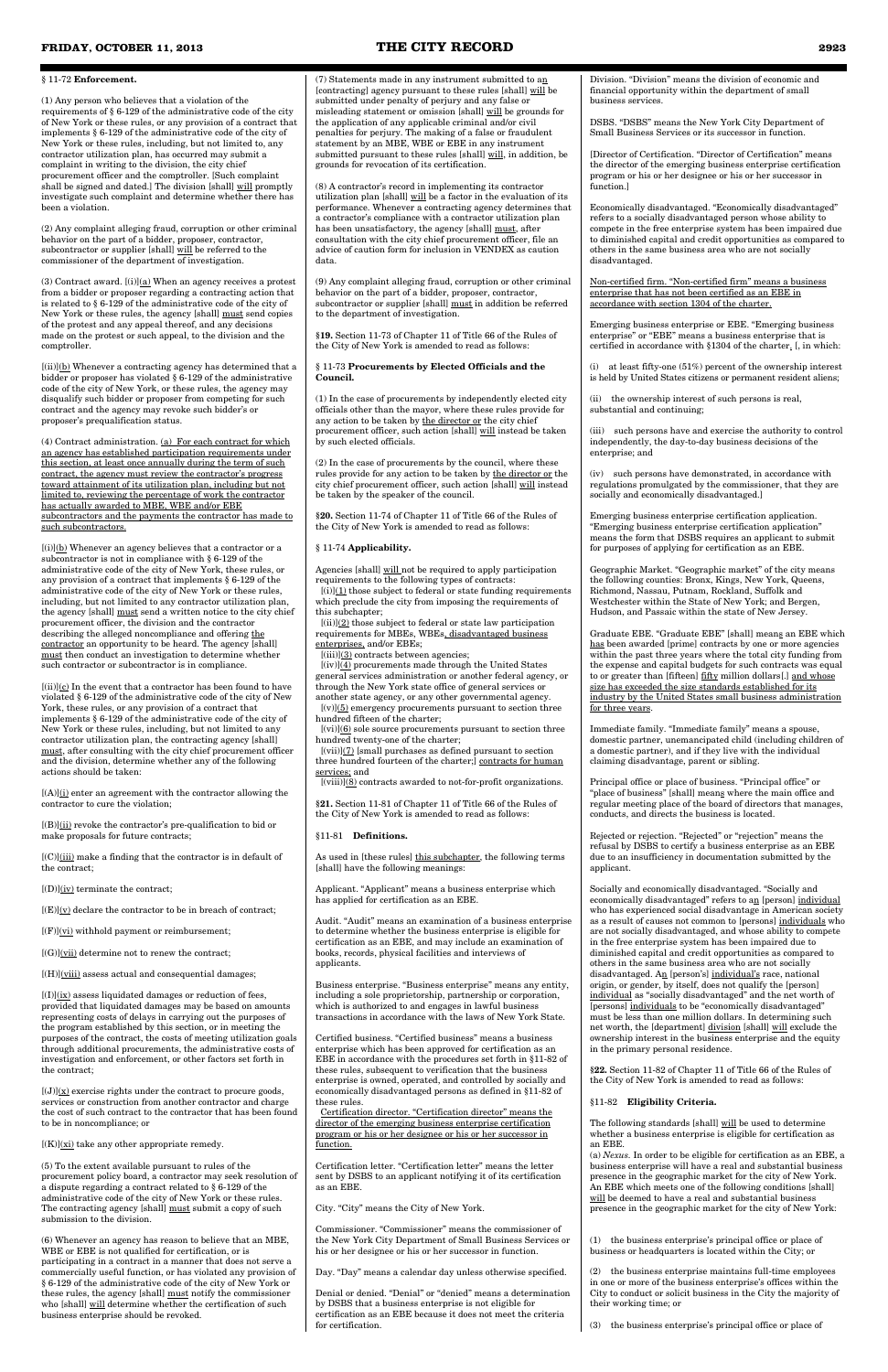(i) has transacted business more than once in the City within the last three (3) years, or

(ii) has sought to transact business more than once in the City within the last three (3) years; or

(4) twenty-five percent (25%) of the business enterprise's annual gross receipts for the last three (3) years were derived from transacting business in the City; or

(5) the business enterprise's principal office or place of business or headquarters is not located within the geographic market of the City but the business enterprise has demonstrated two or more of the following indicia of a real and substantial presence in the market for the City of New York:

(i) the business enterprise has maintained a bank account or engaged in other banking transactions in the City;

(ii) the business enterprise, or at least one of its owners, possesses a license issued by an agency of the City to do business in the City;

(iii) the business enterprise has transacted or sought to transact business in or with the City more than once in the past three years.

(b) *Ownership.* For the purposes of determining whether an applicant should be certified as an EBE, or whether such certification should be revoked, the following rules concerning ownership [shall] will be applied:

(1) The equity interest of socially and economically disadvantaged [persons] individuals must be proportionate to the contribution of the socially and economically disadvantaged [persons] individuals as demonstrated by, but not limited to, contributions of money, property, equipment or expertise;

(2) Articles of incorporation, corporate by-laws, partnership agreements, business certificates, corporate tax returns, unincorporated business tax returns, partnership tax returns and other agreements, including, but not limited to, loan agreements, lease agreements, supply agreements, credit agreements or other agreements must permit socially and economically disadvantaged [persons] individuals who claim ownership of the business enterprise to make those decisions pertaining to operations of the business enterprise without strictions

(2) A sole proprietorship must be owned by a socially and economically disadvantaged [person] individual;

(3) A partnership must demonstrate that socially and economically disadvantaged [persons] individuals a fifty-one (51%) percent or greater share of the partnership; and

(4) A corporation must have issued at least fifty-one (51%) percent of its issued and authorized voting and all other stock to socially and economically disadvantaged [persons] individuals.

(c) *Control.* Determinations as to whether socially and economically disadvantaged [persons] individuals control the business enterprise will be made according to the following criteria:

(1) Decisions pertaining to the operations of the business enterprise must be made by socially and economically disadvantaged [persons] individuals claiming ownership of that business enterprise. The following will be considered in determining whether the socially and economically disadvantaged persons are making such decisions:

(i) whether socially and economically disadvantaged [persons] individuals have experience and technical competence in the business enterprise seeking certification;

(ii) whether socially and economically disadvantaged [persons] individuals demonstrate the working knowledge and ability needed to operate the business enterprise; and

(iii) whether socially and economically disadvantaged [persons] individuals show that they devote time on an ongoing basis to the daily operation of the business enterprise.

(3) Socially and economically disadvantaged [persons] individuals must demonstrate control of negotiations, signature authority for payroll, leases, letters of credit, insurance bonds, banking services and contracts, and other business transactions through production of relevant documents.

(d) *Additional eligibility provisions.* The following provisions apply to all applicants seeking certification as an EBE:

(1) Where the actual management of the business enterprise is contracted out to individuals other than socially and disadvantaged [persons] individuals, socially and economically disadvantaged [persons] individuals must demonstrate that they have the ultimate power to hire and fire these managers, that they exercise this power and make other substantial decisions which reflect control of the business enterprise;

An individual claiming economic disadvantage who is married or a member of a domestic partnership [shall] must submit separate financial information for his or her spouse or domestic partner, provided that such financial information will not be required where the individual and the spouse are legally separated.

(2) Documentation of one (1) year's business activity [shall] will be required in order to provide sufficient information upon which certification can be reasonably made. The commissioner, in his or her discretion, may permit documentation for a lesser period;

(3) DSBS may grant eligible status to any business enterprise eligible under §11-82 of these rules, and certified as an EBE or disadvantaged business enterprise by another

governmental or other certifying entity whose emerging business enterprise or disadvantaged business enterprise certification criteria are determined by the commissioner to be consistent with the certification criteria set forth in these rules. Unless otherwise determined by the commissioner, the maximum period for which any certification granted by DSBS pursuant to this subdivision is valid [shall] will be the period during which the business enterprise is certified as an EBE or disadvantaged business enterprise with the original certifying entity;

(4) Any business enterprise that satisfies the eligibility criteria as set forth in §11-82 of these rules is presumptively eligible for certification under these rules; provided that the commissioner may decline to certify, or revoke the certification of, any business enterprise on the ground that there is not a firm basis for believing that there is a compelling state interest to justify certification of that business enterprise under these rules.

(e) *Evidence of social and economic disadvantage.* (1)(A) Evidence of individual social disadvantage must include the following elements: (i) At least one objective distinguishing feature that has contributed to social disadvantage, such as physical or mental disability, long-term residence in an environment isolated from the mainstream of United States society, or other similar causes not common to individuals who are not socially disadvantaged;

(ii) Personal experiences of substantial and chronic social disadvantage in United States society, not in other countries; and

(iii) Negative impact on entry into or advancement in the business world because of the social disadvantage. DSBS will consider any relevant evidence in assessing this element. In every case, however, DSBS will consider education, employment and business history, where applicable, to see if the totality of circumstances shows disadvantage in entering into or advancing in the business world.

(B) *Education.* DSBS will consider such factors as denial of equal access to institutions of higher education, exclusion from social and professional association with students or teachers, denial of educational honors rightfully earned, and social patterns or pressures which discouraged the individual from pursuing a professional or business education.

(C) *Employment.* DSBS will consider such factors as unequal treatment in hiring, promotions and other aspects of professional advancement, pay and fringe benefits, and other terms and conditions of employment; retaliatory or discriminatory behavior by an employer; and social patterns or pressures which have channeled the individual into nonprofessional or non-business fields.

(D) *Business history.* DSBS will consider such factors as unequal access to credit or capital, acquisition of credit or capital under commercially unfavorable circumstances, unequal treatment in opportunities for government contracts or other work, unequal treatment by potential customers and business associates, and exclusion from business or professional organizations.

> (h) All applicants and certified businesses [shall]  $will$  be</u> subject to an audit at any time. An applicant's or certified business' refusal to facilitate an audit [shall] will be grounds

(2) Evidence of individual economic disadvantage must include the following elements: (A) Submission of narrative and financial information. (i) Each individual claiming economic disadvantage must describe it in a narrative statement, and must submit personal financial information supporting the assertions contained in the narrative statement.

(B) *DSBS evaluation of diminished capital and credit opportunities.* DSBS will examine factors relating to the personal financial condition of any individual claiming disadvantaged status, including personal income for the past two years (including bonuses and the value of company stock given in lieu of cash), personal net worth, and the fair market value of all assets, whether encumbered or not. DSBS will also consider the financial condition of the applicant compared to the financial profiles of small businesses same primary industry classification, or, if not available, in similar lines of business, which are not owned and controlled by socially and economically disadvantaged individuals in evaluating the individual's access to credit and capital. The financial profiles that DSBS compares will include total assets, net sales, pre-tax profit, sales/working capital ratio, and net worth.

(C) *Transfers within two years.* (1) Except as set forth in §11-82(e)(2)(C)(2), DSBS will attribute to an individual claiming disadvantaged status any assets which that individual has transferred to an immediate family member, or to a trust a beneficiary of which is an immediate family member, for less than fair market value, within two years prior to a business enterprise's application for participation in the EBE program or within two years of a participant's annual renewal, unless the individual claiming disadvantaged status can demonstrate that the transfer is to or on behalf of an immediate family member for that individual's education, medical expenses, or some other form of essential support.

(2) DSBS will not attribute to an individual claiming disadvantaged status any assets transferred by that individual to an immediate family member that are consistent with the customary recognition of special occasions, such as birthdays, graduations, anniversaries, and retirements.

(3) In determining an individual's access to capital and

credit, DSBS may consider any assets that the individual transferred within such two-year period described by §11- 82(e)(2)(C)(1), that DSBS does not consider in evaluating the individual's assets and net worth (e.g., transfers to charities).

(b) *Net worth.* For EBE eligibility, the net worth of an individual claiming disadvantage must be less than one million dollars. In determining such net worth, DSBS will exclude the ownership interest in the applicant and the applicant's equity in the primary personal residence (except any portion of such equity which is attributable to excessive withdrawals from the applicant). Exclusions for purposes of determining net worth are not exclusions for asset valuation or access to capital and credit purposes. A contingent liability does not reduce an individual's net worth.

(f) *Graduate EBE determinations*. The division will, upon reviewing applications for certification and recertification, determine whether a business enterprise qualifies as a graduate EBE. The division will make such determinations in accordance with the following procedures:

(1) In the event that the division determines a business enterprise seeking new certification as an EBE qualifies as a graduate EBE pursuant to §11-81 of these rules, the division will provide a written notice of such determination to the applicant business enterprise stating the reason(s) for such determination and the procedures for challenging the graduate EBE determination.

(2) In the event that the division determines a certified EBE qualifies as a graduate EBE pursuant to §11-81 of these rules, the division will provide a written notice of such determination to the business enterprise seeking recertification setting forth the reason(s) for such determination and the procedures for challenging the graduate EBE determination.

(3) In the event that the division determines a business enterprise seeking new certification or a certified EBE to be a graduate EBE pursuant to §11-81 of these rules, the business enterprise may challenge such a determination pursuant to the procedures set forth in §§ 11-84 and 11-85 of these rules.

(4) In the event that the division has determined a business enterprise to be a graduate EBE, and the business enterprise has not made a timely challenge to that determination, or has made such a challenge and the department has affirmed its determination, the business enterprise may not apply to have the designation lifted for at least two years from the date of the original determination notice. The division will lift the designation if the firm demonstrates that: (i) it has not been awarded contracts by one or more agencies within the past three years where the total city funding from the expense and capital budgets for such contracts was equal to or greater than fifty million dollars; and (ii) it has been below the size standards established by the United States small business administration for its industry for a period of two years or more.

**§23.** Section 11-83 of Chapter 11 of Title 66 of the Rules of the City of New York is amended to read as follows:

#### §11-83 **Application Intake and Verification.**

(a) Emerging business enterprise certification applications may be obtained from, and must be returned to DSBS. DSBS [shall] will date stamp the date of receipt of a certification application upon receiving it.

(b) An applicant [shall] must submit such information or documentation as may be required by DSBS in connection with its certification as an EBE. Failure to submit such information or documentation may result in the rejection or revocation of such certification.

(c) If a certification application is received by DSBS and required documents are missing, questions are unanswered or the certification application is not properly notarized, DSBS must send to the applicant, within forty-five (45) days of the initial date stamped on the certification application, a notice of status and deficiency (the "Notice"), stating any deficiency arising from missing documents, unfinished questions or deficiencies in notarization. An applicant may cure the noticed deficiency by providing DSBS with documents or information requested in the Notice, within thirty (30) days of the date of the Notice.

(d) When the applicant cures a noticed deficiency, pursuant to procedures set forth in  $\$11\text{-}83(c)$  of these rules,  $\hat{\text{DSBS}}$  has an additional forty-five (45) days to advise the applicant of any further deficiency which may be cured in accordance with §11-83(c) of these rules.

(e) If the applicant does not cure a noticed deficiency, pursuant to procedures set forth in §11-83(c) of these rules, and the certification application remains incomplete for at least forty-five (45) days of the date of the Notice, unless such time is extended by the certification director [of EBEs], the applicant [shall] must be sent a notice stating that its certification application has been rejected and will not be processed, together with its rejected certification application.

(f) An applicant whose certification as an EBE is rejected may not reapply for certification for at least one hundred [and] twenty (120) days of the date of the notice of rejection of its application.

(g) Applicants may be required to consent to inquiries of their bonding companies, banking institutions, credit agencies, contractors, affiliates, clients and other entities to ascertain the applicant's eligibility for certification. Refusal to permit such inquiries [shall] will be grounds for rejection of a certification application.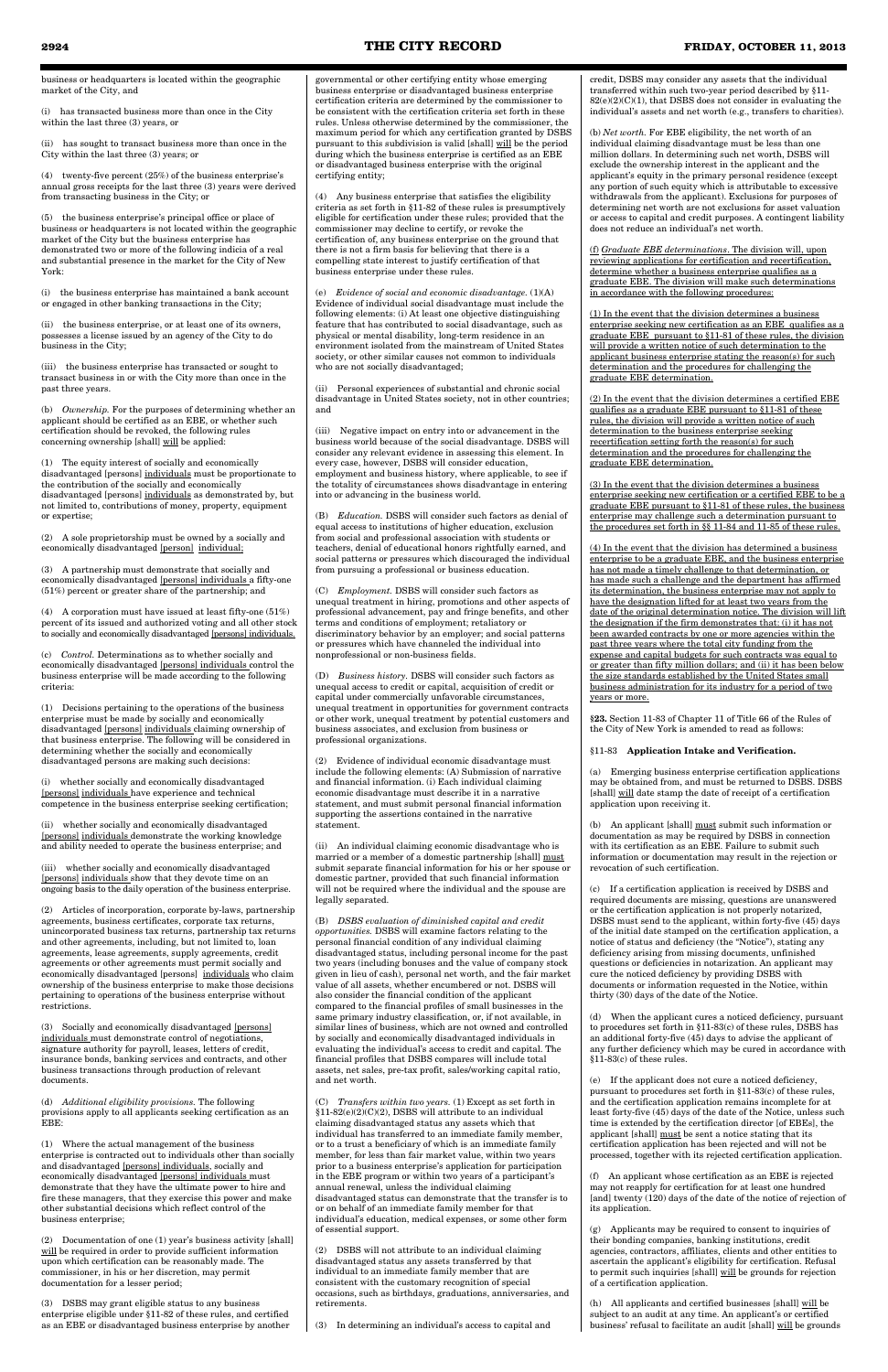for denial of its certification application or revocation of its certification.

(i) A certification application may be withdrawn by an applicant without prejudice at any time prior to an audit. Following the withdrawal of a certification application, the applicant may not reapply for certification for a period of at least one hundred [and] twenty (120) days from the date of withdrawal of the application.

(j) All applicants and certified businesses may be required to provide documentation to substantiate that the business has the skill and expertise to perform in the particular area of work for which it is requesting listing or is listed on the EBE Directory.

(k) The division will conduct site visits for at least 5% of all EBE certification applications received during a fiscal year to verify that such business enterprises are eligible for certification under these rules.

#### **NEW YORK CITY LAW DEPARTMENT 100 CHURCH STREET NEW YORK, NY 10007 212-788-1087**

#### **CERTIFICATION PURSUANT TO CHARTER §1043(d)**

**RULE TITLE: Participation by and opportunities for minority-owned, women-owned and emerging business enterprises in City procurement**

#### **REFERENCE NUMBER: 2013 RG 084**

#### **RULEMAKING AGENCY: Department of Small Business Services**

I certify that this office has reviewed the above-referenced proposed rule as required by section 1043(d) of the New York City Charter, and that the above-referenced proposed rule:

| violation.<br>/s/ Andrea M. Bender<br>Mayor's Office of Operations | September 26, 2013<br>Date<br>$\bullet$ o11<br><b>NOTICE OF PUBLIC HEARING</b>                                                                                                                                                                                                                                        | periodically to review the availability and utilization rates for<br>MBEs and WBEs and, where appropriate, to revise the<br>Citywide participation goals set forth in that section. This is<br>being done in consultation with the City's Chief Procurement<br>Officer, as required by $\S6-129(d)(4)$ . The section also provides<br>that results of the review and any proposed revision to the<br>goals are to be submitted to the Speaker of the City Council<br>at least 60 days prior to publishing a rule that would revise<br>the goals. The results of the review have already been<br>provided to the Council, and, as noted above, the Council has<br>included them in the Local Law 1 Committee Report. |
|--------------------------------------------------------------------|-----------------------------------------------------------------------------------------------------------------------------------------------------------------------------------------------------------------------------------------------------------------------------------------------------------------------|---------------------------------------------------------------------------------------------------------------------------------------------------------------------------------------------------------------------------------------------------------------------------------------------------------------------------------------------------------------------------------------------------------------------------------------------------------------------------------------------------------------------------------------------------------------------------------------------------------------------------------------------------------------------------------------------------------------------|
| Subject:                                                           | Opportunity to comment on proposed<br>amendments to rules concerning<br>participation by minority-owned and<br>women-owned business enterprises in<br>City procurement, including a correction<br>of the goal for participation by women-<br>owned business enterprises in<br>procurements for professional services. | "Shall" and "must" denote mandatory requirements and may<br>be used interchangeably in the rules of this department,<br>unless otherwise specified or unless the context clearly<br>indicates otherwise.<br>New text is underlined; deleted material is in [brackets].<br><b>The Amended Rule</b>                                                                                                                                                                                                                                                                                                                                                                                                                   |
| Date / Time:                                                       | November 13, 2013 / 10:00 A.M.                                                                                                                                                                                                                                                                                        | §1. Section 11-61 of Chapter 11 of Title 66 of the Rules of the<br>City of New York is amended to read as follows:                                                                                                                                                                                                                                                                                                                                                                                                                                                                                                                                                                                                  |
| Location:                                                          | 110 William Street, 4th Floor,<br>New York, New York 10038                                                                                                                                                                                                                                                            | § 11-61 Citywide Goals.                                                                                                                                                                                                                                                                                                                                                                                                                                                                                                                                                                                                                                                                                             |
| Contact:                                                           | Anne Rascon<br>Deputy Commissioner, Division of<br>Financial and Economic Opportunity<br>Department of Small Business Services<br>110 William Street, 2nd Floor<br>New York, New York 10038                                                                                                                           | (1) The citywide contracting participation goals for MBEs,<br>WBEs and EBEs, which may be met through awards of prime<br>contracts or subcontracts as described in $\S$ 11-67 of this<br>subchapter, shall be as follows:<br>For construction contracts funder one million dollars.                                                                                                                                                                                                                                                                                                                                                                                                                                 |
|                                                                    |                                                                                                                                                                                                                                                                                                                       |                                                                                                                                                                                                                                                                                                                                                                                                                                                                                                                                                                                                                                                                                                                     |

- (i) is drafted so as to accomplish the purpose of the authorizing provisions of law;
- (ii) is not in conflict with other applicable rules:
- (iii) to the extent practicable and appropriate, is narrowly drawn to achieve its stated purpose; and
- $\left( \mathrm{iv}\right)$  to the extent practicable and appropriate, contains a statement of basis and purpose that provides a clear explanation of the rule and the requirements imposed by the rule.

/s/ STEVEN GOULDEN Date: September 25, 2013 Acting Corporation Counsel

#### **NEW YORK CITY MAYOR'S OFFICE OF OPERATIONS 253 BROADWAY, 10th FLOOR NEW YORK, NY 10007 212-788-1400**

#### **CERTIFICATION / ANALYSIS PURSUANT TO CHARTER SECTION 1043(d)**

Written comments regarding the proposed amendment must be received by close of business on November 12, 2013*.* Written comments should be sent to:

**RULE TITLE: Participation by and opportunities for minority-owned, women-owned and emerging business enterprises in City procurement**

#### **REFERENCE NUMBER: SBS-3**

#### **RULEMAKING AGENCY: Department of Small Business Services**

I certify that this office has analyzed the proposed rule referenced above as required by Section 1043(d) of the New York City Charter, and that the proposed rule referenced above:

- (i) Is understandable and written in plain language for the discrete regulated community or communities;
- (ii) Minimizes compliance costs for the discrete regulated community or communities consistent with achieving the stated purpose of the rule; and
- (iii) Does not provide a cure period because it does not establish a violation, modification of a violation, or modification of the penalties associated with a

#### **Proposed Rule Amendment**

To reflect the correct goal of 17% for WBEs in the professional services category, the Commissioner is exercising his authority under Ad. Code § 6-129(d)(4) ilization rates for

The Commissioner of the New York City Department of Small Business Services ("DSBS") intends to promulgate an amendment to Section 11-61 of Chapter 11 of Title 66 of the Rules of the City of New York pursuant to §1304 of the New York City Charter and § 6-129(d)(4) of the New York City Administrative Code.

The proposed amendments were included in this agency's regulatory agenda.

#### **Instructions**

Anne Rascon Deputy Commissioner, Division of Financial and Economic Opportunity Department of Small Business Services 110 William Street, 2nd Floor New York, New York 10038

- If you need a sign language interpreter or other form of reasonable accommodation for disability at the hearing, please notify Anne Rascon by close of business on November 6, 2013.
- Written comments and a summary of the oral comments will be available for public inspection within a reasonable time after receipt between 9:00 A.M. and 4:30 P.M. at the Department of Small Business Services.

#### **Statement of Basis and Purpose**

The Commissioner of the New York City Department of Small Business Services ("DSBS") intends to promulgate an amendment to Section 11-61 of Chapter 11 of Title 66 of the Rules of the City of New York pursuant to §1304 of the New York City Charter and § 6-129(d)(4) of the New York City Administrative Code.

The City's MWBE Program, originally enacted by Local Law 129 (2005), and codified in section 1304 of the New York City Charter and section 6-129 of the Administrative Code (Ad. Code), establishes goals for participation by minority-owned business enterprises (MBEs) and women-owned business enterprises (WBE's) as contractors and subcontractors in the categories of construction, standard services, professional services and goods valued under \$1 million.

Local Law 1 of 2013 amends these provisions by, among other things:

- changing the participation goals for each of the four procurement categories
- removing the million dollar cap on construction, professional services, and standard services procurements for which goals may be established, and
- lowering the cap from \$1 million dollars to  $$100,000$ for goods contracts for which goals may be established.

The proposed rule implements the above provisions of Local Law 1; other rules will be proposed to implement other changes made by Local Law 1.

The new goals were established based on a Disparity Data Analysis conducted by the Mayor's Office of Contracts Services, and incorporated as Appendix A in the Committee Report of the City Council's Government Affairs Division and Committee on Contracts, dated December 17, 2012 (Local Law 1 Committee Report). That analysis compared the availability of MBEs and WBEs in the four procurement categories to their utilization as contractors and subcontractors in City procurements.

This proposed rule amends all the goals in Section 11-61 of Chapter 11 of Title 66 of the Rules of the City of New York to match with the new goals established by Local Law (except for the goal enacted in error, as explained below, for WBEs in the professional services category).

When Local Law 1 was drafted, it was intended that for each category where a significant disparity between availability and utilization was identified in the Disparity Data Analy a goal would be set corresponding to the availability of MBEs or WBEs in the category. The goal identified by the Analysis for WBEs in the professional services category was 17%; however, due to a drafting error, the goal enacted in Local Law 1 was incorrectly listed as 37%.

| [Race/gender group] Category: | Participation goal:                                                                    |
|-------------------------------|----------------------------------------------------------------------------------------|
| Black Americans               | $[12.63\%]$ $\underline{8\%}$ of total annual agency<br>expenditures on such contracts |
| Asian Americans               | 8% of total annual agency<br>expenditures on such contracts                            |
| Hispanic Americans            | [9.06%] $4\%$ of total annual agency<br>expenditures on such contracts                 |
| Women                         | 18% of total annual agency<br>expenditures on such contracts                           |
| Emerging                      | 6% of total annual agency<br>expenditures on such contracts                            |

#### For professional services contracts [under one million dollars]:

| [Race/gender group] Category: | Participation goal                                                      |
|-------------------------------|-------------------------------------------------------------------------|
| Black Americans               | $[9\%]$ 12% of total annual agency<br>expenditures on such contracts    |
| Hispanic Americans            | [5%] 8% of total annual agency<br>expenditures on such contracts        |
| [Caucasian females] Women     | $[16.5\%]$ 17% of total annual agency<br>expenditures on such contracts |
| Emerging                      | 6% of total annual agency<br>expenditures on such contracts             |

| For standard services contracts [under one million dollars]: |                                                                                         |  |  |  |  |  |  |
|--------------------------------------------------------------|-----------------------------------------------------------------------------------------|--|--|--|--|--|--|
| [Race/gender group] Category:                                | Participation goal:                                                                     |  |  |  |  |  |  |
| Black Americans                                              | [9.23%] $12\%$ of total annual agency<br>expenditures on such contracts                 |  |  |  |  |  |  |
| Asian Americans                                              | 3% of total annual agency<br>expenditures on such contracts                             |  |  |  |  |  |  |
| Hispanic Americans                                           | $[5.14\%]$ 6% of total annual agency<br>expenditures on such contracts                  |  |  |  |  |  |  |
| [Caucasian females] Women                                    | $[10.45\%]$ $\underline{10\%}$ of total annual agency<br>expenditures on such contracts |  |  |  |  |  |  |
| Emerging                                                     | 6% of total annual agency<br>expenditures on such contracts                             |  |  |  |  |  |  |

For goods contracts under one [million] hundred thousand dollars:

| [Race/gender group] Category: | Participation goal:                                                              |
|-------------------------------|----------------------------------------------------------------------------------|
| <b>Black Americans</b>        | [7.47%] $\frac{7\%}{2}$ of total annual agency<br>expenditures on such contracts |
| Asian Americans               | [5.19%] $8\%$ of total annual agency<br>expenditures on such contract            |
| Hispanic Americans            | $[4.99\%]$ 5% of total annual agency<br>expenditures on such contracts           |
| [Caucasian females] Women     | $[17.87\%]$ 25% of total annual agency<br>expenditures on such contracts         |
| Emerging                      | 6% of total annual agency<br>expenditures on such contracts                      |

[For construction subcontracts under one million dollars:

Race/gender group: Participation goal:

Black Americans 12.63% of total annual agency expenditures on such subcontracts

Asian Americans 9.47% of total annual agency expenditures on such subcontracts

Hispanic Americans 9.06% of total annual agency expenditures on such subcontracts

Emerging 6% of total annual agency expenditures on such contracts

For professional services subcontracts under one million dollars:

Race/gender group: Participation goal:

Black Americans 9% of total annual agency expenditures on such subcontracts

Hispanic Americans 5% of total annual agency expenditures on such contracts

Caucasian females 16.5% of total annual agency expenditures on such subcontracts

Emerging 6% of total annual agency expenditures on such contracts]

(2) (a) The division and the city chief procurement officer shall develop a citywide utilization plan for procurements of goods.

(b) Agencies shall develop agency utilization plans pursuant to § 11-64 of this subchapter. The citywide goals shall not be summarily adopted as goals for all annual agency utilization plans; rather, goals for such plans may be set at levels higher, lower, or the same as the citywide goals, subject to the approval of the commissioner as described in paragraph three of § 11-64 of this subchapter. When setting its goals, each agency shall consider the citywide goals, the size and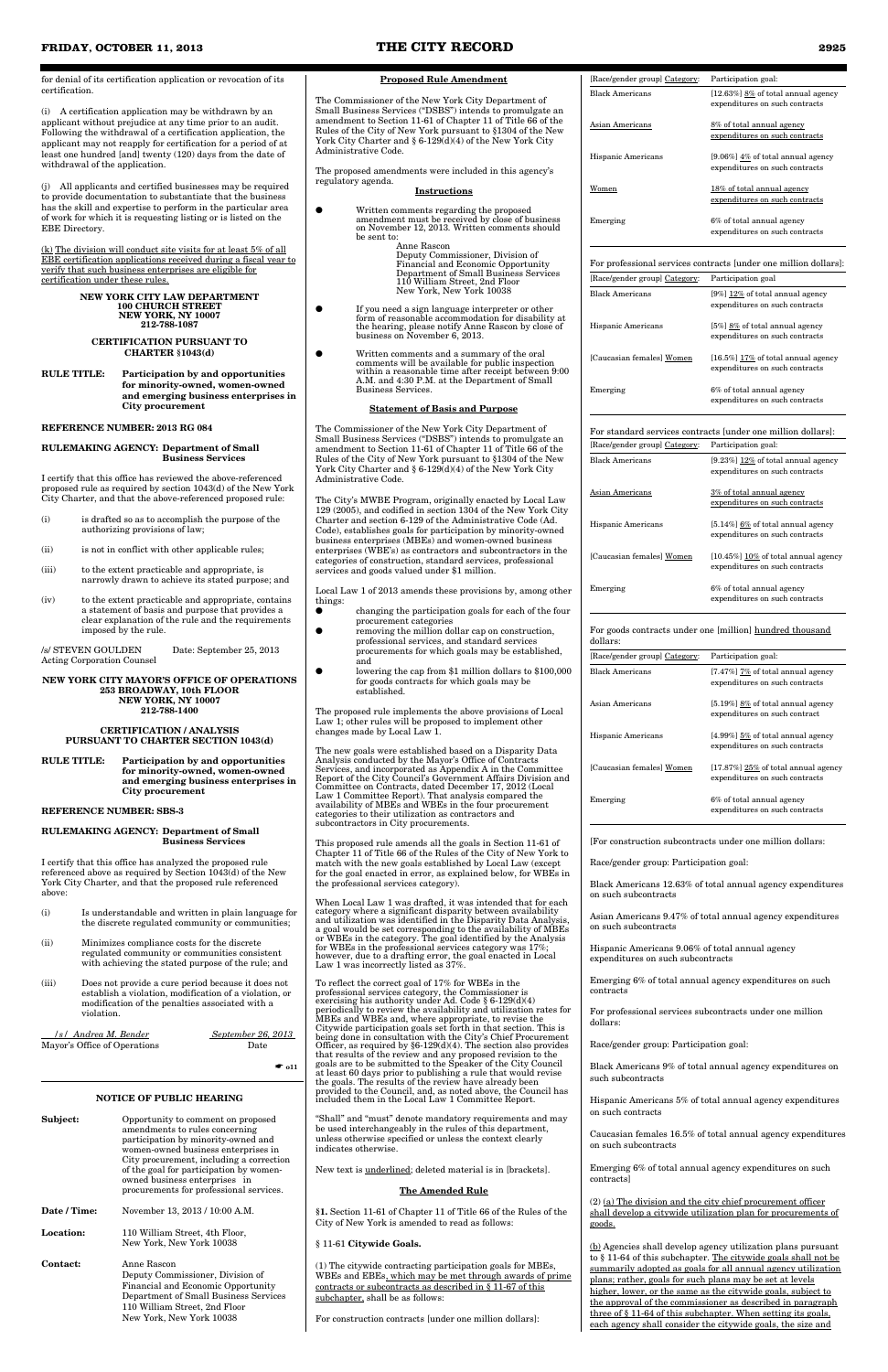nature of its own procurement portfolio, and the availability of MBEs, WBEs and EBEs with the capacity to perform the specific types and scale of work for which the agency anticipates it will solicit procurements during the year. Agencies shall seek to ensure substantial progress toward the attainment of these goals in as short a time as practicable.

(3) The citywide goals shall not be summarily adopted as goals for individual procurements; rather, as set forth in § 11- 66 of this subchapter, goals for such procurements may be set at levels higher, lower, or the same as the citywide goals. In setting such goals, each agency shall take into account the citywide goals and the agency's annual utilization plan, the size and nature of the procurement, and the availability of MBEs, WBEs and EBEs with the capacity to perform the specific types and scale of work involved in its procurements.

 $(4)[(A)](a)$  No later than 2015, [Beginning January 29, 2007 and every two years thereafter,] the commissioner, in consultation with the city chief procurement officer, shall, for each industry classification and each minority group, review and compare the availability rates of firms owned by minorities and women to the utilization rates of such firms in agency contracts and direct subcontracts, and shall on the basis of such review and any other relevant information, where appropriate, revise by rule the citywide participation goals set forth in this section. In making such revision, the commissioner shall consider the extent to which discrimination continues to have an impact on the ability of minorities and women to compete for city contracts and subcontracts. The commissioner shall submit the results of such review and any proposed revisions to the participation goals to the speaker of the council at least sixty days prior to publishing a proposed rule that would revise participation goals. Such review shall thereafter be conducted at least once every two years.

 $[(B)](b)$  No later than 2015, [Beginning May 23, 2007 and every two years thereafter,] the commissioner shall review information collected by the department to determine the availability and utilization of EBEs, and shall on the basis of such review and any other relevant information, where appropriate, revise by rule the citywide participation goals set forth in this section. Such revised goals shall be set at a level intended to assist in overcoming the impact of discrimination on such businesses. Such review shall be conducted in 2015 and at least once every two years thereafter.

**NEW YORK 253 BROADWAY, 10th FLOOR NEW YORK, NY 10007 212-788-1400**

|                                                      |                    | NEW YORK CITY LAW DEPARTMENT<br><b>100 CHURCH STREET</b><br>NEW YORK, NY 10007<br>212-788-1087                                                                                             |                    |  |  |  |  |  |
|------------------------------------------------------|--------------------|--------------------------------------------------------------------------------------------------------------------------------------------------------------------------------------------|--------------------|--|--|--|--|--|
| <b>CERTIFICATION PURSUANT TO</b><br>CHARTER §1043(d) |                    |                                                                                                                                                                                            |                    |  |  |  |  |  |
| <b>RULE TITLE:</b>                                   |                    | <b>Goals for Utilization of Minority and</b><br><b>Women Business Enterprises</b>                                                                                                          |                    |  |  |  |  |  |
|                                                      |                    | <b>REFERENCE NUMBER: 2013 RG 058</b>                                                                                                                                                       |                    |  |  |  |  |  |
|                                                      |                    | <b>RULEMAKING AGENCY: Department of Small</b><br><b>Business Services</b>                                                                                                                  |                    |  |  |  |  |  |
|                                                      |                    | I certify that this office has reviewed the above-referenced<br>proposed rule as required by section 1043(d) of the New York<br>City Charter, and that the above-referenced proposed rule: |                    |  |  |  |  |  |
| (i)                                                  |                    | is drafted so as to accomplish the purpose of the<br>authorizing provisions of law;                                                                                                        |                    |  |  |  |  |  |
| (ii)                                                 |                    | is not in conflict with other applicable rules;                                                                                                                                            |                    |  |  |  |  |  |
| (iii)                                                |                    | to the extent practicable and appropriate, is<br>narrowly drawn to achieve its stated purpose; and                                                                                         |                    |  |  |  |  |  |
| (iv)                                                 |                    | to the extent practicable and appropriate, contains<br>a statement of basis and purpose that provides a<br>clear explanation of the rule and the requirements<br>imposed by the rule.      |                    |  |  |  |  |  |
|                                                      | /s/ STEVEN GOULDEN | <b>Acting Corporation Counsel</b>                                                                                                                                                          | Date: July 9, 2013 |  |  |  |  |  |
|                                                      |                    | MEW YODIZ CIOV MAYODIG OBBICE OF ODED ABIOMS                                                                                                                                               |                    |  |  |  |  |  |

#### **CERTIFICATION / ANALYSIS PURSUANT TO CHARTER SECTION 1043(d)**

#### **RULE TITLE: Goals for Utilization of Minority and Women Business Enterprises**

#### **REFERENCE NUMBER: SBS-2**

#### **RULEMAKING AGENCY: SBS**

I certify that this office has analyzed the proposed rule referenced above as required by Section  $1043(d)$  of the New York City Charter, and that the proposed rule referenced above:

- (i) Is understandable and written in plain language for the discrete regulated community or communities;
- (ii) Minimizes compliance costs for the discrete regulated community or communities consistent with achieving the stated purpose of the rule; and
- (iii) Does not provide a cure period because it does not establish a violation, modification of a violation, or modification of the penalties associated with a violation.

 */s/ Francisco X. Navarro July 9, 2013* Mayor's Office of Operations Date

#### **CITY PLANNING**

■ **NOTICE**

NYC Department of City Planning announces the PUBLIC COMMENT PERIOD and PUBLIC HEARING for the *Proposed 2014 Consolidated Plan*. The thirty-day PUBLIC COMMENT PERIOD will begin on OCTOBER 10, 2013, and will end NOVEMBER 8, 2013.

A PUBLIC HEARING will be held on FRIDAY, NOVEMBER 8, 2013, beginning at 2:30 P.M. at 22 Reade Street, Spector Hall, New York, N.Y. 10007. The Public Hearing will be followed by a question and answer session with City agency representatives in attendance.

☛ **o11** Proposed Funding allocations for 2014 are as follows: CDBG

The *2014 Proposed Consolidated Plan* contains the City's annual application for four U.S. Department of Housing and Urban Development (HUD) Community Planning and Development programs: Community Development Block Grant (CDBG), HOME Investment Partnership (HOME), Emergency Solutions Grant (ESG), and Housing Opportunities for Persons with AIDS (HOPWA).

\$*220* million; HOME \$*57.812* million; ESG \$*10.921* million; and, HOPWA \$*53.533* million. This totals \$*342.273* million which will be used to meet the housing, homeless assistance, supportive housing services and community development needs within the City of New York in 2014.

The *2014 Proposed Consolidated Plan* consists of three volumes: Volume 1. Contains an Executive Summary that provides an overview of the proposed use of entitlement grant dollars during the calendar year and the public's comments to the proposal and the Action Plan: One-Year Use of Funds; Volume 2. Contains the City's Supportive Housing Continuum of Care for the Homeless and Other Non-Homeless Special Needs Populations, and Other Actions, which are the statutory requirements of the Cranston-Gonzalez Housing Act's Comprehensive Housing Affordability Strategy; and Volume 3. Summary of Citizens' Comments, and Appendices.

To obtain a free copy of the *2014 Proposed Consolidated Plan*, please visit the City Planning Bookstore, 22 Reade Street, New York, N.Y. (Monday 12:00 P.M. to 4:00 P.M., Tuesday thru Friday 10:00 A.M. to 1:00 P.M).

Copies of the document can also be obtained at the following Department of City Planning Offices:

### **CITYWIDE ADMINISTRATIVE SERVICES**

**OFFICE OF CITYWIDE PURCHASING** ■ **NOTICE**

#### **OFFICIAL FUEL PRICE SCHEDULE NO. 7169 FUEL OIL AND KEROSENE**

| <b>CONTRACT</b><br>NO. | <b>ITEM</b><br>NO. | <b>FUEL/OIL</b><br><b>TYPE</b>     |                        | <b>VENDOR</b>          | <b>CHANGE</b>                              | <b>PRICE</b><br>EFF. 10/7/2013 |
|------------------------|--------------------|------------------------------------|------------------------|------------------------|--------------------------------------------|--------------------------------|
| 3187251                | 11.0               | #1DULS $> = 80\%$                  | CITY WIDE BY TW        | SPRAGUE ENERGY CORP.   | $-.0361$ GAL.                              | 3.7311 GAL.                    |
| 3187251                | 12.0               | #1DULS B100 <= 20% CITY WIDE BY TW |                        | SPRAGUE ENERGY CORP.   | $-.0361$ GAL.                              | 4.9969 GAL.                    |
| 3187251                | 13.0               | #1DULS $> = 80\%$                  | P/II                   | SPRAGUE ENERGY CORP.   | $-0361$ GAL.                               | 3.6468 GAL.                    |
| 3187251                | 14.0               | #1DULS B100 <= 20% P/U             |                        | SPRAGUE ENERGY CORP.   | $-.0361$ GAL.                              | $4.9125 \text{ GAL}$           |
| 3187249                | 1.0                | #2DULS                             | CITY WIDE BY TW        | CASTLE OIL CORPORATION | $+.0151$ GAL.                              | 3.1488 GAL.                    |
| 3187249                | 2.0                | #2DULS                             | P/U                    | CASTLE OIL CORPORATION | $+.0151$ GAL.                              | 3.1073 GAL.                    |
| 3187249                | 3.0                | #2DULS                             | CITY WIDE BY TW        | CASTLE OIL CORPORATION | $+.0151$ GAL.                              | 3.1643 GAL.                    |
| 3187249                | 4.0                | #2DULS                             | P/U                    | CASTLE OIL CORPORATION | $+.0151$ GAL.                              | 3.1273 GAL.                    |
| 3187249                | 7.0                | #2DULS $> = 80\%$                  | <b>CITY WIDE BY TW</b> | CASTLE OIL CORPORATION | $+.0151$ GAL.                              | 3.1566 GAL.                    |
| 3187249                | 8.0                | #2DULS B100 <= 20% CITY WIDE BY TW |                        | CASTLE OIL CORPORATION | $+.0151 \text{ GAL}.$                      | 3.2938 GAL.                    |
| 3187249                | 9.0                | #2DULS $> = 80\%$                  | P/I                    | CASTLE OIL CORPORATION | $+.0151$ GAL.                              | 3.1173 GAL.                    |
| 3187249                | 10.0               | #2DULS B100 <= 20% P/U             |                        | CASTLE OIL CORPORATION | $+.0151$ GAL.                              | 3.2508 GAL.                    |
| 3387022                | 15.1               | #2DULS                             | BARGE MTF III & ST.    | SPRAGUE ENERGY CORP.   | $+.0151$ GAL.                              | 3.2447 GAL.                    |
|                        |                    |                                    | <b>GEORGE &amp; WI</b> |                        |                                            |                                |
| 3387090                | 1.1                | JETA                               | FLOYD BENNETT          | SPRAGUE ENERGY CORP.   | $-.0009$ GAL.                              | 3.6386 GAL.                    |
| 3387042                | 1.0                | #2B5                               | <b>CITY WIDE BY TW</b> | CASTLE OIL CORPORATION | $+.0151 \text{ GAL}.$                      | 3.1117 GAL.                    |
| 3387042                | 2.0                | #4B5                               | <b>CITY WIDE BY TW</b> | CASTLE OIL CORPORATION | $+.0169$ GAL.                              | 2.8833 GAL.                    |
| 3387042                | 3.0                | #6B5                               | <b>CITY WIDE BY TW</b> | CASTLE OIL CORPORATION | $+.0188$ GAL.                              | 2.6852 GAL.                    |
| 3387042                | 4.0                | <b>B100</b><br>$\epsilon = 20\%$   | CITY WIDE BY TW        | CASTLE OIL CORPORATION | $+.0151$ GAL.                              | 3.7152 GAL.                    |
| 3387042                | 5.0                | #2(ULSH) $> = 80\%$                | CITY WIDE BY TW        | CASTLE OIL CORPORATION | $+.0151$ GAL.                              | 3.0799 GAL.                    |
| NOTE:                  |                    |                                    |                        |                        |                                            |                                |
| 3187249                | #2DULSB5           | 95% ITEM 7.0<br>& 5% ITEM 8.0      | CITY WIDE BY TW        | CASTLE OIL CORPORATION | $+.0151 \text{ GAL}$ 3.1635 GAL            |                                |
| 3187249                | #2DULSB20          | 80% ITEM 7.0<br>& 20% ITEM 8.0     | CITY WIDE BY TW        | CASTLE OIL CORPORATION | $+.0151 \text{ GAL}$ $.3.1841 \text{ GAL}$ |                                |

Contract No. 3387094, Gasoline, expired June 30, 2013. If you have questions regarding the Gasoline Fuel Card, please contact Mahanth Joishy, mjoishy@dcas.nyc.gov, Fleet Department, (212) 386-0367 for assistance.

#### **OFFICIAL FUEL PRICE SCHEDULE NO. 7170 FUEL OIL, PRIME AND START**

| CONTRACT<br>NO. | <b>ITEM</b><br>NO. | <b>FUEL/OIL</b><br><b>TYPE</b> |                   | <b>VENDOR</b>                                     | <b>CHANGE</b> | <b>PRICE</b><br>EFF. 10/7/2013 |
|-----------------|--------------------|--------------------------------|-------------------|---------------------------------------------------|---------------|--------------------------------|
| 3087225         | 1.0                | #4                             | CITY WIDE BY TW   | METRO FUEL OIL CORP. +.0169 GAL. 3.2837 GAL.      |               |                                |
| 3087225         | 2.0                | #6                             | CITY WIDE BY TW   | METRO FUEL OIL CORP. +.0190 GAL. 3.0225 GAL.      |               |                                |
| 3087154         | 1.0                | ULSH                           | <b>MANH</b>       | $F & S$ PETROLEUM CORP. $+.0151$ GAL. 3.1691 GAL. |               |                                |
| 3087154         | 79.0               | <b>ULSH</b>                    | <b>BRONX</b>      | $F & S$ PETROLEUM CORP. $+.0151$ GAL. 3.1691 GAL. |               |                                |
| 3087154         | 157.0              | ULSH                           | BKLYN, QUEENS, SI | $F & S$ PETROLEUM CORP. $+.0151$ GAL. 3.2491 GAL. |               |                                |
|                 |                    |                                |                   |                                                   |               |                                |

#### **OFFICIAL FUEL PRICE SCHEDULE NO. 7171 FUEL OIL AND REPAIRS**

| CONTRACT<br>NO. | <b>ITEM</b><br>NO. | <b>FUEL/OIL</b><br><b>TYPE</b> |                         | <b>VENDOR</b>  | <b>CHANGE</b>                   | <b>PRICE</b><br>EFF. 10/7/2013            |
|-----------------|--------------------|--------------------------------|-------------------------|----------------|---------------------------------|-------------------------------------------|
| 3087218         | 1.0                | #4                             | CITY WIDE BY TW         | PACIFIC ENERGY |                                 | $+0.0169$ GAL $-3.2250$ GAL               |
| 3087218         | 2.0                | #6                             | CITY WIDE BY TW         | PACIFIC ENERGY |                                 | $+.0190 \text{ GAL}$ $3.0754 \text{ GAL}$ |
| 3087115         | 1.0                | <b>ULSH</b>                    | <b>MANH &amp; BRONX</b> | PACIFIC ENERGY | $+.0151 \text{ GAL}$ 2.9945 GAL |                                           |
| 3087115         | 80.0               | <b>ULSH</b>                    | BKLYN, QUEENS, SI       | PACIFIC ENERGY | $+.0151 \text{ GAL}$ 2.9997 GAL |                                           |

#### **OFFICIAL FUEL PRICE SCHEDULE NO. 7172 GASOLINE**

| CONTRACT<br>NO. | <b>ITEM</b><br>NO. | <b>FUEL/OIL</b><br>TYPE |                 | <b>VENDOR</b>                                | <b>CHANGE</b> | <b>PRICE</b><br>EFF. 10/7/2013 |
|-----------------|--------------------|-------------------------|-----------------|----------------------------------------------|---------------|--------------------------------|
| 3187093         | 2.0                | <b>PREM</b>             | CITY WIDE BY TW | SPRAGUE ENERGY CORP. -.0587 GAL.             |               | 2.9060 GAL                     |
| 3187093         | 4.0                | <b>PREM</b>             | <b>P/U</b>      | SPRAGUE ENERGY CORP. - 0587 GAL.             |               | 2.8269 GAL                     |
| 3187093         | 1.0                | U.L.                    | CITY WIDE BY TW | SPRAGUE ENERGY CORP. -.0397 GAL.             |               | - 2.6764 GAL.                  |
| 3187093         | 3.0                | U.L.                    | P/I J           | SPRAGUE ENERGY CORP. - 0397 GAL.             |               | - 2.6003 GAL.                  |
| 3187093         | 6.0                | E85                     | CITY WIDE BY TW | SPRAGUE ENERGY CORP. - 1350 GAL. 2.3109 GAL. |               |                                |

#### **NOTE:**

OCP is processing a Negotiated Acquisition Extension with Clean Energy Corp. to extend the Compressed Natural Gas Contract, #20121200361, for an additional two years. The Negotiated Acquisition Extension will have a new contract number after is it registered.

It is expected that the Negotiated Acquisition Extension will be registered after August 7th; therefore if your agency uses this contract we are requesting that your agency encumber funds sufficient for 120 days of contract use in your current PO for the existing contract in the event that there is a contract lapse before the NAE is registered.

# <u>REMINDER FOR ALL AGENC</u>

Please send Inspection Copy of Receiving Report for all Gasoline (E85, UL & PREM) delivered by Tank Wagon to DMSS/ Bureau of Quality Assurance (BQA), 1 Centre St., 18th Floor, NY, NY 10007.

☛ **o11**

# **SPECIAL MATERIALS**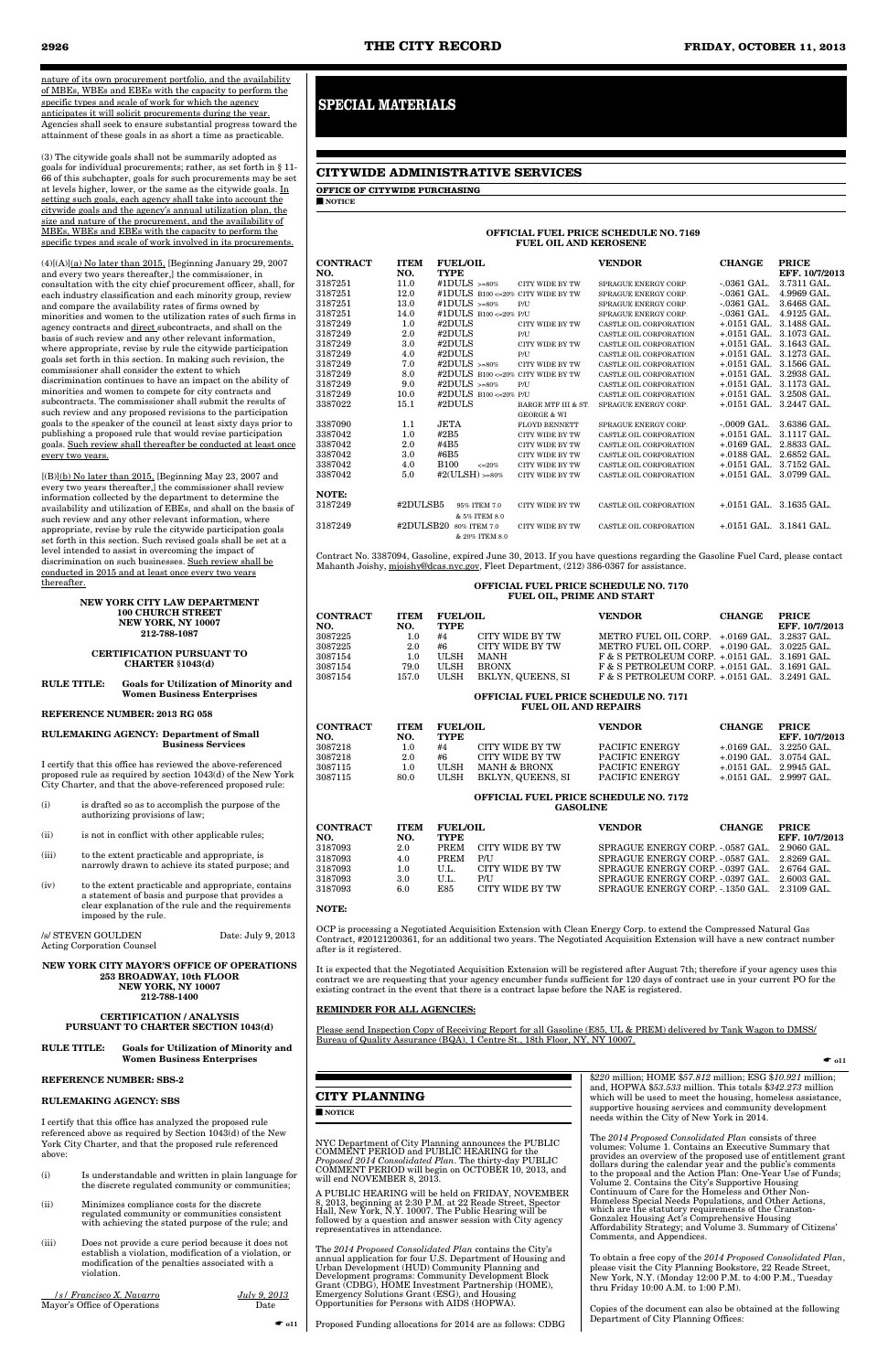BRONX OFFICE 1 Fordham Plaza, 5th Fl. Bronx, New York 10458 (718) 220-8500

BROOKLYN OFFICE 16 Court Street, 7th Fl. Brooklyn, New York 11241 (718) 643-7550

QUEENS OFFICE 120-55 Queens Boulevard, Room 201 Queens, New York 11424 (718) 286-3170

STATEN ISLAND OFFICE 130 Stuyvesant Place, 6th Fl. Staten Island, New York 10301 (718) 556-7240

Also, the Proposed Plan will be made available for downloading through the internet via the Department's website at **www.nyc.gov/planning**.

Furthermore, copies of the *Proposed 2014 Consolidated Plan* will be available for review at the main public library in each of the five boroughs. Please call  $(212)$  720-3337 for information on the closest library.

Written comments may be sent by close of business, November 8, 2013 to: Charles V. Sorrentino, New York City Consolidated Plan Coordinator, Department of City Planning, 22 Reade Street, 4N New York, New York 10007 FAX: (212) 720-3495, email: Proposed2014ConPlan@planning.nyc.gov.

**o3-17** 

# **HOUSING PRESERVATION & DEVELOPMENT**

■ **NOTICE**

#### **REQUEST FOR COMMENT REGARDING AN APPLICATION FOR A CERTIFICATION OF NO HARASSMENT**

**Notice Date: October 10, 2013**

**To: Occupants, Former Occupants, and Other Interested Parties**

| <b>Property: Address</b>         | Application# | <b>Inquiry Period</b>        |
|----------------------------------|--------------|------------------------------|
| 2350 Broadway, Manhattan         | 87/13        | September 3, 2010 to Present |
| 12 West 120th Street, Manhattan  | 88/13        | September 3, 2010 to Present |
| 124 West 121st Street. Manhattan | 89/13        | September 3, 2010 to Present |
| 449 West 162nd Street, Manhattan | 92/13        | September 9, 2010 to Present |

| 105 West 131st Street, Manhattan                                | 93/13 | September 12, 2010 to Present |
|-----------------------------------------------------------------|-------|-------------------------------|
| 254 West 135th Street. Manhattan                                | 96/13 | September 24, 2010 to Present |
| 316 West 140th Street, Manhattan                                | 98/13 | September 30, 2010 to Present |
| 366 Jefferson Avenue, Brooklyn                                  | 90/13 | September 4, 2010 to Present  |
| 10 Hancock Street, Brooklyn                                     | 91/13 | September 4, 2010 to Present  |
| 202 Mac Donough Street, Brooklyn<br>a/k/a 202 MacDonough Street | 94/13 | September 20, 2010 to Present |
| 151 Herkimer Street, Brooklyn                                   | 97/13 | September 27, 2010 to Present |

Authority: SRO, Administrative Code §27-2093

Before the Department of Buildings can issue a permit for the alteration or demolition of a single room occupancy multiple dwelling, the owner must obtain a "Certification of No Harassment" from the Department of Housing Preservation and Development ("HPD") stating that there has not been harassment of the building's lawful occupants during a specified time period. Harassment is conduct by an owner that is intended to cause, or does cause, residents to leave or otherwise surrender any of their legal occupancy rights. It can include, but is not limited to, failure to provide essential services (such as heat, water, gas, or electricity), illegally locking out building residents, starting frivolous lawsuits, and using threats or physical force.

The owner of the building identified above has applied for a Certification of No Harassment. If you have any comments or evidence of harassment at this building, please notify HPD at CONH Unit, 100 Gold Street, 6th Floor, New York, NY 10038 by letter postmarked not later than 30 days from the date of this notice or by an in-person statement made within the same period. To schedule an appointment for an in-person statement, please call (212) 863-5277 or (212) 863-8211.

**o10-21** 

#### **MAYOR'S OFFICE OF CONTRACT SERVICES**

■ **NOTICE**

Notice of Intent to Issue New Solicitation Not Included in FY 2014 Annual Contracting Plan and Schedule

**NOTICE IS HEREBY GIVEN** that the Mayor will be issuing the following solicitation not included in the FY 2014 Annual Contracting Plan and Schedule that is published pursuant to New York City Charter § 312(a):

Agency: Human Resources Administration Nature of services sought: HASA Training Academy Start date of the proposed contract: 10/1/2013 End date of the proposed contract: 9/30/2014 Method of solicitation the agency intends to utilize: Negotiated Acquisition Extension

Personnel in substantially similar titles within agency: None Headcount of personnel in substantially similar titles within agency: 0 ☛ **o11**

# **TAXI AND LIMOUSINE COMMISSION**

■ **NOTICE**

#### **Notice of Medallion Sale**

The New York City Taxi & Limousine Commission wishes to announce that 200 Accessible Minifleet Medallions will be offered for sale, in lots of two, through the receipt of sealed competitive bids. The TLC will receive bids in person on November 7, 8, 12 and 13, 2013, from 9:00 A.M. through 12:00 Noon at its offices at 33 Beaver Street, 19th Floor, New York, NY 10004. These bids will be publicly opened on November 14, 2013, commencing at 9:00 A.M. at the Tribeca Performing Arts Center, Borough of Manhattan Community College, 199 Chambers Street, New York, NY 10007. TLC's offices and the auction facility are wheelchair accessible.

- All interested bidders must submit their sealed bids on November 7, 8, 12 or 13, 2013 between the hours of 9:00 A.M. and 12:00 Noon at the NYC TLC, 33 Beaver Street, 19th Floor, New York, NY 10004
- All bid packages must be delivered by hand. Please be prepared to present an ID to enter 33 Beaver Street.
	- Bids will not be accepted by mail.
- The deadline to submit Bid Packages is 12:00 Noon on Wednesday, November 13, 2013.
- All 200 medallions (or 100 lots) included in this auction have been set aside for use with wheelchair-accessible vehicles.
- The ten highest non-winning bids will be held for Reserve Status.
- The minimum upset price for Accessible Minifleet Medallions is \$850,000 per medallion or \$1,700,000 per lot.

Bid packages, bidding instructions, bidder requirements, ownership requirements and further details are available online at www.nyc.gov/taxi and at all TLC facilities.

Any request for a sign language interpreter or other form of reasonable accommodation for a disability at the November 14, 2013 auction must be submitted in writing, by telephone, or by TTY/TDD no later than November 8, 2013, to the Office of Legal Affairs at:

#### **Taxi and Limousine Commission 33 Beaver St., 22nd Floor New York, New York 10004 Telephone: 212-676-1135 Email:** medallionauction@tlc.nyc.gov

☛ **o11-18**

#### **FRIDAY, OCTOBER 11, 2013 THE CITY RECORD 2927**

|                      |                 |              |            | ADMIN FOR CHILDREN'S SVCS  |                  |                |
|----------------------|-----------------|--------------|------------|----------------------------|------------------|----------------|
|                      |                 |              |            | FOR PERIOD ENDING 08/30/13 |                  |                |
|                      |                 |              | TITLE      |                            |                  |                |
| <b>NAME</b>          |                 |              | <b>NUM</b> | <b>SALARY</b>              | <b>ACTION</b>    | <b>PROV</b>    |
| <b>FORSYTHE</b>      | <b>ALMAZ</b>    | Α            | 52366      | \$49561.0000               | <b>RESIGNED</b>  | N <sub>O</sub> |
| GACHETTE             | <b>EVODIE</b>   | М            | 52369      | \$50124.0000               | <b>RETIRED</b>   | NO.            |
| GAUS                 | <b>NICHOLAS</b> | A            | 30087      | \$60074.0000               | <b>RESIGNED</b>  | <b>YES</b>     |
| <b>GERLAK</b>        | PATRYCJA A      |              | 52366      | \$46479.0000               | <b>TNCREASE</b>  | NO.            |
| <b>GILLIOM</b>       | <b>CRYSTAL</b>  | s            | 52366      | \$46479.0000               | <b>INCREASE</b>  | N <sub>O</sub> |
| GOODWIN              | <b>LAUREN</b>   | J            | 52366      | \$46479.0000               | <b>INCREASE</b>  | NO.            |
| <b>HERNANDEZ</b>     | <b>ISAAC</b>    |              | 52366      | \$46479,0000               | <b>RESIGNED</b>  | N <sub>O</sub> |
| <b>HOLDEN</b>        | <b>THURAYA</b>  | G            | 52366      | \$49561.0000               | <b>RESIGNED</b>  | NO.            |
| <b>HUBBARD</b>       | <b>RADASHAD</b> |              | 52631      | \$55119.0000               | <b>APPOINTED</b> | NO.            |
| <b>JOHNSON</b>       | <b>JERRY</b>    | L            | 70810      | \$42332.0000               | <b>DECREASE</b>  | NO.            |
| <b>KOONTZ</b>        | <b>SHANTE</b>   | T            | 52366      | \$49561,0000               | <b>RESIGNED</b>  | NO.            |
| <b>KRUGLOV</b>       | <b>ANDREW</b>   |              | 52366      | \$49561.0000               | <b>RESIGNED</b>  | NO.            |
| LINDSEY              | ADAM            | R            | 30087      | \$69085.0000               | <b>RESIGNED</b>  | YES            |
| LOPEZ                | <b>CYNTHIA</b>  |              | 95005      | \$119904.0000              | <b>INCREASE</b>  | YES            |
| <b>MCKNIFF</b>       | <b>CHRISTOP</b> | $\mathbf{r}$ | 10056      | \$77000.0000               | <b>APPOINTED</b> | YES            |
| <b>MCNAMARA</b>      | LAVINIA         |              | 52366      | \$49561.0000               | <b>RESIGNED</b>  | NO.            |
| <b>MOOLCHAN</b>      | <b>TANA</b>     |              | 52366      | \$46479.0000               | <b>INCREASE</b>  | NO.            |
| <b>NACK</b>          | MARISA          | R.           | 30087      | \$53181.0000               | <b>RESIGNED</b>  | YES            |
| ORTIZ                | FRITZY          |              | 10124      | \$45978.0000               | <b>PROMOTED</b>  | NO.            |
| OSORIO               | <b>ADRIAN</b>   | Е            | 52295      | \$40342,0000               | <b>RETIRED</b>   | NO.            |
| PAGE                 | <b>TIFFANY</b>  | C            | 52366      | \$46479.0000               | <b>INCREASE</b>  | NO.            |
| <b>PARKER</b>        | <b>SHANELL</b>  | D            | 52366      | \$49561.0000               | <b>RESIGNED</b>  | NO.            |
| <b>PEREZ</b>         | <b>STEPHANI</b> | $\mathbf{r}$ | 52366      | \$46479.0000               | <b>INCREASE</b>  | NO.            |
| <b>PIERRE</b>        | <b>RAMONA</b>   |              | 52366      | \$49561.0000               | <b>RESIGNED</b>  | N <sub>O</sub> |
| <b>RAMOS</b>         | <b>PEARL</b>    | М            | 52366      | \$46479.0000               | <b>INCREASE</b>  | N <sub>O</sub> |
| <b>REYES</b>         | PEDRO           | A            | 52367      | \$72592.0000               | <b>RESIGNED</b>  | NO.            |
| <b>RUSSELL</b>       | <b>CRYSTAL</b>  | G            | 52366      | \$46479.0000               | <b>INCREASE</b>  | NO.            |
| <b>SCOTT-CHARLES</b> | <b>SEAN</b>     |              | 52366      | \$49561.0000               | <b>RESIGNED</b>  | NO.            |
| <b>SERWAN</b>        | <b>LYNNE</b>    | Α            | 52367      | \$56821,0000               | <b>RETIRED</b>   | NO.            |

|                                       |                                  |                     |                               |                                    |           |                      | <b>BUDREWICZ</b>                  | CAROL<br>А                             | 10251            | \$32404.0000                  | <b>DECEASED</b>                    | NO        | 08/20/13             |
|---------------------------------------|----------------------------------|---------------------|-------------------------------|------------------------------------|-----------|----------------------|-----------------------------------|----------------------------------------|------------------|-------------------------------|------------------------------------|-----------|----------------------|
|                                       |                                  |                     |                               |                                    |           |                      | <b>BURGESS</b>                    | <b>DENISE</b>                          | 10104            | \$31828.0000                  | <b>RESIGNED</b>                    | NO        | 08/22/13             |
| <b>CHANGES IN PERSONNEL</b>           |                                  |                     |                               |                                    |           |                      | CAMPBELL<br>CANDANEDO             | JEFFERY M<br><b>TEMISTOC</b>           | 52314<br>10124   | \$35740.0000<br>\$46223.0000  | APPOINTED<br>RETIRED               | NO<br>NO  | 08/11/13<br>08/21/13 |
|                                       |                                  |                     |                               |                                    |           |                      | CARGILL                           | THELMA<br>R                            | 10251            | \$32336.0000                  | RETIRED                            | NO        | 08/23/13             |
|                                       |                                  |                     | ADMIN FOR CHILDREN'S SVCS     |                                    |           |                      | <b>CATO</b>                       | <b>SHEMENE</b>                         | 52314            | \$35740.0000                  | APPOINTED                          | NO        | 08/11/13             |
|                                       |                                  |                     | FOR PERIOD ENDING 08/30/13    |                                    |           |                      | <b>CERNA</b>                      | N<br>MARY                              | 1002A            | \$60000.0000                  | APPOINTED                          | YES       | 08/11/13             |
|                                       |                                  | TITLE               |                               |                                    |           |                      | <b>CHEN</b>                       | CAROLYN                                | 10104            | \$36602.0000                  | <b>RESIGNED</b>                    | NO        | 08/08/13             |
| <b>NAME</b>                           |                                  | <b>NUM</b>          | <b>SALARY</b>                 | <b>ACTION</b>                      | PROV      | EFF DATE             | CHRISTIAN<br>COGGINS              | <b>MCMASTER</b><br><b>MICHAEL</b><br>C | 52314<br>12626   | \$35740.0000<br>\$52162.0000  | APPOINTED<br>APPOINTED             | NO<br>NO  | 08/11/13<br>08/11/13 |
| <b>FORSYTHE</b><br><b>GACHETTE</b>    | ALMAZ<br>Α<br><b>EVODIE</b><br>м | 52366<br>52369      | \$49561.0000<br>\$50124.0000  | <b>RESIGNED</b><br>RETIRED         | NO<br>NO. | 08/18/13<br>08/08/13 | COLARES                           | ANA<br>м                               | 10004            | \$70873.0000                  | <b>RESIGNED</b>                    | NO        | 07/28/13             |
| GAUS                                  | NICHOLAS A                       | 30087               | \$60074.0000                  | RESIGNED                           | YES       | 08/18/13             | CRUZ                              | JOYCE<br>C                             | 52314            | \$35740.0000                  | APPOINTED                          | NO        | 08/11/13             |
| GERLAK                                | PATRYCJA A                       | 52366               | \$46479.0000                  | <b>INCREASE</b>                    | NO        | 08/11/13             | <b>DAVENPORT</b>                  | RAMONITA                               | 10124            | \$46015.0000                  | RETIRED                            | NO        | 08/23/13             |
| <b>GILLIOM</b><br>GOODWIN             | CRYSTAL<br>s<br>LAUREN<br>J      | 52366<br>52366      | \$46479.0000<br>\$46479.0000  | <b>INCREASE</b><br><b>INCREASE</b> | NO<br>NO  | 08/11/13<br>08/11/13 | <b>DAVIS</b>                      | <b>DEMONE</b><br>Α                     | 52304            | \$40224.0000                  | DISMISSED                          | NO        | 08/13/13             |
| <b>HERNANDEZ</b>                      | <b>ISAAC</b>                     | 52366               | \$46479.0000                  | RESIGNED                           | NO        | 08/18/13             | DENNY                             | <b>DAWN</b><br>Α                       | 52314            | \$49561.0000                  | APPOINTED                          | NO        | 08/11/13             |
| HOLDEN                                | THURAYA<br>G<br><b>RADASHAD</b>  | 52366<br>52631      | \$49561.0000<br>\$55119.0000  | <b>RESIGNED</b><br>APPOINTED       | NO<br>NO  | 03/27/13<br>08/04/13 | DIAZ<br>DIAZ-FLORES               | <b>EVELIN</b><br>Е<br>YANET<br>А       | 52314<br>31113   | \$35740.0000<br>\$49528.0000  | APPOINTED<br><b>INCREASE</b>       | NO<br>NO  | 08/11/13<br>08/18/13 |
| HUBBARD<br><b>JOHNSON</b>             | <b>JERRY</b><br>L                | 70810               | \$42332.0000                  | <b>DECREASE</b>                    | NO        | 08/08/13             | <b>EDWARDS</b>                    | <b>DONALYN</b><br>$\mathbf v$          | 52314            | \$35740.0000                  | APPOINTED                          | NO        | 08/11/13             |
| KOONTZ                                | <b>SHANTE</b><br>I.              | 52366               | \$49561.0000                  | RESIGNED                           | NO        | 08/18/13             | <b>EDWARDS</b>                    | <b>NICOLA</b>                          | 31113            | \$49528.0000                  | <b>INCREASE</b>                    | NO        | 08/18/13             |
| <b>KRUGLOV</b>                        | <b>ANDREW</b>                    | 52366<br>30087      | \$49561.0000                  | RESIGNED                           | NO<br>YES | 01/08/13             | FILCHUKOV                         | VASYL                                  | 52314            | \$35740.0000                  | <b>RESIGNED</b>                    | NO        | 07/09/13             |
| LINDSEY<br>LOPEZ                      | ADAM<br>R<br>CYNTHIA             | 95005               | \$69085.0000<br>\$119904.0000 | RESIGNED<br><b>INCREASE</b>        | YES       | 08/20/13<br>08/18/13 | <b>FORREST</b>                    | <b>BETH</b>                            | 1002A            | \$79854.0000                  | RETIRED                            | NO        | 08/09/13             |
| MCKNIFF                               | CHRISTOP J                       | 10056               | \$77000.0000                  | APPOINTED                          | YES       | 08/11/13             | GALUBI                            | MUTIU<br>Α<br>т                        | 52314<br>95685   | \$41101.0000                  | APPOINTED                          | NO<br>YES | 08/11/13             |
| MCNAMARA<br>MOOLCHAN                  | LAVINIA<br>IANA                  | 52366<br>52366      | \$49561.0000                  | RESIGNED                           | NO<br>NO  | 01/08/13<br>08/11/13 | GARABEDIAN<br>GARNER              | LISA<br><b>ELISE</b><br>А              | 52314            | \$132310.0000<br>\$35740.0000 | <b>INCREASE</b><br>APPOINTED       | NO        | 08/11/13<br>08/11/13 |
| NACK                                  | MARISA<br>в                      | 30087               | \$46479.0000<br>\$53181.0000  | <b>INCREASE</b><br>RESIGNED        | YES       | 08/14/13             | GAY                               | CARLA<br>J                             | 10251            | \$35285.0000                  | <b>DISMISSED</b>                   | NO        | 08/21/13             |
| ORTIZ                                 | FRITZY                           | 10124               | \$45978.0000                  | PROMOTED                           | NO        | 08/18/13             | <b>GIBSON</b>                     | <b>DARLENE</b>                         | 31113            | \$49646.0000                  | RETIRED                            | NO        | 08/01/13             |
| OSORIO<br>PAGE                        | ADRIAN<br>в<br>c<br>TIFFANY      | 52295<br>52366      | \$40342.0000<br>\$46479.0000  | RETIRED<br><b>INCREASE</b>         | NO.<br>NO | 08/14/13<br>08/11/13 | <b>GOMEZ</b>                      | <b>ELIDA</b>                           | 52314            | \$41218.0000                  | RETIRED                            | YES       | 08/11/13             |
| PARKER                                | SHANELL<br>D                     | 52366               | \$49561.0000                  | RESIGNED                           | NO        | 07/06/12             | GONZALEZ                          | CONSTANC M                             | 10251            | \$32071.0000                  | <b>DECEASED</b>                    | NO        | 06/20/13             |
| PEREZ                                 | STEPHANI I                       | 52366               | \$46479.0000                  | <b>INCREASE</b>                    | NO        | 08/11/13             | <b>GREEN</b><br><b>HAFEZ</b>      | <b>THOMASIN</b>                        | 10124<br>H 52314 | \$46223.0000                  | RETIRED<br>RETIRED                 | NO<br>NO  | 08/21/13<br>08/24/13 |
| PIERRE<br><b>RAMOS</b>                | <b>RAMONA</b><br>PEARL<br>М      | 52366<br>52366      | \$49561.0000<br>\$46479.0000  | RESIGNED<br><b>INCREASE</b>        | NO<br>NO  | 08/11/13<br>08/11/13 | HAZEL                             | <b>ASHRAF</b><br>PEDRO                 | 52314            | \$42695.0000<br>\$35740.0000  | APPOINTED                          | NO        | 08/18/13             |
| <b>REYES</b>                          | PEDRO<br>Α                       | 52367               | \$72592.0000                  | <b>RESIGNED</b>                    | NO.       | 10/09/12             | <b>HENRY</b>                      | <b>RALPH</b>                           | 52314            | \$35740.0000                  | APPOINTED                          | NO        | 08/11/13             |
| <b>RUSSELL</b>                        | CRYSTAL<br>G                     | 52366               | \$46479.0000                  | <b>INCREASE</b>                    | NO        | 08/11/13             | <b>HERNANDEZ</b>                  | <b>BERNARD</b>                         | 91915            | \$322.0700                    | APPOINTED                          | YES       | 08/11/13             |
| <b>SCOTT-CHARLES</b><br><b>SERWAN</b> | <b>SEAN</b><br>LYNNE<br>A        | 52366<br>52367      | \$49561.0000<br>\$56821.0000  | RESIGNED<br>RETIRED                | NO<br>NO  | 08/18/13<br>08/21/13 | <b>HERNANDEZ</b>                  | <b>SAMANTA</b>                         | 52314            | \$35740.0000                  | APPOINTED                          | NO        | 08/11/13             |
| <b>STOVES</b>                         | <b>CHARESE</b>                   | 52366               | \$46479.0000                  | <b>INCREASE</b>                    | NO        | 08/11/13             | HOSSAIN                           | MOHAMMAD S                             | 31113            | \$49528.0000                  | <b>INCREASE</b>                    | NO        | 08/18/13             |
| SUSINO                                | CARMEN<br>Y                      | 10124               | \$57093.0000                  | RETIRED                            | NO        | 08/24/13             | HOWARD<br>HUBBARD                 | <b>KAREN</b><br><b>JAMAL</b>           | 10104<br>10251   | \$39257.0000<br>\$38801.0000  | <b>DECEASED</b><br><b>INCREASE</b> | NO<br>NO  | 08/10/13<br>08/18/13 |
| SUTTON<br><b>SWINTON</b>              | DEIDRA<br><b>TAMIKA</b><br>L     | 10124<br>52366      | \$54007.0000<br>\$46479.0000  | PROMOTED<br><b>INCREASE</b>        | NO.<br>NO | 08/18/13<br>08/11/13 | JIMENEZ                           | JULIO<br>J                             | 10104            | \$31828.0000                  | APPOINTED                          | NO        | 08/11/13             |
| <b>SYKES</b>                          | ADRIANE<br>J                     | 52408               | \$73206.0000                  | RESIGNED                           | YES       | 08/18/13             | <b>JOHNSON</b>                    | $\mathbf v$<br>CONNIE                  | 10104            | \$36745.0000                  | <b>DECEASED</b>                    | NO        | 08/05/13             |
| THOMAS                                | DEBBIE<br>м                      | 30087<br>52366      | \$53181.0000                  | <b>RESIGNED</b>                    | YES       | 08/09/13             | <b>JOHNSON</b>                    | <b>HAZEL</b>                           | 52314            | \$35740.0000                  | APPOINTED                          | NO        | 08/11/13             |
| <b>THOMPSON</b><br>WILKINS            | JODY<br>CATHERIN M               | 52366               | \$49561.0000<br>\$46479.0000  | RESIGNED<br><b>INCREASE</b>        | NO<br>NO  | 07/11/13<br>08/11/13 | <b>JONES</b>                      | <b>KARESS</b>                          | 31113            | \$43068.0000                  | <b>INCREASE</b>                    | NO        | 08/18/13             |
| WILLIAMS                              | MARTINA<br>М                     | 52366               | \$46479.0000                  | <b>INCREASE</b>                    | NO        | 08/11/13             | <b>KAMAL</b><br>KANHAI            | M<br><b>ABUHANA</b><br>M<br>SOLANGE    | 52314<br>1002A   | \$35740.0000<br>\$61785.0000  | APPOINTED<br>APPOINTED             | NO<br>YES | 08/11/13<br>08/11/13 |
| <b>WILSON-KING</b><br>WRIGHT          | М<br><b>SEFORA</b><br>LAVONE     | 52366<br>52366      | \$49561.0000<br>\$46479.0000  | RESIGNED<br><b>INCREASE</b>        | NO<br>NO  | 08/06/13<br>08/11/13 | KHOZINA                           | <b>ELENA</b>                           | 52314            | \$35740.0000                  | APPOINTED                          | NO        | 08/11/13             |
| WRONG                                 | <b>ULANDA</b><br>J               | 52367               | \$72592.0000                  | <b>INCREASE</b>                    | NO        | 08/18/13             | KIEL                              | <b>JACK</b>                            | 10124            | \$55658.0000                  | RETIRED                            | NO        | 08/23/13             |
|                                       |                                  |                     |                               |                                    |           |                      | KOLCHINA                          | v<br>MARIYA                            | 30087            | \$69085.0000                  | <b>INCREASE</b>                    | YES       | 08/18/13             |
|                                       |                                  |                     | HRA/DEPT OF SOCIAL SERVICES   |                                    |           |                      | <b>KUMAR</b>                      | NIVEDITA                               | 52314            | \$35740.0000                  | APPOINTED                          | NO        | 08/11/13             |
|                                       |                                  |                     | FOR PERIOD ENDING 08/30/13    |                                    |           |                      | <b>KUPERMAN</b><br>LARES MCQUEEN  | OLGA<br>ERMA<br>М                      | 10124<br>40526   | \$45978.0000<br>\$45282.0000  | PROMOTED<br><b>INCREASE</b>        | NO<br>NO  | 08/11/13<br>08/18/13 |
| <b>NAME</b>                           |                                  | TITLE<br><b>NUM</b> | SALARY                        | ACTION                             | PROV      | EFF DATE             | LIGHTBURN-HOPE                    | ZONIA<br>D                             | 10124            | \$51445.0000                  | <b>INCREASE</b>                    | NO        | 06/23/13             |
| ABIMBOLA                              | <b>SHAKIZYU</b>                  | 52314               | \$35740.0000                  | APPOINTED                          | NO        | 08/11/13             | <b>MARTIN</b>                     | <b>BERNARD</b><br>$\mathbf R$          | 80609            | \$34781.0000                  | RETIRED                            | NO        | 08/22/13             |
| ADEBIYI                               | SAMUEL<br>$\circ$                | 52314               | \$35740.0000                  | APPOINTED                          | NO        | 08/11/13             | MARTINEZ                          | ANA<br>I.                              | 10124            | \$46319.0000                  | RETIRED                            | NO        | 08/14/13             |
| ADIRO                                 | <b>KABIR</b><br>$\circ$          | 52314               | \$35740.0000                  | APPOINTED                          | NO        | 08/11/13             | MARTORANO                         | F<br>ROSLYN                            | 1002D            | \$90000.0000                  | <b>INCREASE</b>                    | YES       | 08/11/13             |
| AGUILA                                | <b>JORGE</b>                     | 52311               | \$49646.0000                  | RESIGNED                           | <b>NO</b> | 07/09/13             | <b>MATHEW</b><br><b>MATHEW</b>    | <b>BOBY</b><br>BOBY                    | 52314<br>10104   | \$41101.0000<br>\$36602.0000  | <b>INCREASE</b><br>APPOINTED       | NO<br>NO  | 08/11/13<br>08/11/13 |
| AKULIN<br>ALAM                        | CELESTE<br>A<br>SAKI<br>м        | 31113<br>52314      | \$49528.0000<br>\$41101.0000  | <b>INCREASE</b><br>APPOINTED       | NO<br>NO. | 08/18/13<br>08/11/13 | MCKENZIE                          | <b>STACEY</b>                          | 31118            | \$64424.0000                  | <b>INCREASE</b>                    | <b>NO</b> | 08/18/13             |
| ALEXANDER                             | SUSAN                            | A 52314             | \$35740.0000                  | APPOINTED                          | NO        | 08/11/13             | MCLAUGHLIN                        | <b>MARY</b>                            | A 56058          | \$51000.0000                  | APPOINTED                          | YES       | 08/11/13             |
| <b>AMANKWAH</b>                       | <b>ANNE-SHI</b>                  | 31118               | \$64424.0000                  | <b>INCREASE</b>                    | NO        | 08/18/13             | MCNULTY                           | THOMAS<br>M                            | 12627            | \$69498.0000                  | RETIRED                            | NO        | 08/14/13             |
| ARIAS                                 | MILAGROS                         | 10104               | \$36745.0000                  | <b>RESIGNED</b>                    | NO        | 07/09/13             | METTE                             | <b>JULIA</b>                           | 40526            | \$36564.0000                  | <b>RESIGNED</b>                    | NO        | 08/18/13             |
| <b>ARNAUD</b>                         | ADAM                             | B 10104             | \$38846.0000                  | <b>INCREASE</b>                    | NO        | 08/18/13             | MILLER                            | <b>JOHN</b>                            | $C$ 52314        | \$41101.0000                  | <b>INCREASE</b>                    | NO        | 08/11/13             |
| <b>AYENI</b><br>AZER                  | <b>ATINUKE</b><br>NANCY          | 10104<br>G 52314    | \$31828.0000                  | APPOINTED<br>APPOINTED             | NO<br>NO  | 08/18/13<br>08/11/13 | MOODIE<br>MORALES                 | MICHELLE A 10104<br>ARACELIS           | 10124            | \$31828.0000<br>\$51445.0000  | <b>RESIGNED</b><br><b>INCREASE</b> | NO<br>NO  | 08/06/13<br>08/11/13 |
| <b>BANKS</b>                          | SHAMIKA L 52314                  |                     | \$35740.0000<br>\$35740.0000  | APPOINTED                          | NO        | 08/11/13             | <b>NARINE</b>                     | <b>AMANDA</b>                          | M 52314          | \$35740.0000                  | <b>APPOINTED</b>                   | NO        | 08/11/13             |
| <b>BARNES</b>                         | MICHAEL L                        | 80609               | \$34781.0000                  | RETIRED                            | NO        | 08/08/13             | OLAJUYI                           | AMBROSE A 52314                        |                  | \$41101.0000                  | <b>INCREASE</b>                    | NO        | 08/11/13             |
| <b>BASSO</b>                          | <b>JOHN</b>                      | W 13631             | \$77000.0000                  | <b>INCREASE</b>                    | NO        | 08/11/13             | OLAJUYI                           | <b>AMBROSE</b>                         | A 10104          | \$36602.0000                  | APPOINTED                          | NO        | 08/11/13             |
| BATTIMELLI                            | JENNIFER M 30086                 |                     | \$56680.0000                  | APPOINTED                          | YES       | 08/18/13             | PANCHWAGH                         | <b>MAHESH</b>                          | 10050            | \$113891.0000                 | <b>INCREASE</b>                    | YES       | 08/11/13             |
| BELLO-OPARA                           | <b>AISHA</b><br>A                | 52314               | \$35740.0000                  | APPOINTED                          | NO        | 08/11/13             | PATRICK                           | MARILYN<br>G                           | 52314            | \$35740.0000                  | APPOINTED                          | NO        | 08/11/13             |
| BENIC                                 | JERE                             | A 12626             | \$45358.0000                  | APPOINTED                          | NO        | 08/11/13             | PIERRE PAUL<br><b>PIKA-WINTER</b> | <b>MARLENE</b><br><b>ESSELIEN</b>      | 52316<br>40502   | \$50413.0000<br>\$62887.0000  | RETIRED<br><b>INCREASE</b>         | NO<br>NO  | 08/15/13<br>08/11/13 |
| <b>BETHUNE</b><br><b>BOLLERS</b>      | <b>TAWANA</b><br><b>KAREN</b>    | 31113<br>E 10104    | \$40224.0000<br>\$36602.0000  | <b>RESIGNED</b><br>RESIGNED        | NO<br>NO  | 08/23/13<br>08/11/13 | POLO                              | MICHAEL                                | 13615            | \$43055.0000                  | <b>INCREASE</b>                    | YES       | 08/11/13             |
| <b>BOWLAND</b>                        | DASHELL L 10251                  |                     | \$36448.0000                  | <b>RESIGNED</b>                    | NO        | 08/21/13             | POLO                              | MICHAEL                                | 10104            | \$36602.0000                  | APPOINTED                          | NO        | 08/11/13             |
| BRITT                                 | DARRELL                          | 13621               | \$49676.0000                  | <b>INCREASE</b>                    | YES       | 08/18/13             | <b>RAVAL</b>                      | VIBHA                                  | R 52314          | \$35740.0000                  | APPOINTED                          | NO        | 08/11/13             |